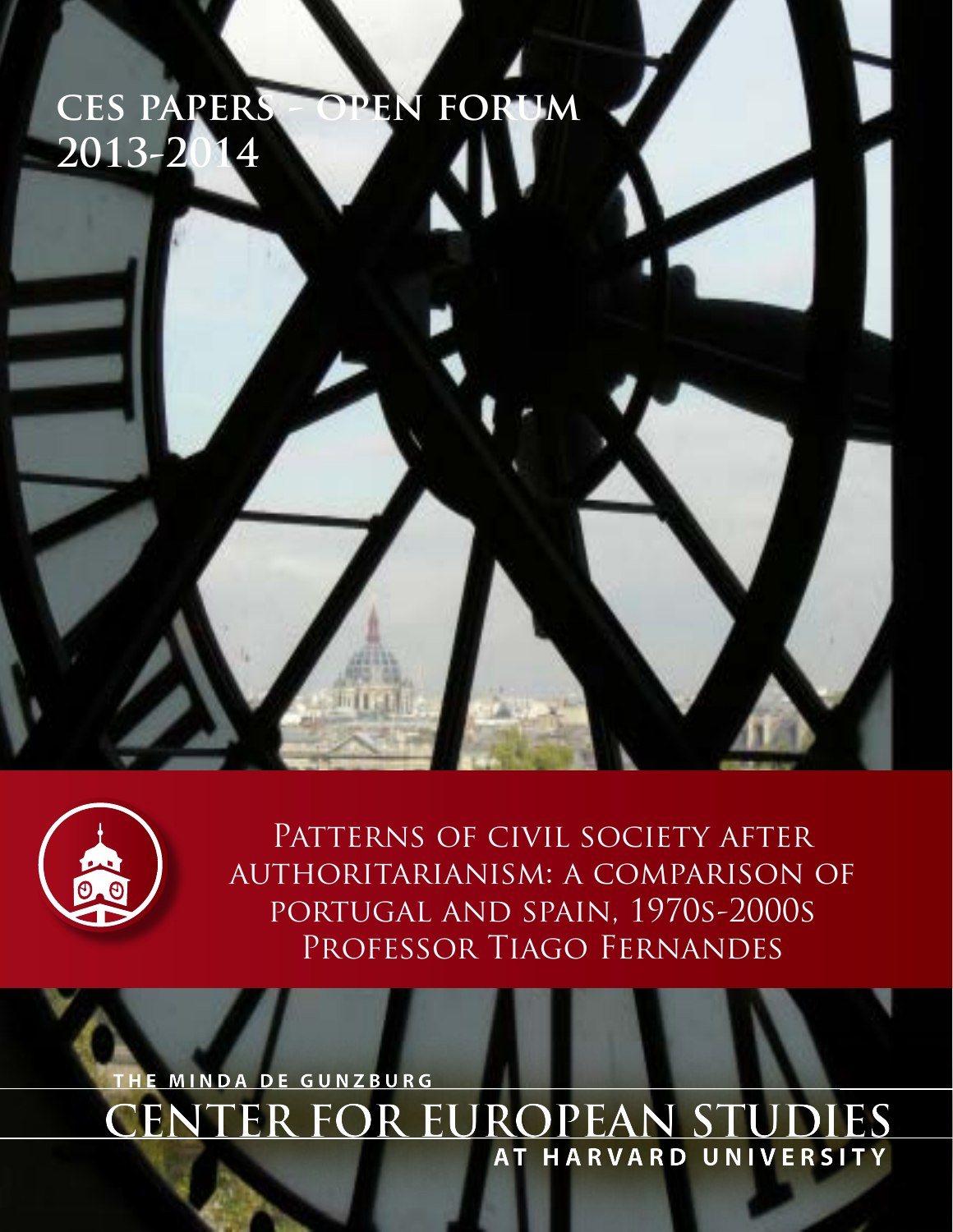

# **Open Forum CES Paper Series**

The Series is designed to present work in progress by current and former Center affiliates and papers presented at Center's seminars and conferences. Any opinions expressed in the papers are those of the authors, and not of CES.

Editors:

Grzegorz Ekiert and Andrew Martin

Editorial Board:

Philippe Aghion Peter Hall Roberto Foa Alison Frank Johnson Torben Iverson Maya Jasanoff Jytte Klausen Michele Lamont Mary Lewis Michael Rosen Vivien Schmidt Kathleen Thelen Daniel Ziblatt Kathrin Zippel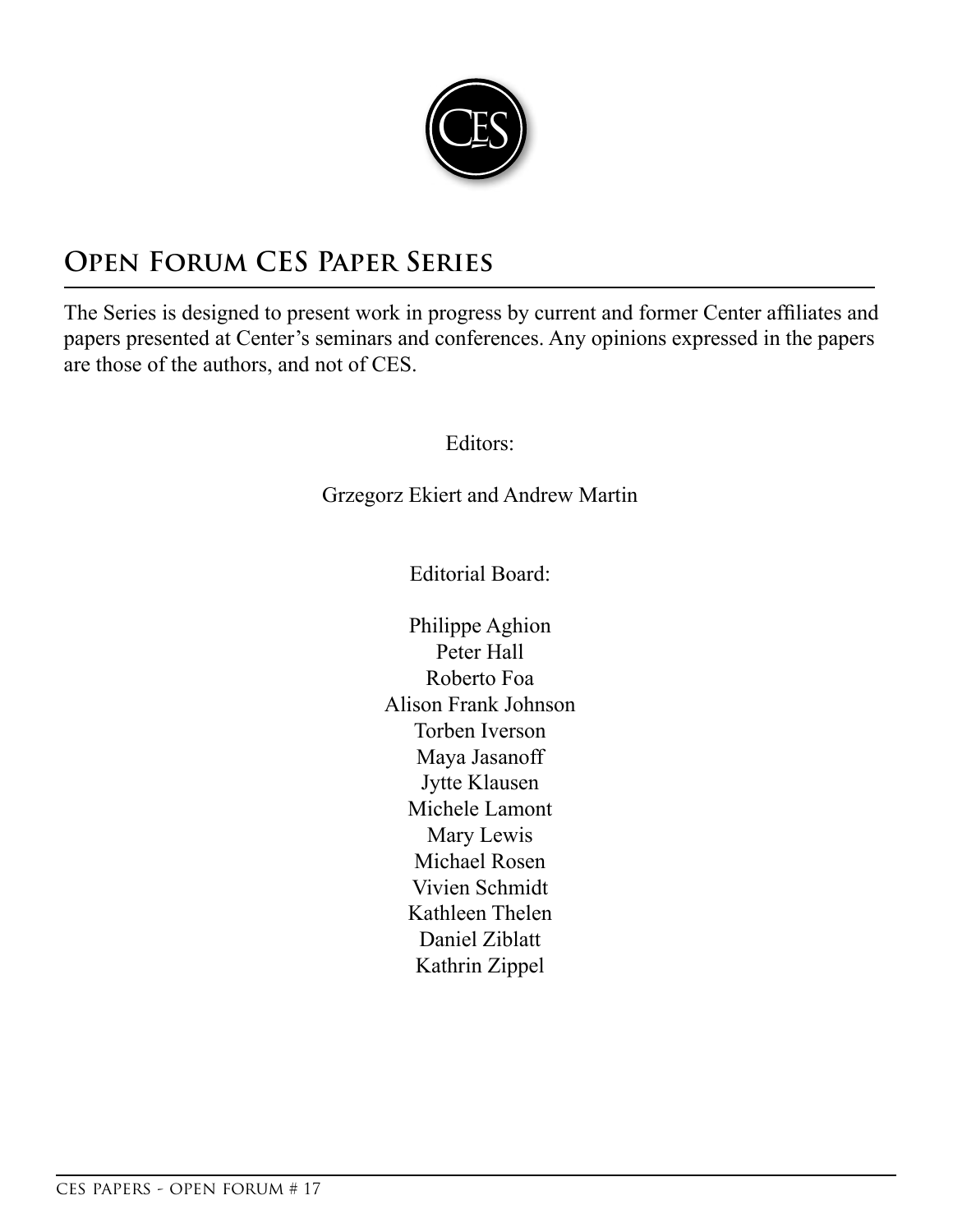### **Tiago Fernandes**

Tiago Fernandes is Assistant professor of political science at Universidade Nova de Lisboa (Portugal). He is working on a book project ("Religious Origins of Civil Society: Western Europe, 1870s–1930s"). He holds a PhD from the European University Institute, Florence (2009) and was a visiting fellow at the Kellogg Institute for International Studies, University of Notre Dame (2009-2011).

#### **ACKNOWLEDGEMENTS**

I am particularly thankful to Grzegorz Ekiert and Sebastian Royo for stimulating conversations over the years on the topic of civil society. A visiting fellowship from the Kellogg Institute for International Studies/University of Notre Dame between 2009 and 2011 allowed me to develop some of the ideas of this paper. Special thanks go to Robert Fishman for countless hours of debate on the topic of revolution. I am also thankful for suggestions to Philippe Schmitter, Donatella Della Porta, Victor Perez-Diaz, Pedro Tavares de Almeida, Andy Gould, Samuel Valenzuela, Scott Mainwaring, Michael Coppedge, Cas Mudde, Evelyne Huber, John Stephens, Michael Bernhard, Julia López, and Rui Branco.

## **ABSTRACT**

In this paper we argue that patterns of civil society in post-authoritarian democracies are the result of divergent pathways to democracy. Through a comparison of contemporary Portugal (social revolution) and Spain (reform), we show that revolutionary pathways to democracy have a positive impact on the self-organizing abilities of popular groups, thus also contributing to a higher quality of democracy. There are three mechanisms in social revolutionary processes that contribute to this. The first stems from the fact that the masses are the key actor in the revolutionary transformation process, with the power to shape (at least partially) the new rules and institutions of the emerging democratic regime. This results in greater legal recognition and institutional embeddedness between civil society organizations and the state, making it easier, in turn, for resources to be transferred to those organizations. Secondly, as a result of changes to the social and economic structure, revolutions engender more egalitarian societies. Likewise, citizens are given more resources and capacities for collective action. Finally, revolutions tend to crystalize a political culture between elites and the masses in which the principles of egalitarian participation and social change through the action of the people are accepted. This all leads to greater opportunities, resources and legitimacy for the civic action of the common people during the subsequent democratic regime.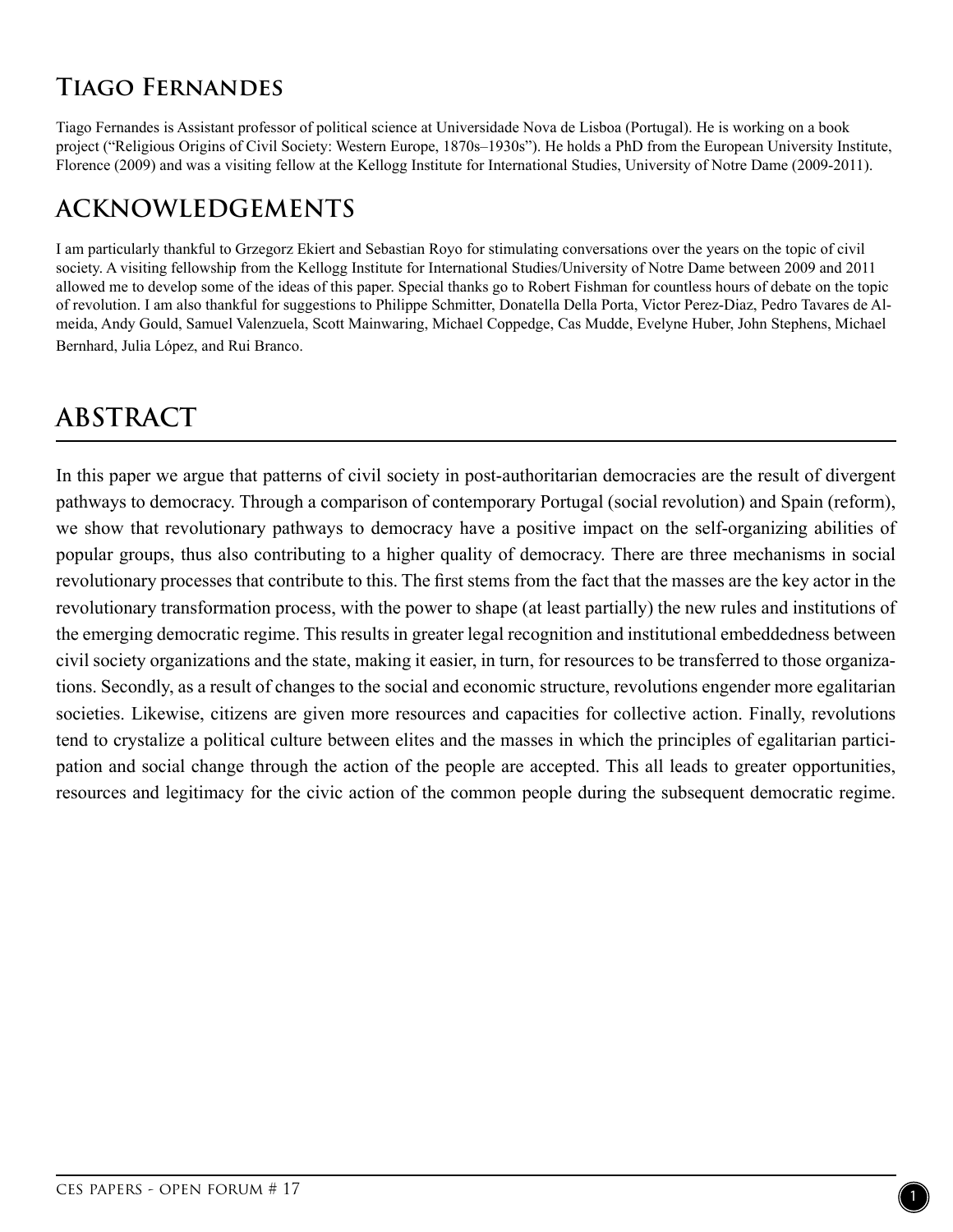#### PATTERNS OF CIVIL SOCIETY AFTER Authoritarianism: A Comparison of Portugal and Spain, 1970's-2000's

#### **1. Introduction**

The relationship between civil society and democracy is one of the founding themes of contemporary social science. Although it has not always been the case that a strong and developed civil society aids the consolidation of democratic regimes (Berman, 1997; Riley, 2010; Varshney, 2002), it is nonetheless also true that, at least since Tocqueville, many positive correlations have been noted (Tocqueville, 1994). There are numerous ways in which civil society may contribute towards democracy: the organization of and public competition between interests; the capacity to make government actions more accountable; the establishment of bonds of trust between citizens; and the enabling of a more inclusive, rational and deliberative public debate (Alagappa, 2004; Fishman, 2004; Fung, 2003; Habermas, 1989; Janoski, 1988; Putnam, 1993; Schmitter, 1996; Warren, 2001).

Nonetheless, as important as these factors may be, they are not sufficient to engender a higher quality democracy. If we accept the notion that the essential principle of a democratic society is political equality – the possibility for all groups and individuals to have the same opportunity to express their interests in the public arena and for these to have equal consideration on the part of the authorities – then the role of civil society must be evaluated accordingly. The quality of democracy is thus increased insofar as inequalities in voice, participation and organization of the social groups with the least resources are reduced (Dahl, 1982; Heller, 1996 and 2000; Rueschemeyer, 2005). In mass democracies and in complex societies, beset by wide structural inequalities based on income, wealth, gender,

race or religion, only through the capacity for collective organization can the interests of the common citizen and of those with the least resources – of those generally called the middle and working classes – be protected. From this standpoint, the existence of strong mass organizations (e.g.: unions, cooperative movements, professional associations, women's movements) that will represent the poor, the excluded, and unorganized majorities is essential to ensure that these groups are represented in a democratic regime (Collier and Handlin, 2009; Dahl, 2006; Huber, Rueschemeyer, and Stephens 1997, pp. 324-328; Oxhorn, 2011; Roberts, 1998; Skocpol, 2003; Tilly, 2004, pp. 14-16; Tilly, 2007, p. 110).

This is even more important in post-authoritarian democracies, created in the wake of highly institutionalized, exclusionary and repressive dictatorial regimes. This includes not only countries which are "Third Wave" democratizers (1970s-1990s), such as the more recent democracies in Southern Europe, Latin America, Eastern Europe and Asia, but also the democracies that followed World War II, such as Japan and Germany. All these societies are historically distinguished by high levels of economic, social and political inequality (Bernhard and Karakoc, 2007; Huber and Safford, 1995; Huber and Stephens, 2012; Karakoc, 2013; Mouzelis, 1995; Stepan, 1986; Ziblatt, 2008 and 2009). And, indeed, it is also in many of these societies that civil societies are weakest (Alagappa, 2004, p. 39; Howard 2002, 158; McDonough, Shin, Moisés, 1998, p. 922).

The causes for such demobilization are known. Police repression and political exclusion during the dictatorships made the creation of vast mass organizations very difficult outside the structures condoned by the regime. At best, only apolitical and local associations were allowed. Attempts to create wide collective organizations at the national scale, such as unions, met with such police and administrative obstacles and hindrances that they could only survive by creating clandestine informal support networks – which reinforced the localism of these organizations. After the transition, organizations that had appeared to be strong and able to mobilize at the na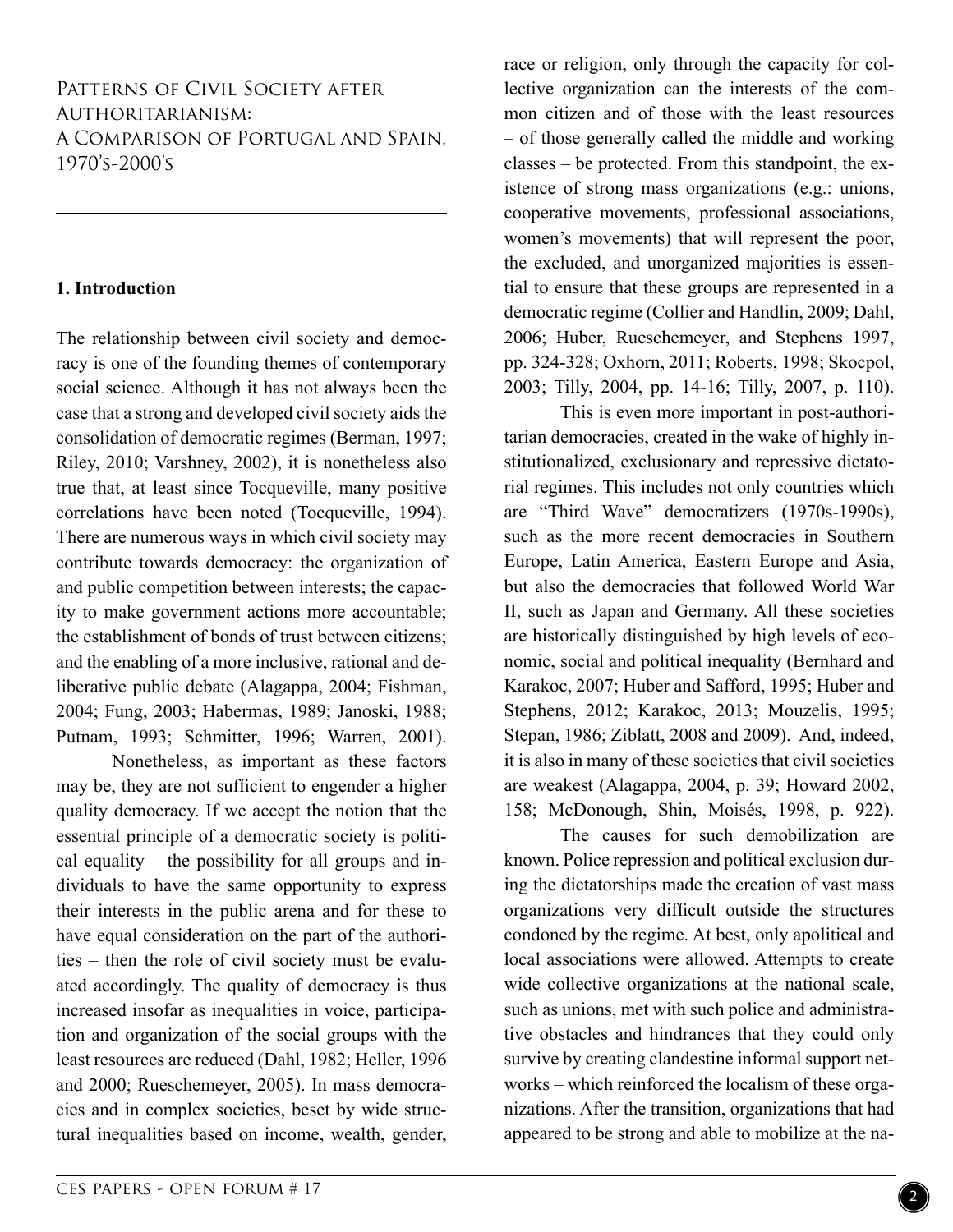tional scale proved much weaker; shortly thereafter, they found it tremendously difficult to gather resources and to recruit and mobilize members to maintain national structures (Fishman, 1990; Oxhorn, 1995).

In addition, a civic culture of generalized suspicion, inherited from the authoritarian period, hampered the creation of horizontal and egalitarian ties between citizens and between different social groups and/or classes. The dictatorships also stimulated mistrust among individuals, as well as isolation and the feeling that only family and very close friends could be relied upon, making it that much more difficult to create collective enterprises which presupposed the establishment of ties between individuals from different social groups (Kubik, 2000). The aversion to associativism that can be found in many of the new democracies also stems from the fact that, during the authoritarian period, citizens were subject to compulsory enrollment in the regime's own associations. The experience of forcible enrollment in youth, labor or leisure organizations led to a sense that association was, above all, a means of control and repression (Schmitter, 1999a; Linz, 1975, pp. 306–310; for Latin American authoritarian regimes see O'Donnell, 1973, p. 49; Oxhorn, 1995a, pp. 257–58; Stepan, 1978, p. 112; Howard, 2002).

However, such hypotheses fail to explain variations in the development of a civil society representative of the middle and working classes present in post-authoritarian democracies. Focusing on the Portuguese and Spanish cases, we see how, despite countless similarities concerning political culture, type of previous non-democratic regime, timing and context of the transition, and duration of the democratic period, the civil societies formed in these countries during the democratic period (1970s-2000s) are radically different. Portuguese civil society became, in most kinds and fields of organizations (both social and political), more dense, institutionalized and organized. The model of civil society present in Portugal is much closer to the ideal of participatory democracy, whereas Spain has a much more demobilized civil society. What can explain these differences?

We argue that they are the result of highly

divergent pathways to democracy, social revolution in Portugal and reform in Spain. Although there has been much research on the relationship between modes of transition from authoritarianism and democratic consolidation (Ekiert and Kubik, 1998; Karl, 1990; Karl and Schmitter, 1991; Linz and Stepan, 1996; O'Donnell and Schmitter 1986; Collier, 1999; Tarrow, 1995), far less is known about the effects of political transitions on the quality of democracies (but see Almeida, Branco, Fernandes, 2012; Anderson, 2010; Fishman 2010 and 2011; Schmitter, 1995). Specifically, we argue that a revolutionary pathway to democracy (Portugal) had a positive impact on the self-organizing abilities of working and middle-class groups, thus contributing to a higher quality of democracy. Social revolutions do not always lead to democratic regimes (on the causes of this variability see Slater, 2009). But they tend to institutionalize mechanisms that stimulate mass political and civic participation (Skocpol, 1997). Thus, democracies born of a revolutionary process tend to provide more opportunities and mechanisms for participation and civic inclusion of the masses in the political life of the nation (Anderson, 2010).

There are three mechanisms in social revolutionary processes that contribute to this effect. The first stems from the fact that the masses are the key actor in the revolutionary transformation process, with the power to shape (at least partially) the new rules and institutions of the emerging democratic regime. This results in greater legal recognition and institutional embeddedness between civil society organizations and the state, making it easier, in turn, for resources to be transferred to those organizations. Secondly, as a result of changes to the social and economic structure, revolutions engender more egalitarian societies. Likewise, citizens are given more resources and capacities for collective action. Finally, revolutions tend to crystalize a political culture between elites and the masses in which the principles of egalitarian participation and social change through the action of the people are accepted. This all leads to greater opportunities, resources and legitimacy for the civic action of the common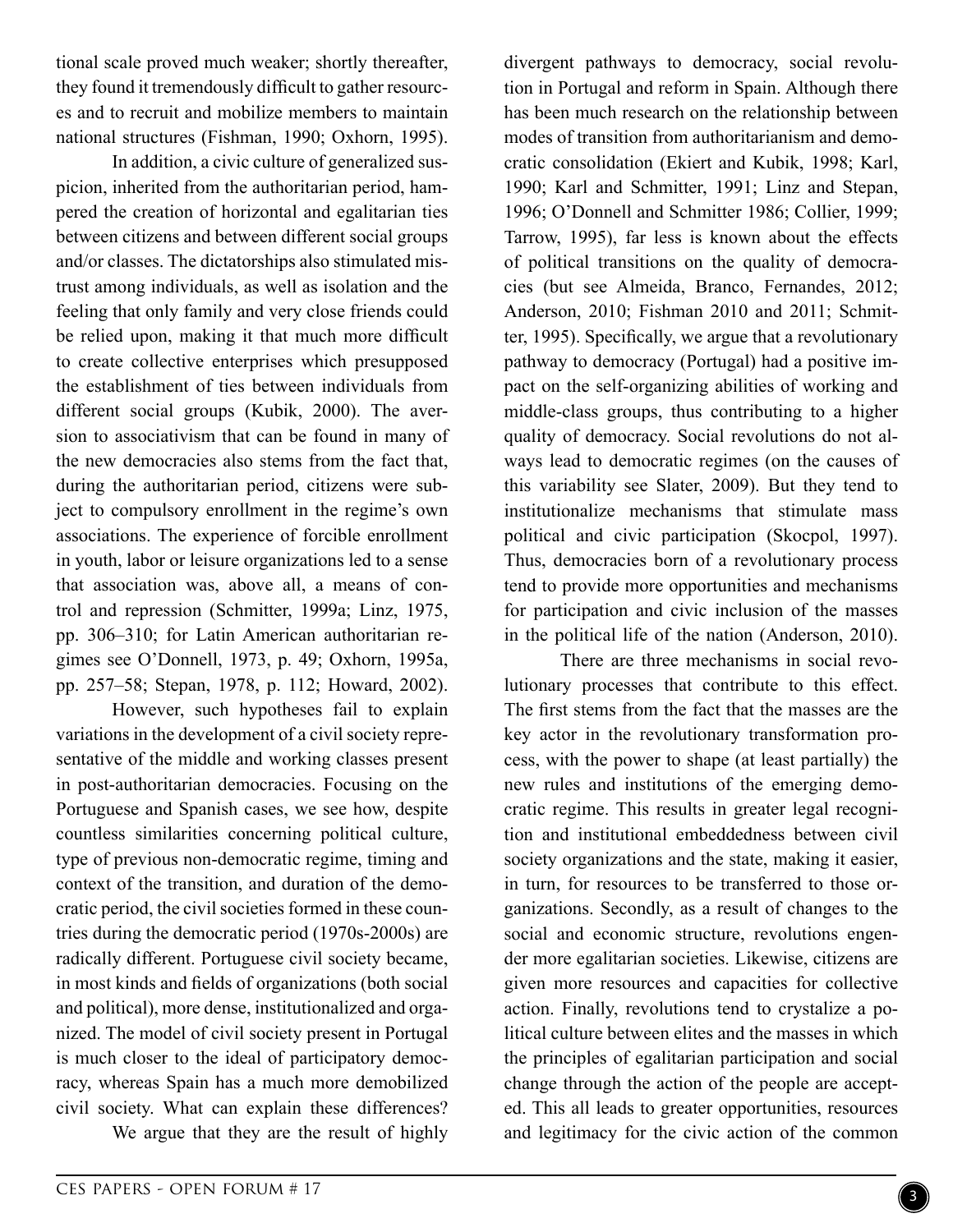people during the subsequent democratic regime.

In a reformist pathway (Spain), however, not only is the regime change driven by the elites within the regime's structures, but these elites seek only purely political change in regime, giving no consideration to the democratization of the social and economic spheres (e.g. through the redistribution of agricultural property). This pathway is less auspicious for the consolidation of a strong civil society. First, social structures inherited from the former regime linger on, adapted to democratic institutions, but nonetheless oligarchic and egalitarian. Indeed, it is common in such circumstances, for clientelistic networks which reinforce the power of traditional elites to be expanded and democratized. Secondly, the new regime's institutions tend to function (e.g. adopting and implementing public policies) in a manner that is closed off from civil society. The legislation on civil society tends to be less liberal and public policy processes tend to be conducted separately, absent consultation and partnerships with civil society institutions. Finally, there is often a lasting culture of hierarchy and deference between government and citizens and between the elites and the common people. In essence, the authoritarian regime's institutional and cultural characteristics tend to remain, which, in time, results in fewer resources and opportunities for the expansion of a civil society that can represent working and middle class sectors.

We also propose a new typology of pathways to democracy. Although there are numerous typologies for transitions from authoritarianism, we believe they are insufficient when it comes to analyzing the relationship between the process of regime change and the quality of the democracy it engenders. Most focus on the classification of the manner in which the dictatorships ended or on their impact on the possibility of democratic consolidation of the emerging regime (for a critical evaluation see McGuire, 1995, pp. 194-195). The existing conceptual schemes concerning modes of transition are, in fact, equally applicable both to regimes that moved towards democracy and to those that took on new forms of authoritarianism. But they have not been defined in

terms of the quality of democracy. The conceptual map of modes of transition must be adapted to this issue. Thus, the universe of comparison must be limited to consolidated democracies, since it is to them alone that the issue of democratic quality applies. If one's aim is to analyze the quality of democracy, it makes more sense to speak in terms of pathways to democracy than transitions from authoritarianism.

To this end, we propose four ideal-types of pathways to democracy: reform (when the regime's power elites introduce institutional changes towards democracy); rebellion (pressure on the part of popular actors in civil society leads to the introduction of political and institutional changes which lead to the regime change); revolution from above (the power elites in the previous con-democratic context guide the regime transition and introduce both institutional and social and economic changes towards greater democratization); and social revolution (pressure from the popular actors in civil society leads to democratization, not only in the political and institutional structures, but also to democratizing changes in society and economy).

#### **2. Patterns of Civil Society in Portugal and Spain, 1960s-2000s**

With the transition to democracy in the mid-1970s, Portugal and Spain both entered, for the first time in their history, into a period of lasting consolidated civic and associational freedom. During each regime's final years, but especially during the years of transition, internal transformations and the process of deconsolidation and collapse of the authoritarian regimes created a unique opportunity for the spontaneous mobilization of the common people and for the establishment of civic and associational freedoms. The years of transition in both countries showed high levels of participation, a wave of associational formation, the birth of social movements and the generalization of protest. They were also marked by high democratic hopes, with widespread sharing by popular actors of ideals and proposals of equalitarian and participatory de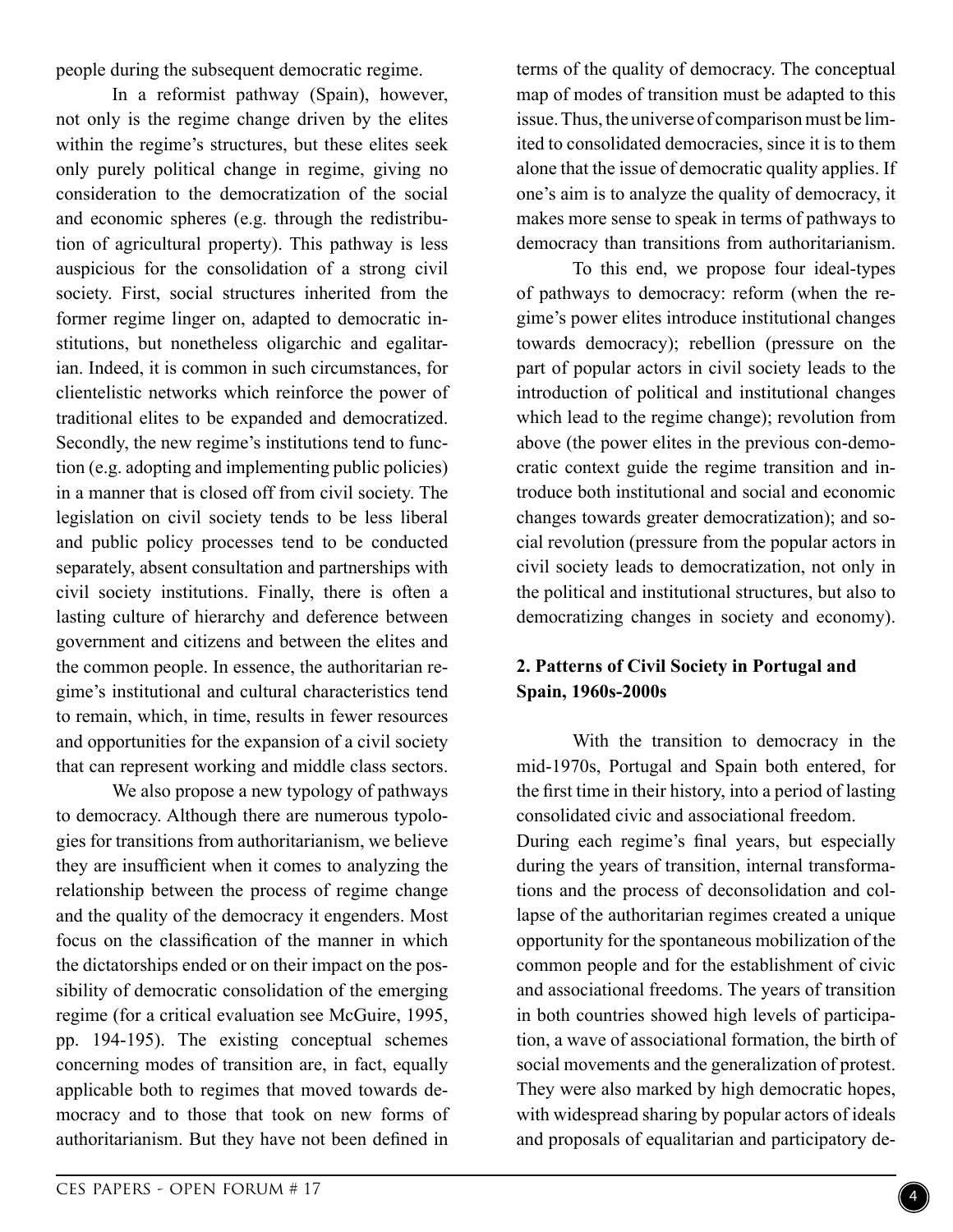mocracy (Barreto, 1987; Bermeo, 1986; Branco and Fernandes, 2012; Cerezales, 2003; Ferreira, 1994; Fishman, 1990a and 2011; Graham and Wheeler, 1983; McDonough, Pina, Barnes, 1981; Muñoz, 2000; Pérez-Díaz, 1993; Prata, 1997; Radcliff, 2005a and 2005b; Pinto, 2008; Schmitter, 1995).

During the democratic period, however, the patterns of civil society and civic participation that arose in each country were rather different. By nearly all quantitative and qualitative measures of civil society, Portugal evinced a denser, more egalitarian and more institutionalized popular associativism, on the political as on the social and cultural levels, than Spain. Most reports show that both affiliation and participation in voluntary associations tends to be higher in Portugal. In comparison with Spain, Portugal approached a mass civil society pattern. Regarding one first measure – the percentage of the population enrolled in voluntary associations – Portugal has been, according to most national and international surveys, always ahead of Spain. According to the 1990 World Values Survey, 76.5 percent of Spanish citizens were not affiliated with any organization, while the same was true of only 64.2 percent of the Portuguese population. Laura Ulzurrum's surveys also showed that the Portuguese have had a higher rate of enrollment: in 1987, it was 30.6 percent in Portugal and 19.1 percent percent in Spain; in 1993, 35.9 percent to Spain's 22.3 percent (Ulzurrum, 2004, p. 425). Adult enrollment in multiple organizations has also been higher in Portugal: in the early 1990s, 43.6 percent of adults were members of more than one association, while in Spain the number was only 31.2 percent (Ulzurrum, 2001, pp.14-15).

During the period of 1999-2002, Portugal and Spain showed, according to Morales and Mota, practically equal levels of enrollment in associations (43 percent and 42 percent, respectively). But the Portuguese were far more dedicated to participating in theirs (58 percent and 49 percent, respectively) (Morales and Mota, 2006, p. 80). Indeed, this has been true of the whole of the democratic period. In 1990, the percentage of members of associations that did volunteer work was higher in Portugal

in activities (34 percent and 32 percent), donations (35 percent and 23 percent) and volunteer work (22 percent and 16 percent) (Morales and Mota, 2006, p. 80). The trend continued in 2006, for an entire range of activities: participating in decisions and debates (57 percent and 40 percent), organizing and leading of meetings (25 percent and 14 percent), making public presentations (17 percent and 12 percent) and elaborating documents (16 percent and 15 percent) (Anduiza, Bonet, Morales, 2006, p. 270).

In Portugal, all kinds of working and middle class organizations, both social and political, have been stronger and denser. Altough the Portuguese data for 1978 and 1984 refers both to affiliation and active participation (Bacalhau, Bruneau, 1978; 1984: Bruneau, T., McLeod, 1984) – which may inflate the strength of civil society when compared to Spain – most other surveys which measure membership and participation separately always put Portugal ahead of Spain.

Union density, for instance, is historically much greater in Portugal: 61 percent of the active population in 1975, while Spain in 1978 had only 0.9 percent. In 1990, the Spanish percentage had grown to 18 percent, while the Portuguese held at 32 percent. In 2000, the rate was 25.6 percent in Portugal (Royo 2002, pp. 152-153), while three years earlier in Spain it was 17 percent (Pérez-Díaz, 2000, p. 15). Concurrently, the adult population's rate of enrollment in unions is higher in Portugal: in 1978 and 1984, it was 31 percent and 12.9 percent, respectively (Bacalhau, Bruneau, 1978; Bruneau, T., McLeod, 1984); in Spain, in 1980 and 1985, it was 9 percent and 6.5 percent, respectively (Morales, Mota, 2006, p. 85). And in 2000, the enrollment levels were at 11 percent for Portugal and 7 percent for Spain (Villaverde Cabral, 2000, p. 136).

Affiliation and involvement in sports and leisure associations has also been higher in Portugal. For the early decades of democracy, it was 39.7 percent in 1978 in Portugal and 14 percent in Spain in 1980; and 50.4 percent in 1984 in Portugal and 10 percent in Spain (Bacalhau, Bruneau, 1978; 1984: Bruneau, T., McLeod, 1984; Morales, Mota,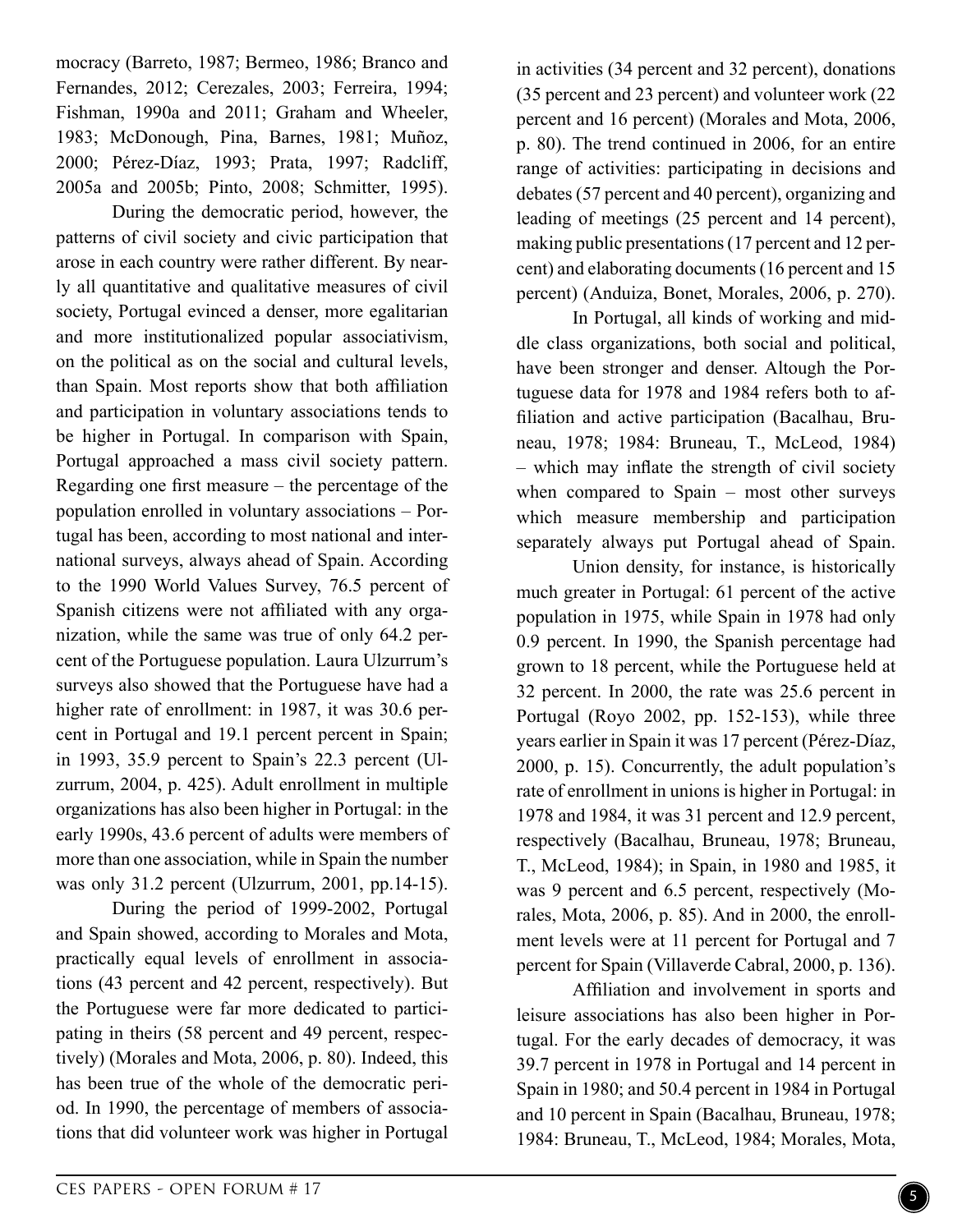2006, p. 85). According to the 1990 World Values Survey, 5.3 percent of Spaniards and 13.6 percent of Portuguese were members of such organizations (WVS, 1990). For the years 2001-2003, the percentage remained higher in Portugal (8.2 percent) than in Spain (1.5 percent) (Viegas and Santos, 2010, p. 127). Cultural associations also found it easier to recruit and mobilize people for their activities in Portugal (14.5 percent in 1978 and 22.1 percent in 1984) than in Spain (5 percent in 1980 and 9 percent in 1985) (Bacalhau, Bruneau, 1978; 1984: Bruneau, T., McLeod, 1984; Morales, Mota, 2006, p. 85). During the 1990s, the membership rates were lower, but the trend remained: 7.5 percent for Portugal and 5.1 percent for Spain. Membership in professional organizations was also higher in Portugal throughout the democratic period: 6.2 percent in 1978, 10.2 percent in 1984, and 7 percent in the early 2000s. In Spain, the figures were as follows: 3.8 percent in 1980, 5 percent in 1985, 2.6 percent in 1990 and 3.5 percent in the early 2000s (Bacalhau, Bruneau, 1978; 1984: Bruneau, T., McLeod, 1984; Delicado, 2003, p. 235)

Finally, religious associations also gained more ground in Portugal. In the 1970s, 1980s and 1990s, 4.4 percent, 5.7 percent and 10.5 percent of the Portuguese population were members or participated in such organizations, while in Spain, the number enrolled amounted to just 3 percent (1980), 7 percent (1985) and 5.1 percent (1990) (Bacalhau, Bruneau, 1978; 1984: Bruneau, T., McLeod, 1984; Morales, Mota, 2006, p. 85; World Values Survey, 1990). And for the period 2001-2003, Portugal was also far ahead of Spain: 8.9 percent and 3.2 percent, respectively (Viegas and Santos, 2010, p. 127).

In brief, throughout most of the democratic period, Portugal presents a civil society that is more representative of the interests of the working and middle strata, and, at both the social and political level, far denser and stronger than Spain's. This conclusion is concurrent with that of Ulzurrum, who also found greater levels of enrollment in social and political associations in Portugal (Ulzurrum, 2001, pp. 18-20). And, although the 1999 World Values Survey data indicates a convergence between the

countries, the differing trend reappears in the 2000s, with a stronger civil society in Portugal. As Viegas and Santos show, during the period 2001-2008, Portugal has higher enrollment rates in cultural, social assistance, religious, sports, parents, and residents associations (Viegas and Santos, 2010, p. 123).

This is especially intriguing, since throughout the 19th and 20th centuries, Portugal's civil society was always less developed than Spain's. In Portugal and Spain the strength of civil society before and after democratization is not positively correlated. In Spain, between the World Wars (1933), there was one association for 1,556 citizens. In Portugal (1934), there was one for 6,436 (data on voluntary associations in Spain comes from Riley, 2010, p. 85; for Portugal see Martins, 1998, p. 94 and Schmitter, 1999a, p. 115; population levels for Spain come from Shubert, 1999, p. 41, and for Portugal from Cascão, 1993, p. 425). The same difference between the two countries can also be noted for the last years of the dictatorships. A survey taken in Portugal in 1973 showed that only 1 percent of the population believed that organizing a formal group was a worthwhile way to influence the government (IPOPE, 1973, p. 94). Moreover, although working classes suffered mandatory affiliation in the official unions (sindicatos), the formation of corporatist organizations was a slow process. Many parishes (freguesias) simply lacked these institutions. In 1967, thirty-four years after the foundation of the authoritarian regime, 70 percent of the parishes did not have Casas do Povo (Bermeo, 1986, pp. 18–20). Portugal was considered a desert of voluntary associations.

Inversely, in Spain there was a wave of associational formation since late 1960s. Many were actively sponsored by the regime, like local associations of cabezas de familia (heads of household) and amas de casa (housewives). In 1976, there were more than 4,000 of these local family associations (Radcliff, 2005b, pp. 11–15). The Church supported associations, too, especially to counteract the hardliners of the regime. Finally, starting in the late 1960s, workers' and urban social movements grew enormously and showed very high ca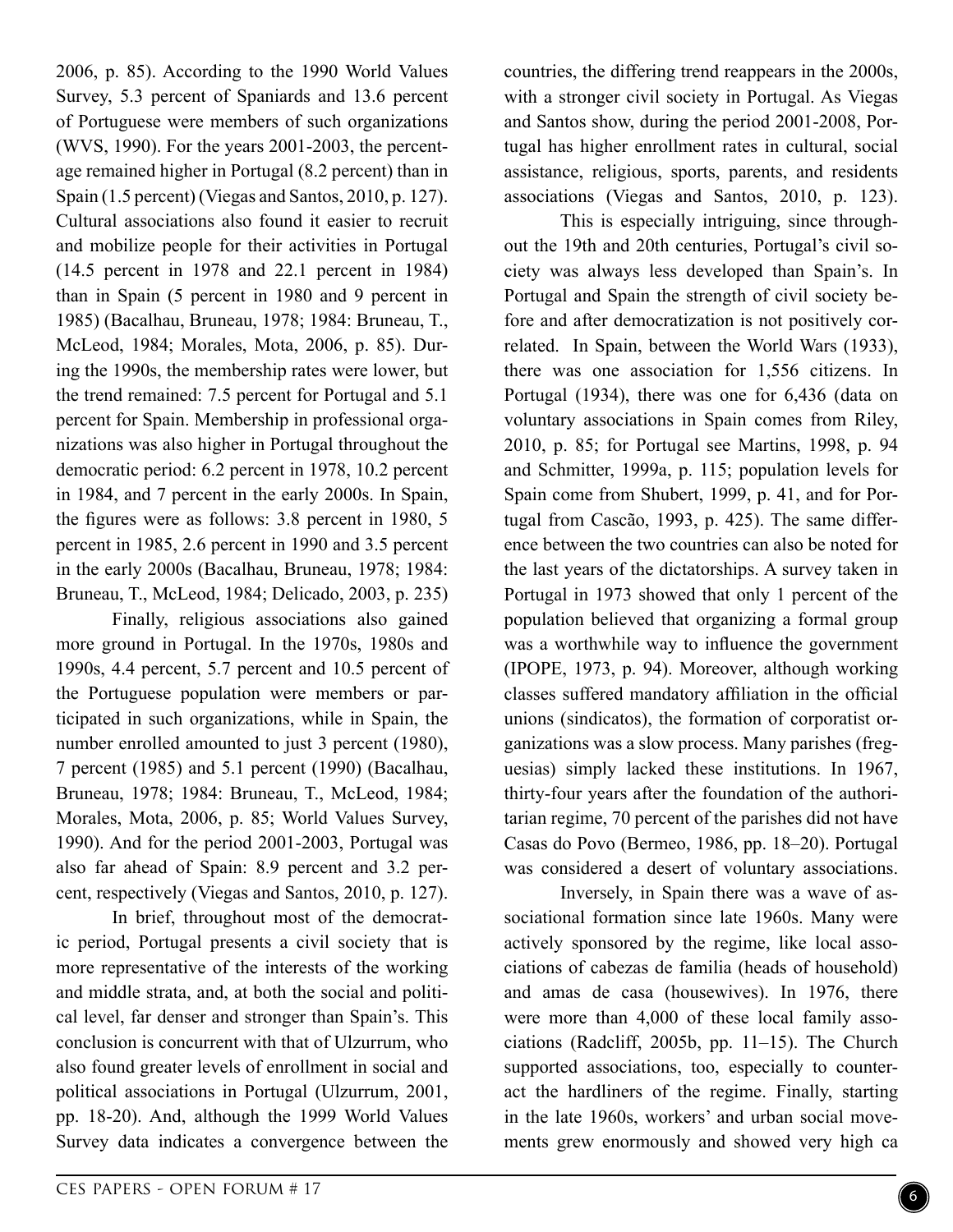pacity for mobilization (Castells, 1983; Fishman, 1990). Whereas in Portugal worker and urban protest was quite quiescent, in Spain 1,500,000 hours were lost to strikes in 1966 alone and 14,500,000 in 1975 (Maravall and Santamaría, 1986, p. 77). Moreover, the Spanish regime was more pluralistic than the Portuguese, with a sharper ideological differentiation and competition between factions and organized groups in the regime (especially the Catholics and the Falangists), which since the late 1960s, actively sponsored civil society organizations as a strategy for achieving power and influence in society and in the regime (Linz, 1964 and 1973; Tusell, 1996, pp. 193, 278).

Recent research on the development of civil society in the recent democracies of central and Eastern Europe has highlighted the effect of legacies from the distant past. Ekiert and Foa, for instance, argue that whether new democracies in this area during the 19th century were part of the Russian or Habsburg empires explains differences found today. Those countries which belonged to the Habsburg Empire have a denser and more participative civil society, and a civic culture that is far more liberal than the countries formerly integrated in the Russian empire (Ekiert and Foa, 2010). However, the level of comparison used by the authors is that of areas, rather than countries, which, since several countries are aggregated in each geographical area, makes it difficult to know if a comparison between countries within the same geographical area could lead to some other interpretation, in which the type of pathway to democracy might take on a different role.

In short, levels of development of associational life before and during the authoritarian period cannot explain the current differences between the two countries, since they were always higher in Spain. And the differences that place Portugal ahead of Spain begin to show from the 1970s on, during and after the transition from an authoritarian regime to a democratic one. I argue that different pathways to democracy, social revolution in Portugal, and reform in Spain, produced these different outcomes.

#### **3. Pathways to Democracy: a Framework for Analysis**

In the literature on democratization, the period of transition from authoritarianism has been given an enormous role as an explanatory factor in the possibility of consolidation of democracy (Karl, 1990, p. 277). Although scholars have argued that other factors besides the transition also shape the emerging democracy, there seems to be a consensus that the way transitions unfold will always exert some influence in the type and characteristics of the new democracies (Aguero, 1998, p. 391; Bratton and van de Walle, 1998, p. 10; Cesarini and Hite, 2004, p. 328; Di Palma, 1990, p. 123; Glenn, 2001, p. 193; Munck and Leff, 1999, p. 195; Przeworski, 1991). Since the main trait of the transition period is political uncertainty and fluidity about rules and institutions, the way these are settled and created will have major consequences for the future working of democracy, namely, by determining which groups will have privileged access to power and resources (O'Donnell and Schmitter, 1986, p. 6; Shain and Linz, 1995, p. 7).

The first theories on this issue focused, above all, on whether the transition would lead to a consolidated democracy or back to authoritarianism, either in some new form, or through the return to the previous non-democratic order. The main obstacles to the consolidation of democracy were the previous regime's more conservative factions, or hardliners, and the members of the state's repressive apparatus (the police and armed forces), who could, at any given moment, reverse the process of democratization. Thus, to keep these groups under control, allow them power of decision, and ensure that their interests and position would not be greatly affected were essential tasks for the democratizing coalitions. Most of all, it was crucial that these groups did not feel threatened by excessive popular pressures and demands (of redistribution; of political and civic rights; and especially of transitional justice) during the process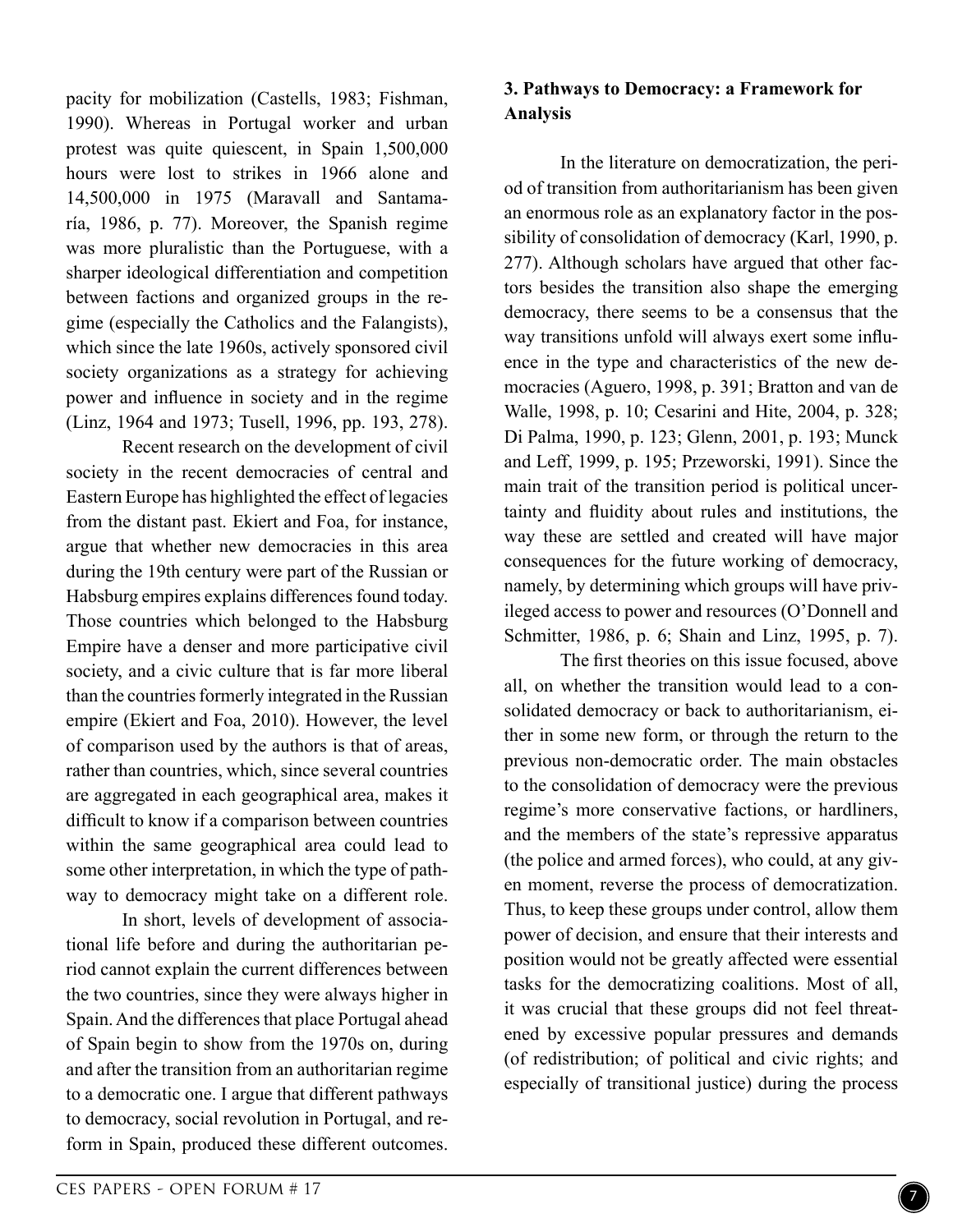regime's elites negotiated the terms of the new regime with the democratic and moderate opposition, but in which popular participation was either kept at low levels or ignored. Bargains and pacts between elites were decisive for the survival of democracy (Encarnacion, 2003; Karl and Schmitter, 1991; Munck and Leff, 1997, p. 347; Haggard and Kaufman, 1999, p. 75; for a revision, see Valenzuela, 2011). Masses could be mobilized, if at all, only in crucial moments of the transition, just momentarily to reinforce the pro-democracy coalition (Valenzuela, 1989).

The first typologies of transition were designed to capture precisely these dynamics. Granted, Karl also reflected on the quality of these new democracies, when she argued that, although pacts among elites were essential for democratic consolidation, the price of such a transition would be collusion between elites and a scarcely competitive regime, in which political inequality and corruption would tend to prosper (Karl, 1990). All successful new democracies would have to pay the cost of low quality in order to consolidate. However, this approach presented some problems when applied to the study of the quality of democratic regimes, as it failed to take into account the possibility of variations in quality or depth of new democracies.

In fact, a considerable body of research shows that, in new democracies, there is a great deal of variation in several dimensions of democratic quality: types of welfare-state, levels of corruption, parliamentary powers, accountability, human rights, participatory governance and development of civil society (Alagappa, 2004; Anderson, 2010; Ekiert, 2003; Elster, Offe and Preuss, 1998; Huber and Stephens, 2012; Mainwaring and Scully, 2010; O'Donnell, 2007; Ekiert and Hanson, 2003). Yet, using the old models, one cannot explain these variations.

Furthermore, research has shown that not only can mass based transitions help to consolidate democracies (McFaul, 2002), but revolutionary transitions have proved better for augmenting the quality of democracy. First, a peaceful and civil political culture can be brought about by widespread

omous citizens' actions (Roberts and Garton-Ash, 2011; Della Porta, 2012). Revolutionary transitions tend be more peaceful than in the past, as in what Goodwin calls revolutionary reform social movements (Goodwin, 2001, p. 10). It is not correct to argue that revolutions are inherently violent. If some revolutions or popular based transitions have been characterized by widespread violence (e.g. Romania, Nicaragua, El Salvador, Philippines and South Africa), many others were peaceful (e.g. Portugal, Czech Republic, East Germany, Indonesia in 1998, Poland, and South Korea in 1987) (Bunce, 2002, pp. 70-76; Goodwin, 2001, p. 287; Teorell, 2010; p. 115; Thompson, 2004, p. 5; see also Weinstein, 2007). Moreover, many pathways of democratization through pacts, such as the Spanish, were more violent than many other mass-based transitions (Huntington, 1991, pp. 357-359). And in established democracies which went through non-revolutionary pathways to democracy, there was also widespread use of violence by civil society actors (Della Porta, 1995). In this sense, the consolidation and stabilization of democracy, in so far as it depends on the creation of a peaceful and civic political culture, can best be fostered by transitions in which citizens and protest movements play a large role.

popular mobilization, collective protest and auton-

Secondly, research has also shown that social revolution is a pathway that leads to the creation of deeper democratic regimes and civil societies. This is noted by Anderson, who showed that social capital and civic engagement have been higher in post-revolutionary democracies, like Nicaragua (Anderson, 2010). In the same mold, Viterna and Fallon, argue that gender equality is advanced by transitions in which the masses are able to make a radical break with the institutions and culture of the dictatorship (Viterna and Fallon, 2008). Goodwin and Foran have suggested that democracies born out of revolution, as in the case of Nicaragua, have more progressive welfare states, land distribution, and educational policies (Foran and Goodwin, 1993). For the Portuguese case specifically, Bermeo noted how agrarian cooperatives born of revolu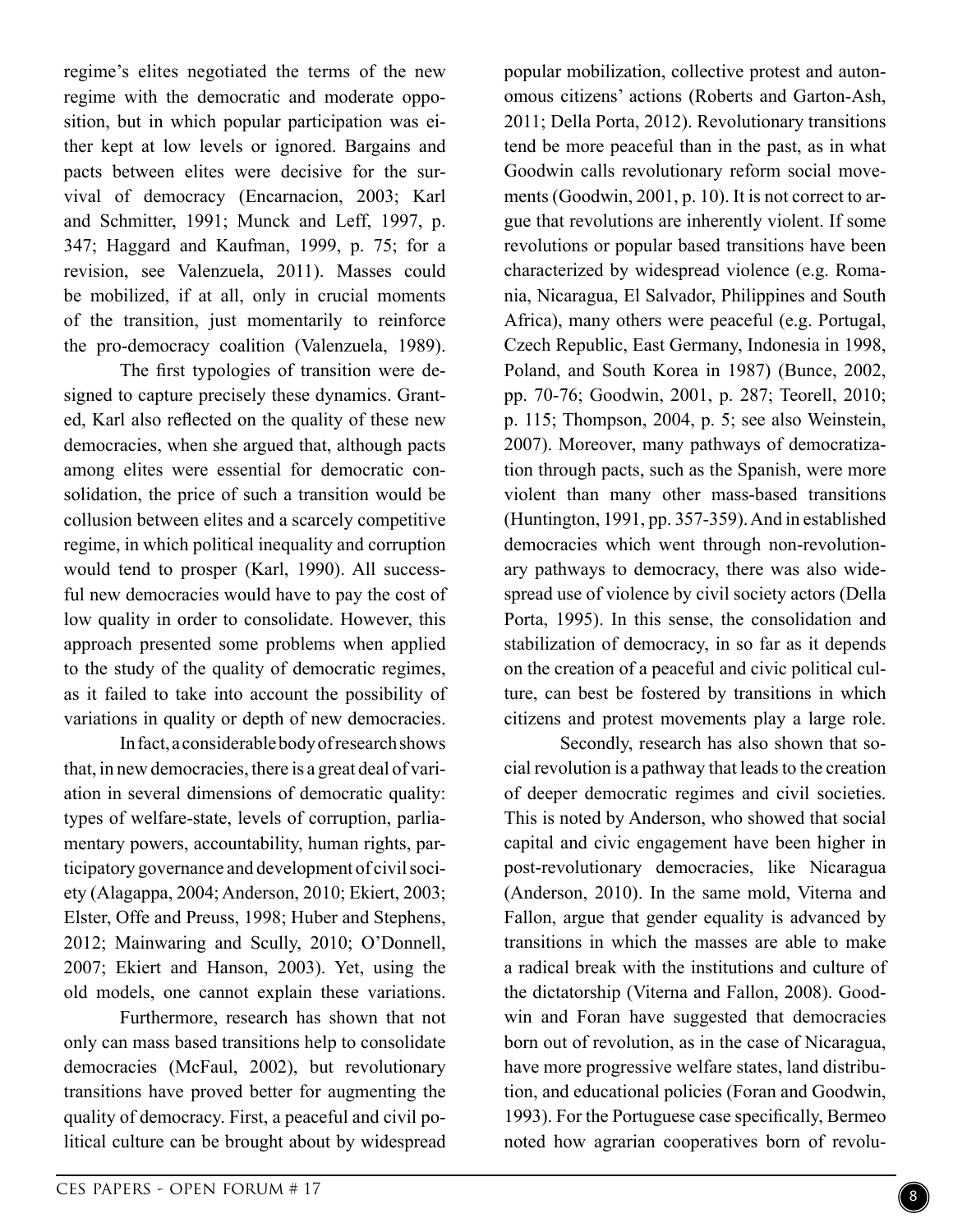tionary land occupations and controlled by the workers became much more efficient than cooperatives which were not under workers' control (Bermeo, 1986, pp. 188 ff.). Finally, the path-breaking work of Robert Fishman has shown that its social revolutionary path from authoritarianism to democracy made Portugal a country where political equality is taken more seriously, elites are more open to the excluded and to popular interests and demands, and policies for the poor and working classes are more egalitarian (employment, housing and labor market policies) (Fishman, 2010; Fishman, 2011, pp. 1– 2, 7–12).

What is needed, then, is to establish a framework that can capture the relationships between post-authoritarian democratization processes and the quality of subsequent democracies (on this topic see Della Porta, 2012). The many theories of contemporary democracy have focused on two aspects, which can be combined so as to come to a new understanding of the effects of democratization processes. The first concerns the origins of democracy, namely, whether the transition processes are led by the masses – by popular actors from the civil society, through collective action and protest –, or whether the previous regime's elites are the ones who define the terms and pace of the regime-change process (Bendix, 1996; Collier, 1999; Dahl, 1971; Higley and Gunther, 1995; Markoff, 1996, pp. 22-26; Schmitter and Karl, 1991; Rustow, 1970; Ziblatt, 2006). Although it has been established that democracy may emerge both through pressures from below and from above, by elite initiatives, the impact of these two processes upon the quality of democracy is yet to be analyzed. If the essential principle of a high-quality democracy is that of political equality, then it is eminently reasonable to suppose that transitions in which the masses are the principal driver – not only through collective action, organized in political parties and associations, but through spontaneous movements, revolts, semi-organized resistance, and transgressive and illegal acts – lead to democracies that are more sensitive and open to the interests of popular groups (Bernhard, 2012, p. 119; Bunce, 2003, pp. 170-171; Collier, 1999, pp. 8-12, 16- 17; Stepan, 1986; Tilly, 2007, p. 24; Wood, 2001).

From this standpoint, both old and recent processes of democratization present a great deal of variation. There is France, in 1944-46, where an alliance of disparate groups to resist the German occupation, accompanied by the multiplication of spontaneous popular revolts led to the creation of the Fourth Republic. But also the Portuguese revolution of 1974, as well as the democratization processes of the late 1980s and early 1990s in Czechoslovakia, East Germany, the Philippines, South Korea, South Africa and El Salvador. In all of these cases, protest and the spontaneous or semi-organized mobilization of workers, students, religious groups, intellectuals and, in general, the middle classes made democratization inevitable (Schock, 2005; Thompson, 2004, p. 5; Wood, 2001 and 2005, pp. 210-211).

On the other hand, the path to democracy followed by Japan and Germany after WWII, by Colombia and Venezuela in the 1950s, and the more recent cases of Spain, Brazil, Greece, Argentina, Chile, Uruguay, Poland, Hungary and Bulgaria (Linz and Stepan, 1996), was initiated by the power elites in the previous non-democratic situation or regime. Such elites could either be military or civilian, national or foreign (e.g., during periods of military occupation following a defeat, as in Japan or Germany after 1945). What really matters for the quality of the emerging democracy is who controls the transition. Usually these elites will later call into negotiation the elites of the democratic oppositions. But deals and pacts with the opposition usually come at later stage.

The second aspect, which is always present in any democratization period, is the degree to which institutional changes are accompanied by changes that democratize the social and economic realms. Pathways to democracy are not just about changes in political institutions (towards universal suffrage, free and fair elections, parliamentary control of government, accountability mechanisms, rule of law, minority rights, and civic freedoms) (Dahl, 1971; Schmitter and Karl,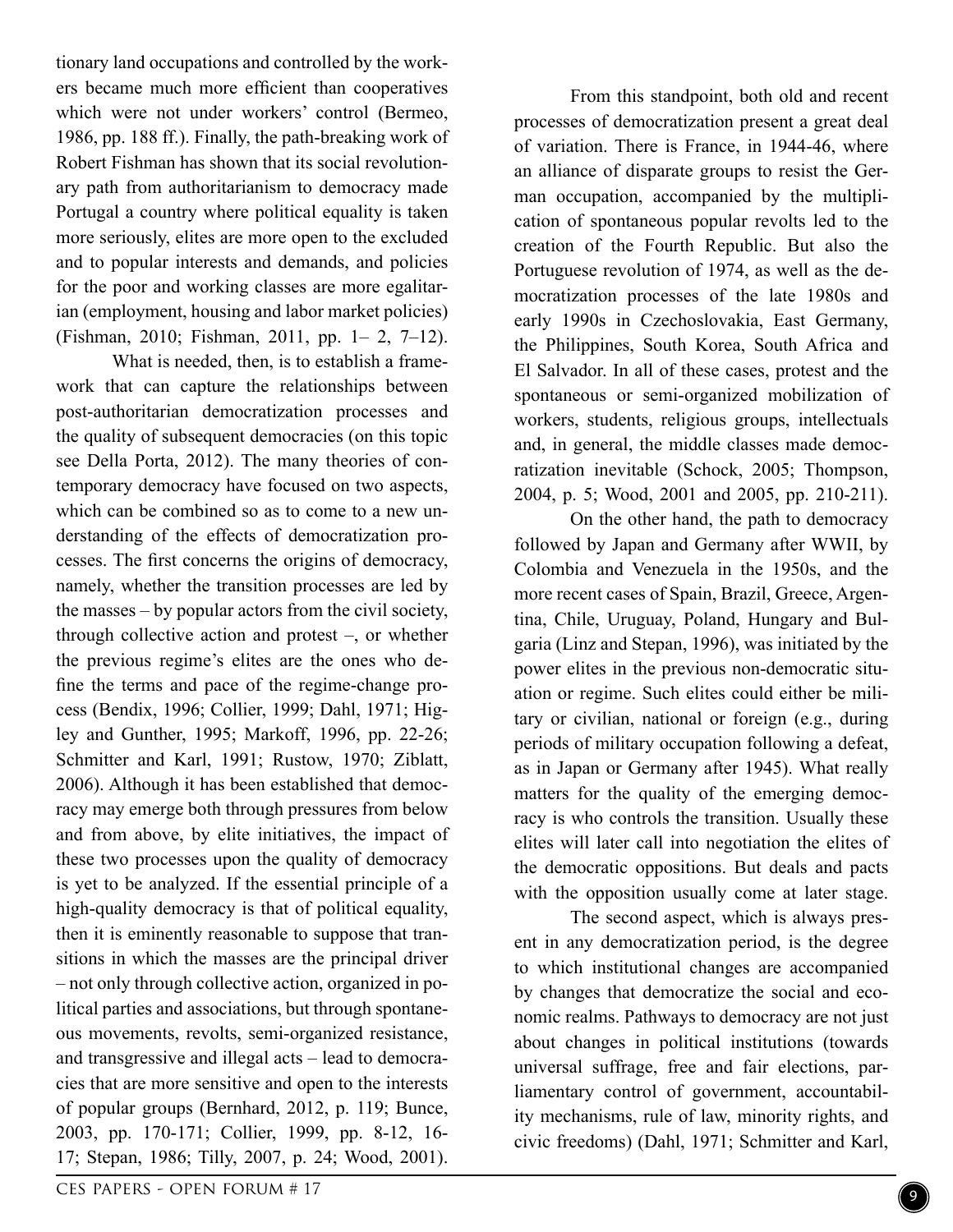1996; Ziblatt, 2006) but are also about struggles over the distribution of material resources, symbols, and property. These struggles are democratic in the sense that they involve demands of change over the material conditions of life and calls for a redistribution or more equitable access to economic (e.g. income, wealth, land) and other resources (e.g. education) to the common people and subordinate groups (Herz, 1982 and Stepan, 1986, were the first to stress the importance of this dimension; more recent work includes Acemoglu and Robinson, 2006; Boix, 2003; Karl, 1990; Markoff, 1996, pp. 3-4; Stephens, 1989; Ziblatt, 2008; Yashar, 1997). This is a decisive element for the quality of democracy since, as recent research has shown, when structural inequality in resource distribution is very large, the institutional and formal rules of democratic competition are also negatively affected. For instance, a high concentration in land ownership is associated to high levels of electoral fraud and clientelism on the part of the elites – in other words, to a corruption of the democratic spirit of the formal and purely political and institutional rules in themselves (Ziblatt, 2008 and 2009). Measures of this type include land reform, industrial and workplace democracy, nationalization and public control of industry, purges of old regime officials, the creation of universalistic welfare policies (in pensions, subsidies, unemployment benefits, housing conditions) and education systems, corporatist policy-making and progressive taxation (Herz, 1982, pp. 283-284; Stepan, 1986; see also Fishman, 2010 and 2011; Heller, 1996, pp. 2-8; Schock, 2005, p. 9; Stephens, 1979; Wood, 2005, pp. 210-211; Yashar, 1997, pp. 103-105). Democracies have varied in this dimension as

well. Some, like Portugal in 1974-1975, France and Japan after 1945, and Nicaragua in the 1970s, have been able to transform their socioeconomic structures in a more egalitarian fashion (Bermeo, 1999, pp. 124-126; Fishman, 2010; Fishman, 2011, pp. 1– 2, 7–12; Foran and Goodwin, 1993; Stepan, 1986). Others have failed to do so, and kept intact highly inegalitarian patterns of land distribution and economic concentration. The Philippines, South Korea,

Karl, 1990, p. 277; Kim, 2004; Schock, 2005, p. 9; Thompson, 2004, p. 5; Wood, 2005, pp. 210-211).

Moreover, these two dimensions are independent, and do not always trend the same. In fact, a new typology of pathways to democracy can be generated by cross-tabulating these two dimensions (Table 1). Some democratization processes led by elites have involved radical changes in economic structure (Japan after 1945), while others have not (Spain after 1977). And some mass based democratization processes have been accompanied by deep societal changes (Portugal 1974-75), while others have not (South Korea in the late 1980s and early 1990s).

*Reform* is the pathway by which elites within the previous non-democratic regime or situation start the transition (Linz and Stepan, 1996, pp. 56-65). The typical case is Spain after 1977. After Franco's death in 1975, King Juan Carlos (head of state) and Adolfo Suarez (Prime-Minister), with the support of large segments of conservative and liberal factions within the regime, approved a law of political reform calling for free elections in 1977. At a later stage, communists and socialists were brought in to support this democratization process. But the consensus between the elites driving the transition was that only political reforms and changes would be implemented, not radical socioeconomic transformations (Colomer, 1991, p. 1297; Linz and Stepan, 1996, p. 88; Fishman, 1990). Similar cases can be found in Taiwan (Higley, Huang, Lin, 1998) or Bulgaria where, according to Linz and Stepan, the regime «initiated and never lost control of the transition» (Linz and Stepan, 1996, p. 333).

When elites within the prior non-democratic regime or situation pilot a process of political, economic and social democratization, featuring profound socioeconomic changes in the direction of wider redistribution of resources, we call it, following the earlier path-breaking definition of Trimberger, revolution from above (Trimberger, 1978, p. 2). Although Trimberger held that only non-democratic regimes emerged from this path, we argue that democratic Japan after 1945 is a case of democratization through revolution from above: during the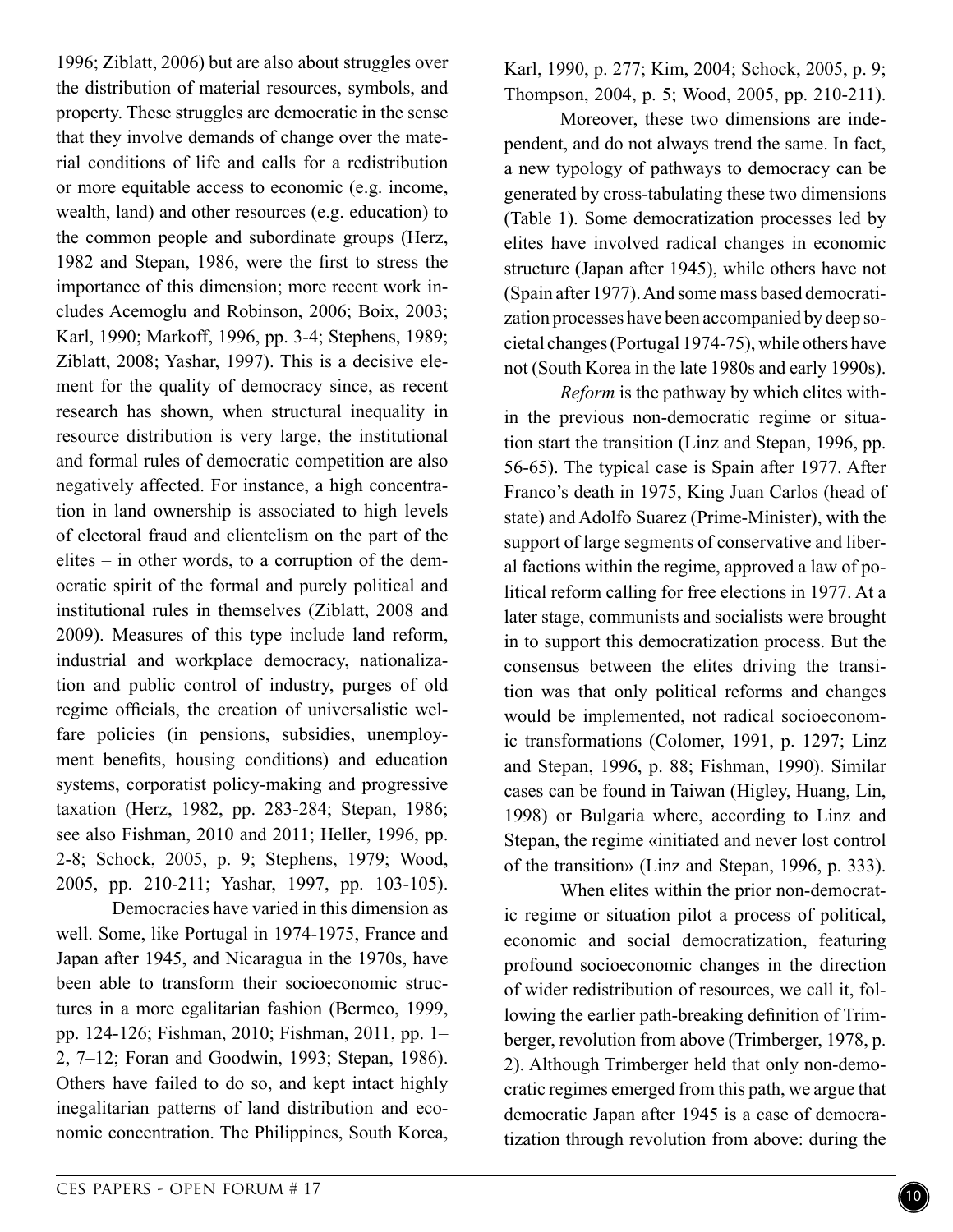period of American occupation, the restoration of civil liberties, establishment of a constitutional monarchy, women's equality and competitive elections was also accompanied by measures designed to improve the quality of democratic life by changing state and social structures. These included collective bargaining, the banning of authoritarian right-wing parties, purges in the state administration, and nationalization of firms which had supported the war. But the major change was land reform, whereby ownership of land was democratized, both by placing legal limits to the amount of land a farmer could own and through forced expropriation (Smith, 1994, pp. 62-63, 154-160).

The third pathway to democracy, following the work of Robert Fishman and Theda Skocpol, is social revolution: popular masses, whether semiorganized or acting spontaneously, revolt against the political regime and, through collective action, propose changes designed to radically change, in an egalitarian direction, the social structures (Fishman, 2011 and 2012; Skocpol, 1979). Portugal illustrates the clearest case: on April 25, 1974 a military coup organized by the left wing captain's organization Movimento das Forças Armadas - MFA (Armed Forces Movement) deposed the Estado Novo dictatorship (1933-1974). In its aftermath, a widespread wave of popular mobilization in all sectors of society pushed regime change not only in the direction of political democracy but also to democratize landowning patterns, the state apparatus, companies in the industrial and financial sectors and schools. In interaction with the elites, but most of the time autonomously from them, popular movements introduced deep political and social change (Bermeo, 1986; Fishman, 2010 and 2011; Maxwell, 1986; Pinto, 2001; Santos, 1992).

Finally, rebellion is a pathway to democracy guided mostly by the spontaneous mobilization of people in the streets, by mass action against the political order, but which stops short of attempting significant change in socioeconomic structures. Here, changes are circumscribed to political institutions and their leadership (Ekiert and Kubik, 1999; Huntington, 1996, p. 264; Wood, 2005). The clearest contemporary cases are South Korea and Czechoslovakia. In Korea, the regime was brought down in 1987 through pressure from a highly militant and oppositional civil society, composed of a national alliance of social movements, students' organizations, unions, and religious groups (Kim, 2004, p. 139). Likewise, in the Czech Republic, in the aftermath of the fall of the Berlin wall, the transition to democracy was provoked by the spontaneous insurgency of common people in the streets through demonstrations and strikes (students, workers, public employees) and in partial coordination with opposition groups like the Civic Forum and Public against Violence (Bernhard, 1993; Glenn, 2001; Linz and Stepan, 1996, pp. 111, 323-326).

#### **Table 1: Pathways to Democracy**

|                                     | <b>Center of Transformation</b>   |         |
|-------------------------------------|-----------------------------------|---------|
|                                     | <b>Civil Society</b>              | Regime  |
|                                     | (S.Korea)                         | (Spain) |
| <b>Political</b>                    | Rebellion                         | Reform  |
| Domains of<br><b>Transformation</b> |                                   |         |
| & Political                         | (Portugal)                        | (Japan) |
| Social                              | Social Revolution Rev. from Above |         |

In the remainder of this article we compare how pathways to democracy by reform (Spain) and by social revolution (Portugal) had a varying impact on the quality of associational life in the subsequent democratic regimes. Specifically, in Portugal the deep transformations in social and political structures implemented during the revolutionary period led, throughout the democratic regime, to a state-embedded, denser and empowered popular civil society. In Spain, by contrast, the pathway to democracy by reform led to a weak and disempowered popular and middle sectors' civil society.

#### **4. Democratization Pathways and Civil Society in Portugal and Spain, 1970s-2000s**

#### **4.1. Portugal**

Portugal's route to democracy began on April 25, 1974, with a coup by a group of young left-wing middle-rank military officers, called the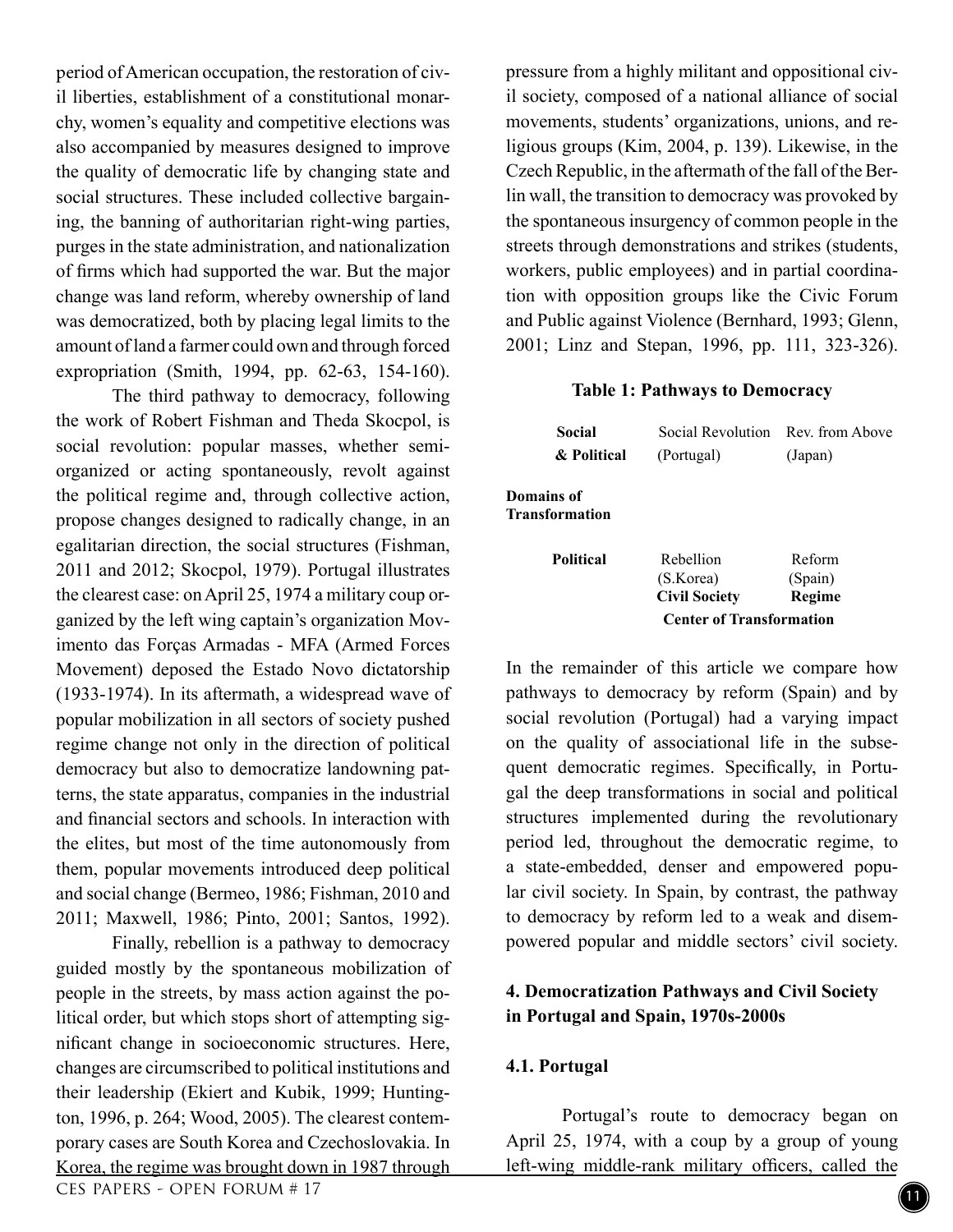Armed Forces Movement (MFA), who deposed the authoritarian New State regime. In effect, the structural reasons for the Portuguese revolution fit neatly into the general theories of revolution: an exclusionary and highly repressive regime, riddled with intense elite conflicts, which collapsed under severe military and financial pressures (on the Portuguese case, the seminal work is Schmitter 1999c; see also Fernandes, 2007; on the causes of revolution see Goldstone, 2003, p. 82; Goodwin, 2001, pp. 47-49; Parsa, 2000, p. 11 and Skocpol, 1979)

The reasons for the coup were at once political and professional. Not only were the professional officers unhappy with the fact that they could be overtaken in promotions by non-career officers, but they believed victory in the colonial war was impossible. A war with no end in sight, for which the regime had no solution, and professional grievances combined to set off the 1974 coup (Maxwell, 1986, p. 110). In its political program, presented soon after the coup, the MFA proposed the creation of a democracy in Portugal (Rezola, 2008, p. 62).

The coup led to the formation of a series of provisional governments, com composed of military and representatives of all parties (including the communists), until the first free elections, in April, 1975. But it also unleashed a wave of popular mobilization and associational building unprecedented in Portuguese history, a wave of informal and associative movements concerned with introducing changes and democratizing every aspect of social life. According to Santos, in the wake of the Estado Novo's collapse, there was an «explosion of the widest and deepest popular social movement of the post-war period» (Santos, 1992, p. 27). Between April 1974 and the end of the following year, Portugal went through what is called a social revolution.

A wide variety of associations and movements appeared: political, parents', youth, women's, environmental, neighborhood, unions and workers', cooperatives, farmers', and professional (Branco and Fernandes, 2012, pp. 4-6; Graham and Wheeler, 1983; Franco 2005, 13; Sousa 1994, 504–5; Eloy 1994, 334, 343–44). In major urban centers, neighof housing conditions and local level democracy. The first neighborhood movement was created on April 29, 1974, when some 100 families living in shacks in the Lisbon area occupied vacant houses. A month later, around 2,000 houses all over the main urban centers (Lisbon and Oporto) had been occupied, and were run by elected neighborhood commissions (Ferreira and Pureza, 2002, pp. 107-109).

Leftist and center left students' groups like the Pro-National Unity Commission of Portuguese Students and the Students' Civic Service mobilized thousands of students during the summer of 1974 for campaigns to promote literacy, health education and community development for the poor rural and urban populations (Almeida, 2002, pp. 31-32; Oliveira, 2004). And in workplaces in general, between April and June of 1974, there was an enormous wave of strikes and a movement for the occupation of factories and the state apparatus. Through workers' commissions, popular groups acquired institutional recognition and established a system of control over issues like employment and working conditions (Bermeo, 1986, p. 60; Muñoz, 2000). I n the countryside, historically an area of extreme land inequality (latifundia), oppression, poverty and clientelism, major peasant upsurges and land occupations occurred. Movements of landless workers occupied uncultivated lands and created collective farms run by cooperatives and unions (Barreto, 1987, p. 69). In 1975, union penetration in the southern latifundiary districts of Beja and Évora was up to circa 60 percent of the agricultural labor force (Bermeo 1986, pp. 6, 44–46). In the North, small tenant farmers' organizations formed the Farmer's Movement (Movimento de Lavradores, MOLA) (Lucena and Gaspar 1992, pp. 139–41).

These movements promoted actions oriented towards the establishment of political democracy and the end of the dictatorship, but also the democratization of the state apparatus (bureaucracy in general, the army, companies, schools, hospitals), and of social and economic life. As Muñoz documented in his analysis of workers' movements and protest during the transition, 57 percent of the collective actions and frames of the workers' movement were utopian, transgressive and radical (illegal occupations of factories and companies) (Muñoz, 2000, p. 142). Also,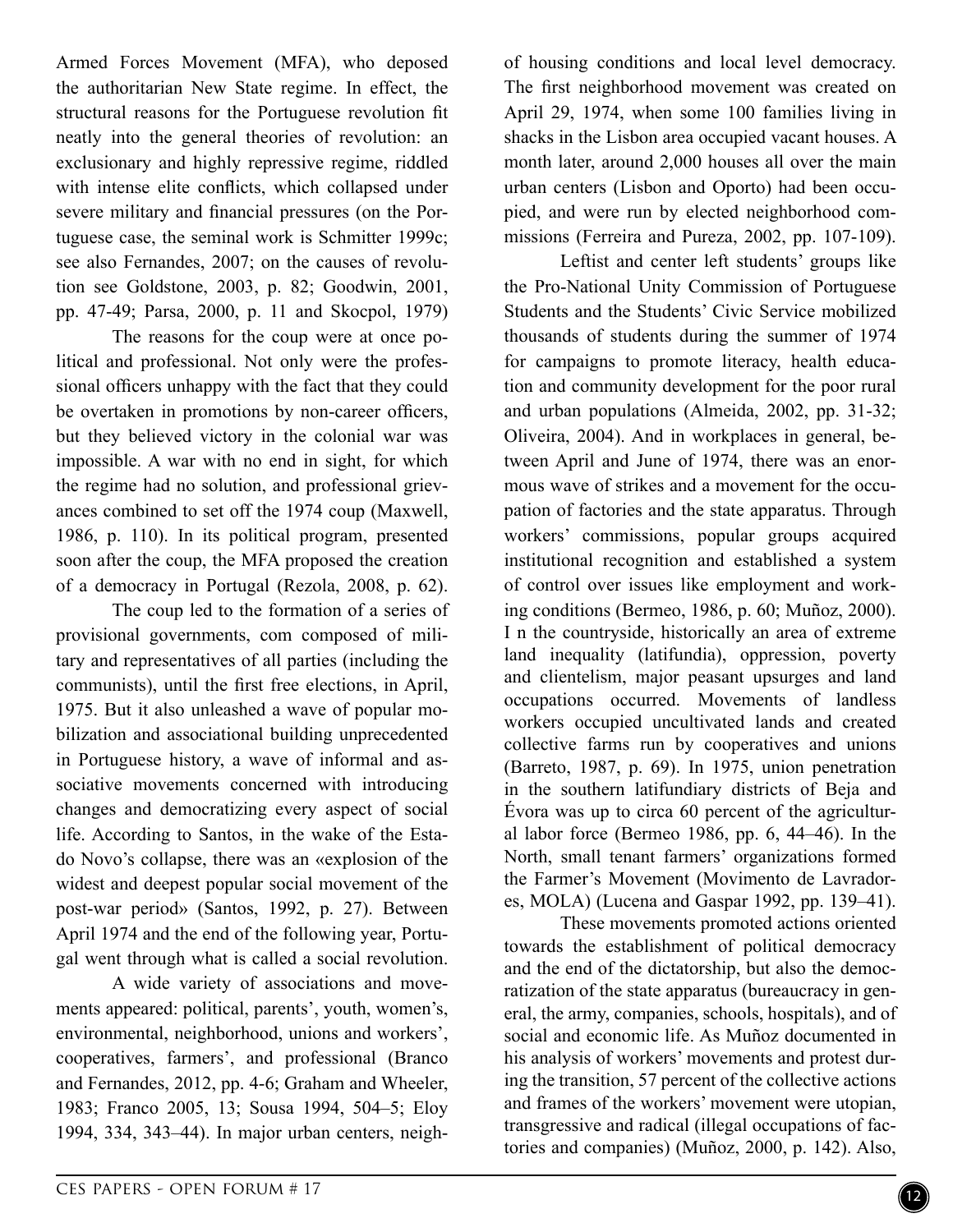as Pinto showed, these movements were able to promote an extensive purge of the dictatorships' officials in the armed forces, local administration, the police, and civil service (Pinto, 2001). In sum, in the words of Kenneth Maxwell, popular social movements were able to eliminate the «old mechanisms of deference and social control» (Maxwell, 1986, p. 124).

Elites in the newly-founded parties and the military had mixed reactions to popular mobilization. The Portuguese Communist Party (Partido Comunista Português, PCP) and its closest union confederation, the General Confederation of Portuguese Workers (Confederação Geral de Trabalhadores Portugueses, CGTP), condemned the strikes; and there were some attempts by parts of the military to repress strikes. But soon these organizations connected with and opened up to popular mobilization, developing strong organizational direct and indirect links with the masses (O'Donnell and Schmitter, 1986, p. 54). Moreover, what emerged from the process was a general positive consensus about the revolution and towards ideals of equality and participatory democracy. All parties and movements, irrespective of other ideological differences, rejected the old regime and presented themselves as revolutionary. Antifascism and consensus about the creation of a participatory and socialist democracy became the ideological cement uniting all the new political and popular forces, both military and civilian (Rezola, 2008, pp. 296- 306; on the role of antifascist ideology in the post-1945 democratic transitions see Linz, 1998, p. 34)

The military were the first agent of popular mobilization, thorough the MFA, creating units at the level of prefectures for the purpose of civic mobilization, indoctrination and deep societal transformation (Cerezales, 2003, p. 60; Maxwell, 1986, p. 124; Santos, 1992, pp. 60-63). The MFA's Program for Cultural Activism and Political Enlightenment became the ideological basis of several military-popular civic mobilization campaigns. Aiming to achieve «ample participation of the people in the life of the nation» through the national coordination of schools, local communities, squatter movements and «all cultural associations of the country», its objective was to go beyond simple electoral democracy and to create a participatory and egalitarian democracy (Almeida, 2002, p. 32; Correia, Soldado, and Marujo, n.d., pp. 17-18).

The MFA gradually evolved from a civic organization at the start of the transition to a revolutionary movement, under the banner Aliança Povo–MFA (MFA-People's alliance). It started by protecting and supporting peasants in the occupied lands and other poor people's movements. Between March and November of 1975, it strengthened its links to the PCP, creating the Council of the Revolution (Conselho da Revolução), a revolutionary committee which, in practice, ruled the country until November 1975 (Downs, 1983, p. 10)

The left and center parties also mobilized and created links with mass-based popular movements. The union movement became unitary under the CGTP, the single union confederation. With resources and support from the Ministry of Labor during the first provisional governments, it was able to expand throughout the country and include the more spontaneous workers' commissions and new unions that were being created (Barreto, 2005, pp. 253-256; see also Logan, 1983). By 1975, it covered at least 50 percent of the labor force (Bermeo, 1986, 60).

The newly-formed parties of the center and center-right also supported the revolution, adopting ideologies and outlooks that were far to the left of their counterparts abroad. The larger of these parties clearly rejected the dictatorship's legacy, calling itself Partido Social Democrata (PSD, Social Democratic Party). The PSD also became a mass party, with a structure encompassing the entire country and with close links to grassroots organizations (youth, women's). In the mid-1970s, in concert with the socialists, it created a new national union confederation, the UGT – União Geral de Trabalhadores (Morlino, 1998, p. 196). Even traditionalist and conservative institutions, such as the Church, accepted revolutionary objectives: some priests and bishops supported parties like the PSD and the Socialists, while others aligned with the extreme left; but all held as priorities of their public agenda issues like social inequality and unemployment (Hamman and Manuel, 1999; Morlino, 1998, p. 163).

As a result of this extreme mobilization linking elites and civil society during the revolutionary period, Portuguese civil society organizations became much more robust and came to play a much more important role in politics than their Spanish counterparts. In Portugal, it became common for agricultural and union organizations to be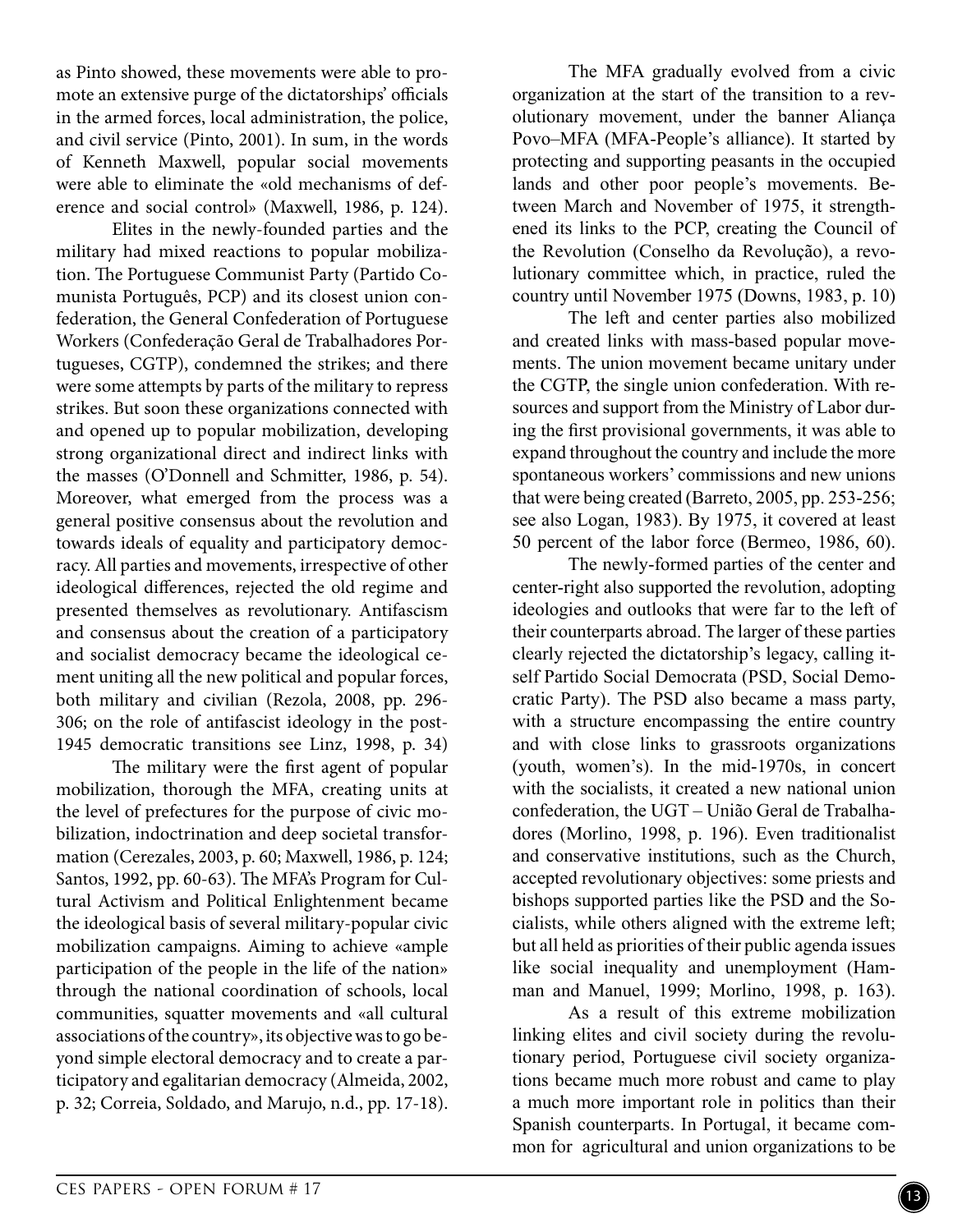in tune with partisan goals (Morlino, 1998, pp. 231) and for parties – both right and left – to rely upon civil society for purposes of electoral mobilization (development, housing, and professional organizations are particularly important) and policy and law-making (Cruz 1988, 109–19; Jalali, Silva and Silva, 2012, p. 69). At the level of contemporary mass attitudes Viegas and Santos also found that membership in associations in Portugal (especially unions, professional and recreational associations) is strongly influenced by party identification (Viegas and Santos, 2010, p. 135). Parties themselves became much stronger and more mobilizing than in Spain. Electoral turnout has been much higher in Portugal: in the mid-1970s it was 91 percent in Portugal (1975) and 76 percent in Spain (1977). Finally, levels of party identification and membership became also higher in Portugal. In 1989, only 30 percent of the adult population in Spain identified with a party; in Portugal 49 percent did (Gunther and Montero 2001, 92; Morlino, 1998, p. 169).

Wider popular mobilization and stronger elite-mass linkages during the transition also promoted more open institutions and laws, which in turn empowered civil society associations throughout the democratic period. The new legislation on freedom of association was very tolerant, the only restrictions being for associations that promoted violent acts or that espoused a fascist ideology. Administrative restrictions, and the possibility of government discretionary intervention in associational life (through the granting of licenses or juridical recognition that it serves the collective interest), which existed in the Spanish case, were suppressed (Mendes, 2008, pp. 30-31). Moreover, highly competitive, mass-based and left-oriented parties stimulated not only the creation of a powerful parliament, but also of one in which associations were consulted in law-making. Parliamentary reforms since the transition have strengthened the role of civil society organizations and citizens' initiatives. Petitions originating from citizens' movements only required one thousand signatures to be discussed in parliament. And it has been common practice for the parliament to call representatives of civil society to settle disputes and promote agreements. It is no wonder then that the number of petitions directed to parliament has grown (Leston-Bandeira, 2002, 150-154).

Moreover, because it was possible for mass action of popular civil society organizations during the transition to mold the state and society in a clearly radical and egalitarian direction, it was easier for these associations to become embedded in the new state regulations and networks of policy-making. Housing was recognized as a social right in the constitution and shanty-town and neighborhood associations received state recognition as participants of local democratic governance. With the creation of the public support programmes for poor neighborhoods during the revolution, neighborhood organizations were grouped in regional and city-wide commissions which worked with the authorities in the definition of budgetary priorities and in the implementation of policies related to housing, water distribution, sewerage, transportation, medical and childcare support (Downs, 1983; Portas and Gago, 1980, p. 238, Pinto, 2008, pp. 4-5; Cerezales, 2003, p. 104; Rodrigues and Stoer, 2000, pp. 51-52). But also in the fields of urban planning and environment, consultation with citizens' organizations became mandatory. In Lisbon alone, civil society associations were consulted in 78 percent of these policy initiatives (Mota, 2005, pp. 117-188).

In the countryside, the law of agrarian reform which ended the regime of latifundia in the south was approved on July 29, 1975 with the support of all major parties, except the small, right-wing Social and Democratic Center (Centro Democrático e Social, CDS. The area under the law covered 40 percent of the national territory; it would be managed in partnership between the State (through local centers of agrarian reform) and organizations representing the interests of landless workers and small producers, called Collective Production Units (Unidades Colectivas de Produção, or UCPs). These were responsible for the allocation of public credit and technical support to farmers, whereas unions were mandated to negotiate salaries, work conditions and subsidies with local state authorities and employers (Barreto, 1987, pp. 46-49, 69). Later on, in December 1976, local cooperatives and unions were reunited within a single state institution responsible for overseeing the cooperative sector (the Instituto Nacional do Sector Cooperativo, INSCOOP) and also given a role in the negotiation and allocation of credit, social security financing, and taxation (Barreto, 1987, p. 42; Bermeo, 1983, pp. 186-189).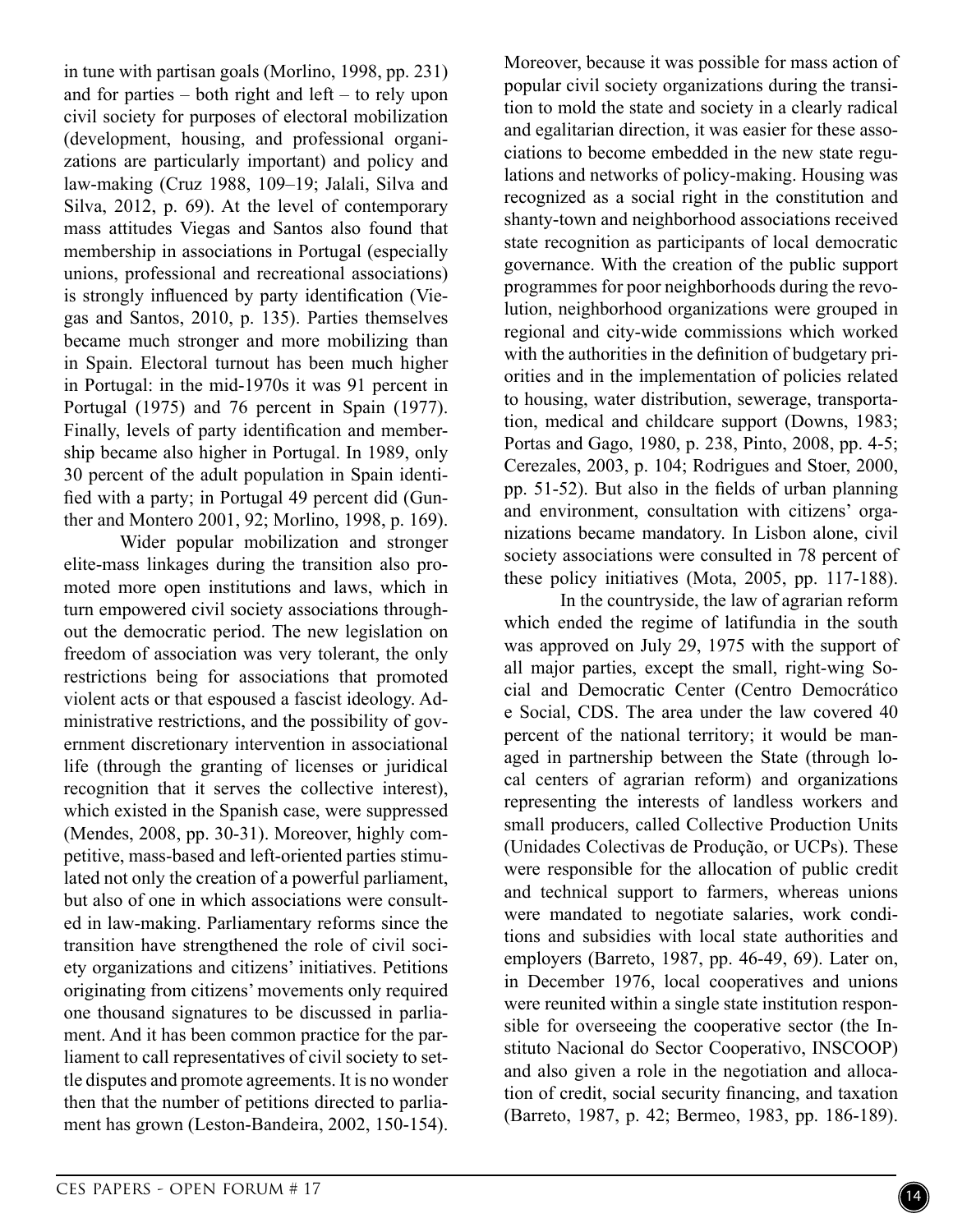Unions and workers' representative organizations were also inserted in policy partnerships with the state at the national level. Collective dismissals required the approval of the Ministry of Labor and consultations with the workers' unions (Garcia and Karakatsanis 2006, pp. 93-94). And the widespread sectoral, enterprise and frame agreements and bargaining between the state, the unions and the employers during the revolution, especially in the nationalized companies, became the framework through which national level corporatism was established in 1983 (Etchemendy, 2011, pp. 8-9, 15-16; Stoleroff, 1990). This national level body, rebaptized Social and Economic Council (Conselho Económico e Social, CES) in 1992, had equal representation of labor and capital. It dealt with labor, employment and economic policy-making, and although complete consensus has not been always the norm, antagonism was not widespread either (Mozzicafreddo, 1997, p. 78). The communist dominated CGTP signed most sectoral agreements and only fully opposed some of the national level agreements (Lucena and Gaspar, 1991, 876–78; Morlino, 1998, pp. 232-233, 277). Finally, the CES extended its competences to social policy, by including representatives of environmental and social welfare organizations (Mozzicafreddo, 1997, p. 78).

Since 1975, state local health services were expanded but also democratized, by allowing representatives of workers' and of local populations to take part in their management (Santos, 1992, p. 217). And religious associations and social welfare federations, like the União das Misericórias Portuguesas, were recognized as government partners for the definition and delivery of universalistic or quasi-universalistic social policies in the fields of health, welfare, education, and housing (Hespanha et al., 2000, pp. 134-136). Accordingly, the State has financially supported these associations. And, in fact, state funding of the activities and services of these institutions is also higher in Portugal than in Spain (Franco et al., 2012, p. 27).

Since 1975, state local health services were expanded but also democratized, by allowing representatives of workers' and of local populations to take part in their management (Santos, 1992, p. 217). And religious associations and social welfare federations, like the União das Misericórias Portuguesas, were recognized as government partners for the definition and delivery of universalistic or quasi-universalistic social policies in the fields of health, welfare, education, and housing (Hespanha et al., 2000, pp. 134-136). Accordingly, the State has financially supported these associations. And, in fact, state funding of the activities and services of these institutions is also higher in Portugal than in Spain (Franco et al., 2012, p. 27).

#### **4.1. Spain**

Spain's pathway to democracy was very different from Portugal's. After the killing of PM Carrero Blanco in 1973 by the Basque nationalist organization ETA, the regime went into a crisis, alternating between cycles of liberalization (e.g. the more open statute of political associations, in the subsequent government of Arias Navarro) and repression by Franco's core hardliners. Although during this period civil society mobilization against the dictatorship was quite high (in 1974 alone, strikes grew 62 percent), the government was always in control of the pace of reforms. Only when Franco died, in November 1975, did the new head of State, King Juan Carlos, supported by reformists and technocrats in the regime declare himself in favor of a transition to democracy. Together with Adolfo Suárez, who replaced Arias Navarro as head of the government in July 1976, they dismantled Franco's single party, issued amnesties to political prisoners, and presided over the first free elections. Juan Carlos's greater control over the assembly made it possible to approve a law of political reform (October 1976), in which the assembly dissolved itself, thus clearing the way for democracy. It was only after this series of negotiations between the factions of the regime that Suarez and the King turned to the left and the democratic opposition. A series of negotiations in 1977 made possible the first free elections, won by Suarez' party, the UCD (Colomer, 1991; Fernandes, 2007, pp. 698–99; Linz and Stepan, 1996, pp. 87- 114; Maravall and Santamaría, 1986, pp. 79-80)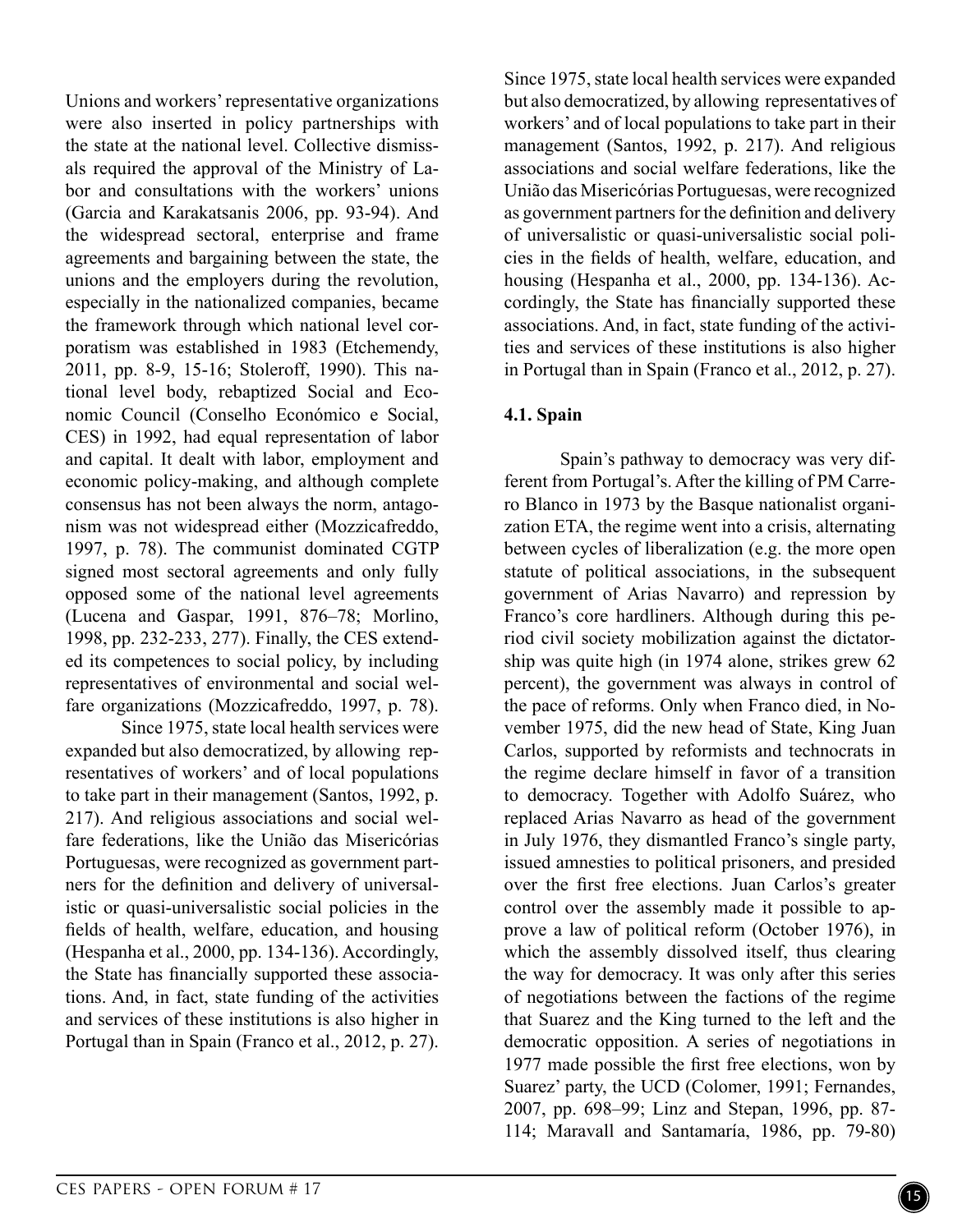Spain's pathway to democracy was not only guided from above, it was mainly oriented towards basic institutional and political change. The elites simply had no plan for altering the basic social and economic structures of society; nor was there any opportunity to be taken by popular sector civil society organizations. In order for the transition to be viable, Suarez had to convince the political and economic elites of the dictatorship that that they would be able to prosper in the new regime. The project of political reform was accepted only after the deputies (many of whom would be re-elected in the first free general elections in 1977) received guarantees of continuity and a general amnesty was extended to the officials of the dictatorship (Aguilar, 2001; Maravall and Santamaría, 1986, p. 83). At the levels of local politics, public administration, State schools, army, police, and the judiciary, the personnel of the dictatorship were left intact (Malefakis, 1982, p. 216). The economic elites, too, were reassured that the basic contours of the existing capitalist system would remain unchanged (Maravall and Santamaría, 1986, p. 83).

In the Moncloa pacts of 1977, the left (including the PCE and the PSOE) was forced, in order to be accepted in the new regime, to abandon many goals (among which, nationalization, the end of religious private education, and agrarian reform) and to cut its ties to popular social movements (Gunther, Montero, Botella, 2004, pp. 95, 239-241; Maravall and Santamaría, 1986, pp. 84-80). This inhibited the possibility for a mass civil society to develop in Spain. For instance, the urban neighborhood movements, which in the late 1960s and early 1970s were considered the largest of Western Europe, demobilized within a few years, mainly because the parties with which they were most connected (PSOE and PCE) demanded, in order to appease the right, that they tone down their radical and participatory demands (Castells, 1983, pp. 215, 261). In Madrid, by 1979 the PCE-PSOE coalition had depoliticized the movement and imposed a form of urban governance with almost no participation of neighborhood associations (Castells, 1983, pp. 224, 273-274; Hipscher, 1996, p. 291).

Moreover, this pathway of democratization reinforced a political culture within the elite in which technical depoliticization and traditionalistic values (e.g. deference towards authority and the monarchy) were combined (McDonough, Pina, Barnes, 1981, p. 54; McDonough, Pina, Barnes, 1984, pp. 659-660).

Technocrats were empowered within parties and governing teams, both in the right-wing UCD and the leftist PSOE (Gunther 1996, p. 15; Linz, 1975, pp. 266–73; O'Donnell and Schmitter, 1986, pp. 46– 47; Tarrow, 1995, pp. 219–21). Unlike in Portugal, policy-making was guided by the notions of austerity, budget control, and low salaries, inflation and public investment (Maravall and Santamaría, 1986, p. 86; Pérez-Díaz, 1996, pp. 49-50). This explains also why in Portugal, despite the fact that it is poorer and economically less developed, there has been a greater effort to create an egalitarian welfare state. For instance, expenses in education, health and social security as percentage of the GDP amounted, in the 2000s, to 26.9 percent in Portugal and 21.8 percent in Spain, although in the early 1970s, during the last years of the dictatorship, Spain invested more in welfare measures (Huber and Stephens, 2012, p. 209).

Institutionally, this policy-making style was supported by a very strong executive. Executive dominance has been much higher in Spain than in Portugal. The parliament had no authority to remove or to give votes of no confidence to particular members of the government. There have always been more laws from the government than from parliament, in contrast to Portugal. And policy priorities were defined mainly by the prime minister's inner core (Gunther 1996, 68–69; Gunther, Montero, Botella, 2004, p. 117; Morlino, 1998, pp. 64-65; Van Biezen, Hopkin, 2005, pp. 107-109).

Weak parliamentarization inhibited the development of regular and institutionalized links between parties and civil society, weakening, in the long run, both parties and voluntary associations. Political parties favored the mobilization of the electorate through personalistic and populist strategies, rather than ideological claims and grass-roots activation (Gunther, Montero, Botella, 2004, p. 95; Van Biezen, Hopkin, 2005, pp. 110-112). The communists had weak links to unions. The communist union, the Workers' Comissions (Comisiones Obreras, CC.OO), always maintained its autonomy from the Spanish Communist Party (Partido Comunista de España, PCE) (Fishman 1989, p. 19). And although, in 1986, the PCE formed the Izquierda Unida (United Left), an electoral front with other left groups and new social movements, it has always remained a very weak organization (Morlino, 1998, pp. 186-193). On the center-right, the UCD was unable to develop a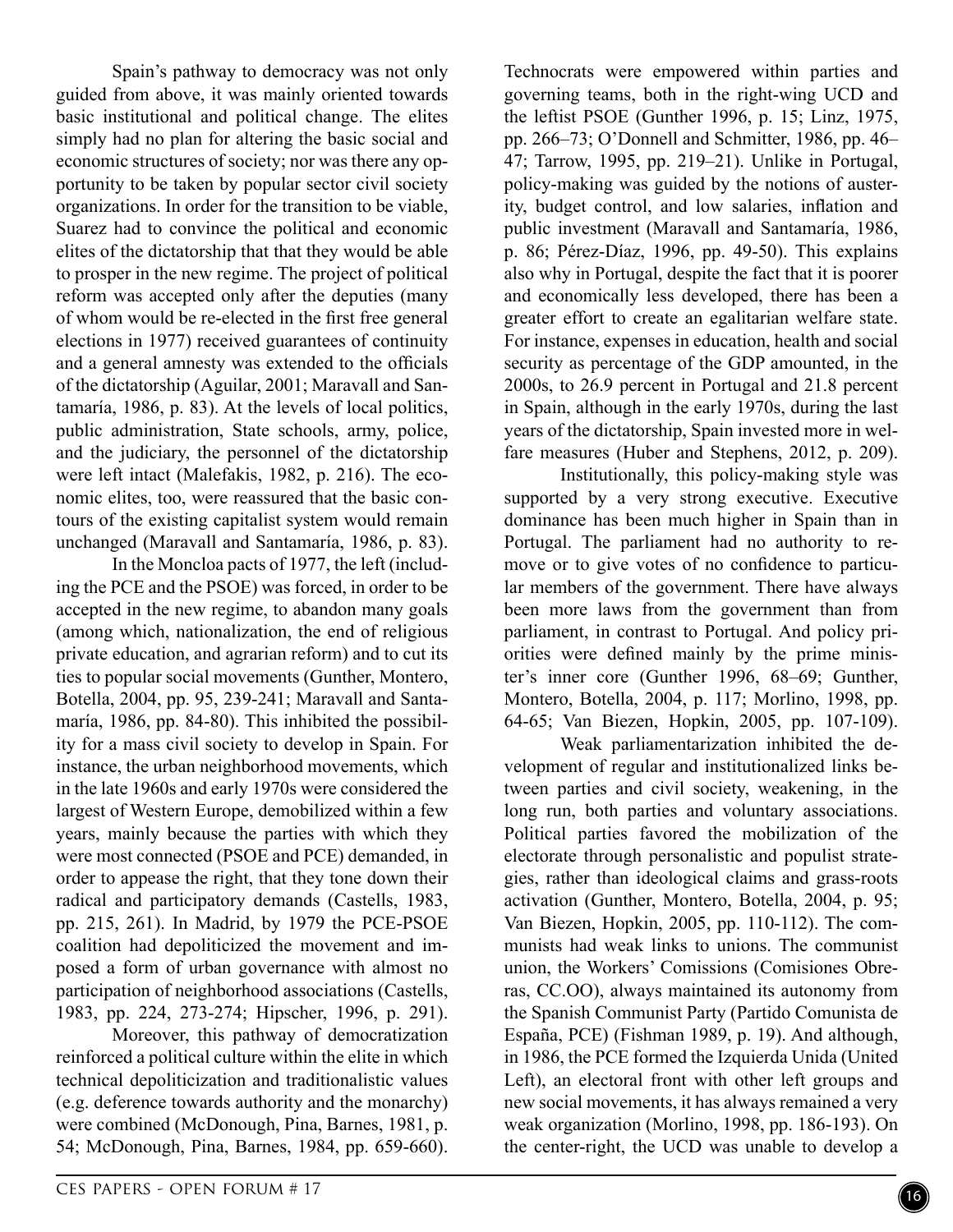modern party with a unitary organization throughout the territory, and disintegrated after bitter factional struggles. The UCD became little more than a collection of personalities, unable to develop permanent links to societal organizations and interests, such as the church, Catholic peasants, and business interests. In 1982 the party split, with many joining the socialists and the more conservative going to smaller right-wing parties Popular Aliance (Alianza Popular) and the Social and Democratic Center (Centro Democratico y Social, CDS) (Pappas, 2001, pp. 250–251).

On the center-left, the PSOE became an electoral-professional party run by a small oligarchy, also unable to create ties with the workers' movement. This was even more paradoxical, since, historically, the Spanish socialists had had closer ties to the workers' movement (through the General Union of Workers or Unión General de Trabajadores-UGT) than the Portuguese socialists ever did. In the first years of the transition, the party statutes even required that PSOE members join the UGT. Still, the party as an organization became weak. It had very few members, and party functionaries and elected officials predominated over union leaders in the party's internal power struggles. Members of the UGT's national executive attended party congresses as guests, with no voting rights (Fishman, 1989 and 1990b).

Although the Federation of Rural Workers (Federación de Trabajadores de la Tierra, FTT-UGT) and the Unions of Rural Workers (Sindicatos de Obreros Agrícolas, SOAs), the rural workers' federations of the 1930s, were revitalized by the PSOE in 1977, they did not consolidate and expand as organizations. After 1982, the PSOE even allowed its militants to affiliate with the Unions of farmers and Cattle Breeders (Uniones de Agricultores y Ganaderos, UAGAs), which were actually closer to being organizations of landowners (Estrada 1984, 216). Since then, the PSOE has had better relationships with elite and employer organizations than with popular class groups (Morlino, 1998, pp. 229-231).

Social and economic policy-making became mainly the domain of direct state intervention and not consultative corporatist institutions, as in Portugal (Estrada 1984, 124). Although Spain was known for its transición pactada (pacted transition), on account of the series of agreements between October 1977 (the Pactos de la Moncloa) and the spring of 1981 (Acuerdo Nacional de Empleo, ANE – the National Employment Agreement), these pacts were mainly the work of political parties and never become institutionalized (Fishman, 1990b, pp. 215-217). An incomes policy agreement was achieved, but unions and employers' organizations did not participate directly in the negotiations. The national leaders of the unions voted on these policies in parliament as members of that body, rather than deal directly with the government (Hamann and Lucio, 2003, p. 63).

During the democratic period, unions usually were not consulted and had no impact on policy decisions (Gunther, 1996, pp. 68–69; Pérez-Díaz, 1999, p. 35). The main body for corporatist negotiation, the Economic and Social Council (Consejo Económico y Social, CES), was created in 1992 to promote cooperation among unions, business, and the government. But the CES could not "take binding decisions and its discussions" were "fundamentally different from the negotiation of the global pacts up to 1986" (Wozniak, 1991, p. 9). Unions, in particular, have been negatively affected by this, because in the absence of state support and encouragement, there are few incentives by which members could be recruited. Contrary to Portugal, most unions were unable to give their members such services as health plans, housing, and pension schemes (Hamann, 1998, pp. 430–35; on Portugal see Morlino, 1995, pp. 357– 58 and Royo, 2002, pp. 152–53). Also, labor laws in Spain undermined the power of unions, since they made it easier to dismiss workers, whereas, in Portugal, employment could only be terminated by mutual consent, when a contract ended, or when there was just cause (Hamann, 1998, p. 430).

Related to the fact that there was hardly any recognition of voluntary associations as policy partners, few associations have achieved public status in Democratic Spain (Pérez-Díaz and Novo, 2003, pp. 110–12). State funding of welfare activities of third sector associations is lower than in Portugal (32 percent and 40 percent, respectively) (Franco, 2012, p. 21). In 1987, there were only twenty associations with public status; in 1988, twenty three; and, between 1993 and 1997, 157 (Mota, 1999, 58). Whatever fund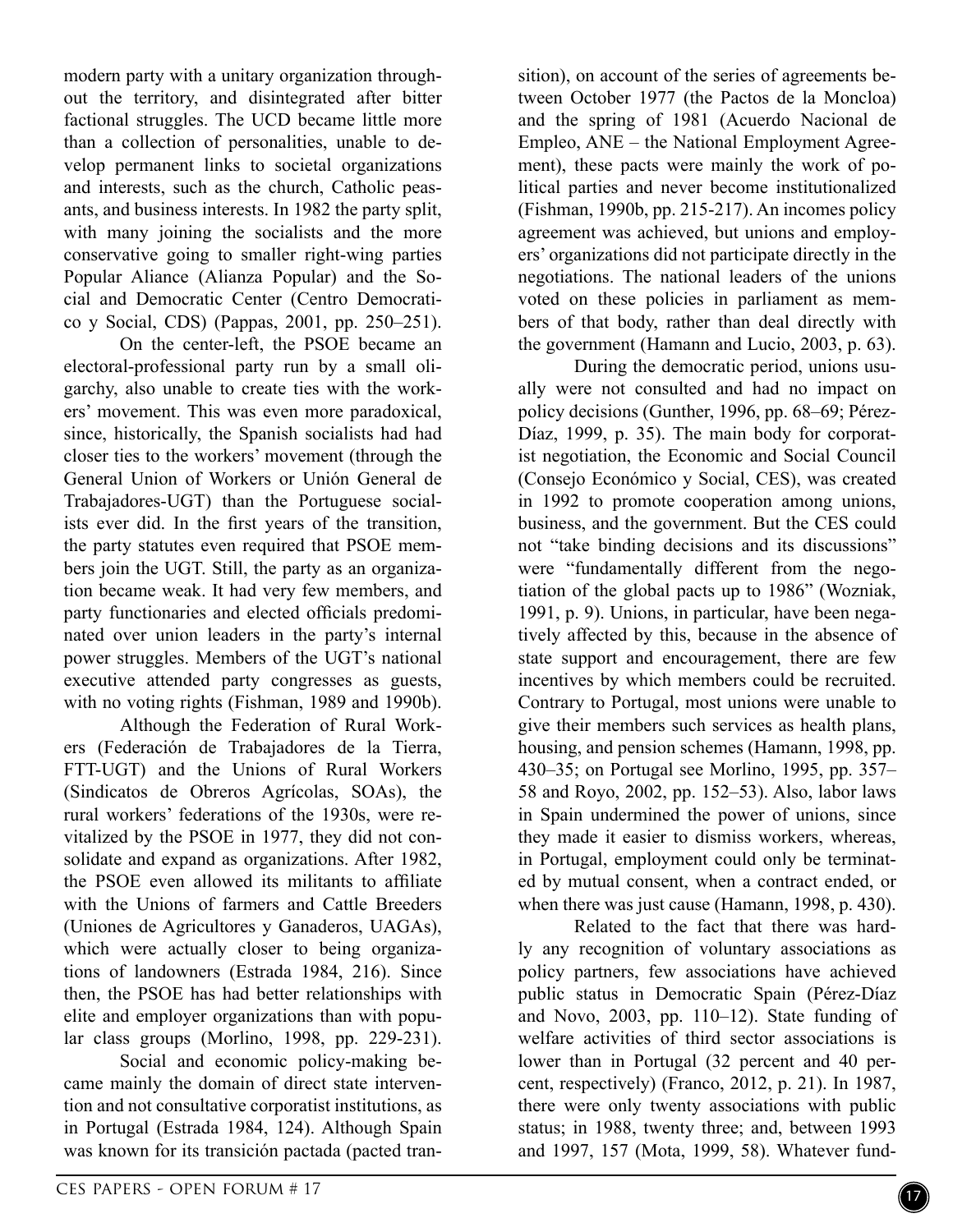ing existed, scholars agree that it was discretionary and episodic, and not based on universal and open criteria (Estrada, 1984, pp. 286 ff. and 322, 324).

Instead, associations developed clientelistic relationships with the State and the party in government. This tended to benefit mainly elite organizations. Employers and agrarian groups have kept a 'family relationship' with the public sector or personal links with deputies and ministers (Estrada, 1984, pp. 286 ff. and 322, 324; Gunther, 1996, pp. 68–69; Pérez-Díaz, 1999, p. 35). But after the transition there was also the consolidation of networks of mass clientelism. In the Southern region of Andalucía, Spanish socialists used rural unemployment benefits, channeled through the party machine and the UGT local branches, to exchange for electoral support. These benefits had been created during Francoism, and used by municipalities to fund public works to employ rural workers. But democratic governments expanded them to avoid rebellion in the south, first, during the transition, through unemployment commissions with union presence and later, after 1982, through local party officials and employers.

Although between the late 1970s and mid-1980s a peasants' movement for agrarian reform emerged, organized by the agrarian wings of the FTT and CCOO as well as by the Union of Rural Workers (Sindicato de Obreros del Campo, SOC), and with ties to the recently-formed regionalist Andalucian Labor Party, it achieved only some media attention. Land occupations were very few, and the amount of land and material benefits given to rural workers was considered a failure (Herrera and Markoff, 2011, pp. 465, 468). This has prevented the development of modern cooperatives and rural workers' associations in Southern Spain (Watson, 2008; Robles-Egea and Aceituno-Nunes, 2012).

Finally, Spanish civil society was further disempowered because many of the old legal restrictions of the dictatorship's legislation of freedom of association continued during democracy. Although the 1978 constitution consecrated the principle of freedom of association, it maintained the requirement of a declaración de utilidade pública (declaration of public utility), granted through very discretionary mechanisms; this depended on the council of ministers, and it was reserved only for associations that were deemed to promote welfare, education, culture, and sports. Not only did these legal criteria exclude po

litical or professional associations, they also allowed the State to dissolve associations if the authorities considered their aims or the actions of their members (even when not acting during organization's activities) to be a criminal «offense» (delito). As this was not clearly typified in the law, this legislation was then frequently used by the Spanish authorities to forbid associations or demonstrations that might be critical of the government of the day (Pérez-Díaz and Novo 2003, p. 109; Rivacoba and Tartière, 2004, pp. 14-17).

#### **5. Conclusion**

This article presented a new argument concerning the origins and types of civil societies in post-authoritarian democracies. We have argued that those democracies that are born of social revolution have a denser, more participative and egalitarian civil society than those of democracies that come out of a pathway of reform. Unlike other scholars, such as Jack Goldstone (2001, p. 169), we have found strong evidence that social revolution contributes to the quality of democracy, in so far as it promotes the consolidation and institutionalization of civic organizations representing the popular and middle sectors. Furthermore, we have found strong empirical support for questioning theorizations which hold that social revolutions lead to democracies that are weakly consolidated, either because the moderates are defeated by the radicals, or because the revolutionary goals of economic and social transformation are incompatible with the construction of a political democracy, based on elections and parliaments (Di Palma, 1990, pp. 68-70; Karl, 1990, p. 278; Karl and Schmitter, 1991, p. 274; Shain and Linz, 1995, p. 21). The Portuguese case falsifies those assertions, since radical social and economic transformations toward greater democratization were undertaken simultaneously with political democratization, i.e., while strengthening the power and centrality of parliaments and elections. Moreover, in so far as it is essential for democratic consolidation that there be mass organizations (associations and parties) that will serve as channels of communications between masses and elites, provide clear ideological alternatives, and serve as agencies for the socialization of values, mobilization and participation, (Hagopian, 1990, pp. 163-165; Mainwaring, 1999), then the Portuguese case shows higher quality and better con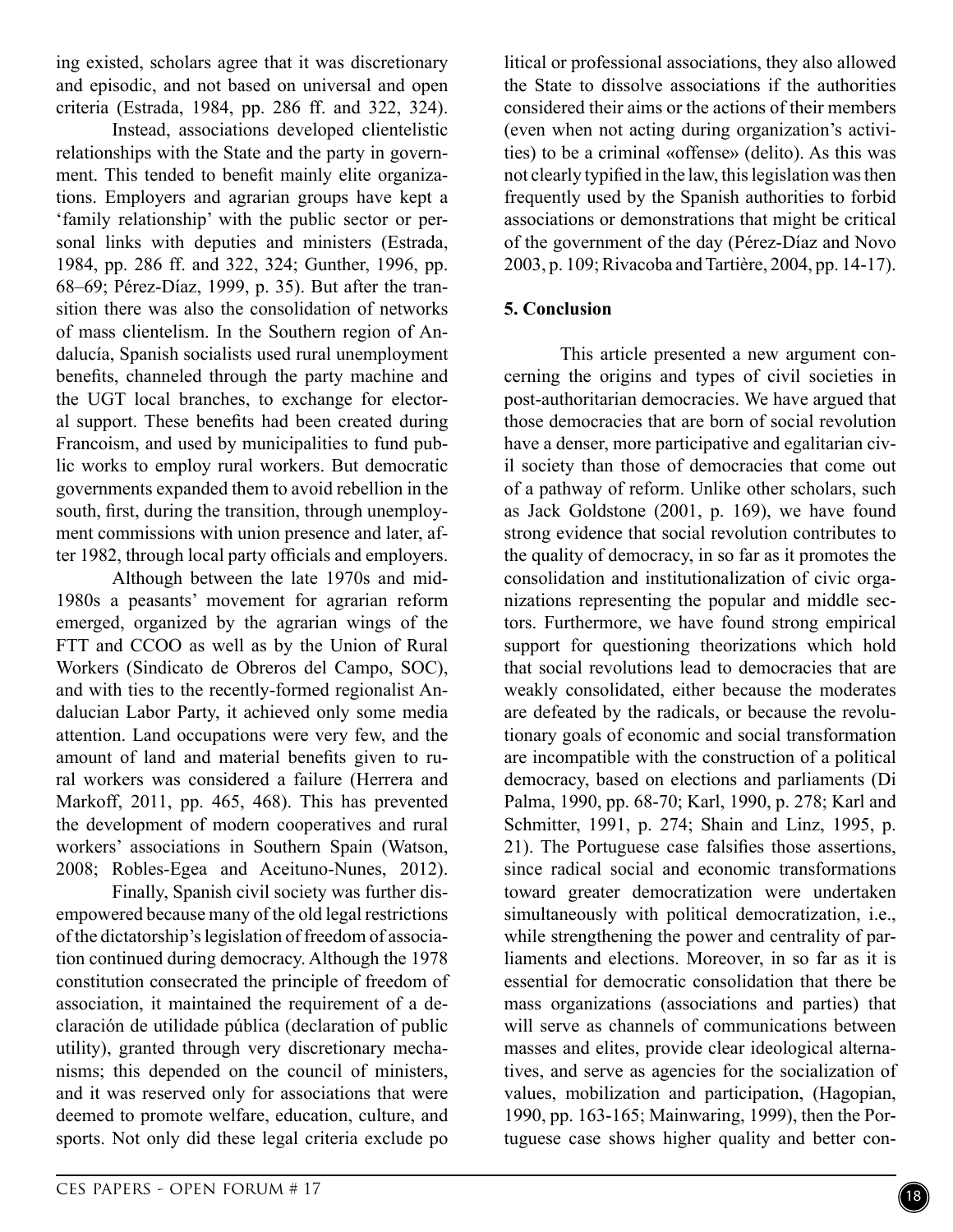solidation than the Spanish. It is here – and not in Spain – that we find there is greater party identification, mass parties and higher electoral participation.

What are the consequences for the quality of democracy of the remaining two pathways to democracy, rebellion and revolution from above? We cannot provide, in these pages, an in-depth comparative study of these other cases, but we believe there is data suggesting that the pathway of social revolution also leads to more egalitarian democracies than the pathways of rebellion and revolution from above. However, these two pathways also leave specific dilemmas for the subsequent democracies.

In South Korea, we see how a pathway to democracy through rebellion in 1988 led to a civil society with a strong presence in the public arena, able to make strides towards greater equality. In this country, there is an immense variety of civic groups, which tend not only to form movements on the national scale (e.g. unions, religious, consumers', women's', farmers', and teachers' groups) but also collective platforms in which different groups and social interests combine to call for democratizing transformations in the system (Kim, 2004, pp. 148-149). The actions of such coalitions have resulted in the trials of former presidents of the authoritarian period and in promoting the creation of an egalitarian welfarestate, through the establishment of a basic income and the enactment of universalistic measures in pensions and healthcare. Moreover, these campaigns have imbued the population with strong feelings of political efficacy (Kim, 2004, p. 150; Lee, 2012, pp. 28-32).

At the same time, this is a highly confrontational and often violent civil society in its relations with the authorities (Kim, 2004, p. 152). This is due to the fact that democratization did not affect the economic sphere or the state's structures. The economy, the parties and the state were left in the hands of the old elites, rather than democratized. The campaigns to reform the economy, in which industrial companies are concentrated in the hands of a small nucleus of families (the so-called chaebol) came to naught. As Kim notes there was no «progress in economic democratization» (Kim, 2004, p. 157). Parties, too, remained clientelistic, regional-based organizations, very much based upon the elite of the previous dictatorship, and, especially, dependent on and financed by the powerful chaebol (Lee, 2012, p. 40). Unions were forbidden by law to fund and support the parties, which greatly impedes popular access to the institutions responsible for public policies (Cotton, 1997, p. 98). And the parliamentary committees in charge of elaborating public policies in areas such as commerce, industrial relations, health and welfare always ignored civil society organizations (Kim, 2004, pp. 150-151). In South Korea, the transition placed social movements and voluntary organizations at the center of politics. But their relationship with the parties and the state is hostile and conflictual.

The pathway of revolution from above, exemplified by Japan after 1945, engendered a dense and participatory civil society during the democratic period (Tiedemann, 1982, p. 204). However, very rarely do civic movements of a national scale, such as those in South Korea or Portugal, emerge; groups tend to be small and local. Although institutionalized, supported by the political parties and embedded in the welfare system, Japanese civil society presented a relatively limited and conservative number of views (Pekannen, 2004, p. 224; Pharr, 2000, p. 190). The issue here is not so much violence as the alienation of a part of the regime's citizens, since many voices and interests are excluded from the highly conservative dominant values (Õtake, 2000).

Once again, this type of civil society is a product of the pathway to democracy. The process of revolution from above created a new rural middle class, made up of family farmers who, thanks to land reform, had more resources for economic activity and for collective associational action, strongly linked to the dominant party the Liberal Democrats. However, this was not done under the aegis of an egalitarian and emancipating ideology, but under that of conservative, anti-leftist values (Krauss and Pekkanen, 2011, p. 14; Pharr, 2000, pp. 190-193).

Finally, there is a new set of questions raised by this inquiry. How can one explain each country's choice of pathway to democracy? How long do the legacies of the transition context endure? What other legacies or factors might gradually dilute the impact of the pathway to democracy taken by each society? Is the typology we sketched valid for other historical periods of democratization (e.g. interwar Europe), or does it only hold for post-authoritarian democracies? And, for the post-authoritarian democracies as a whole, is this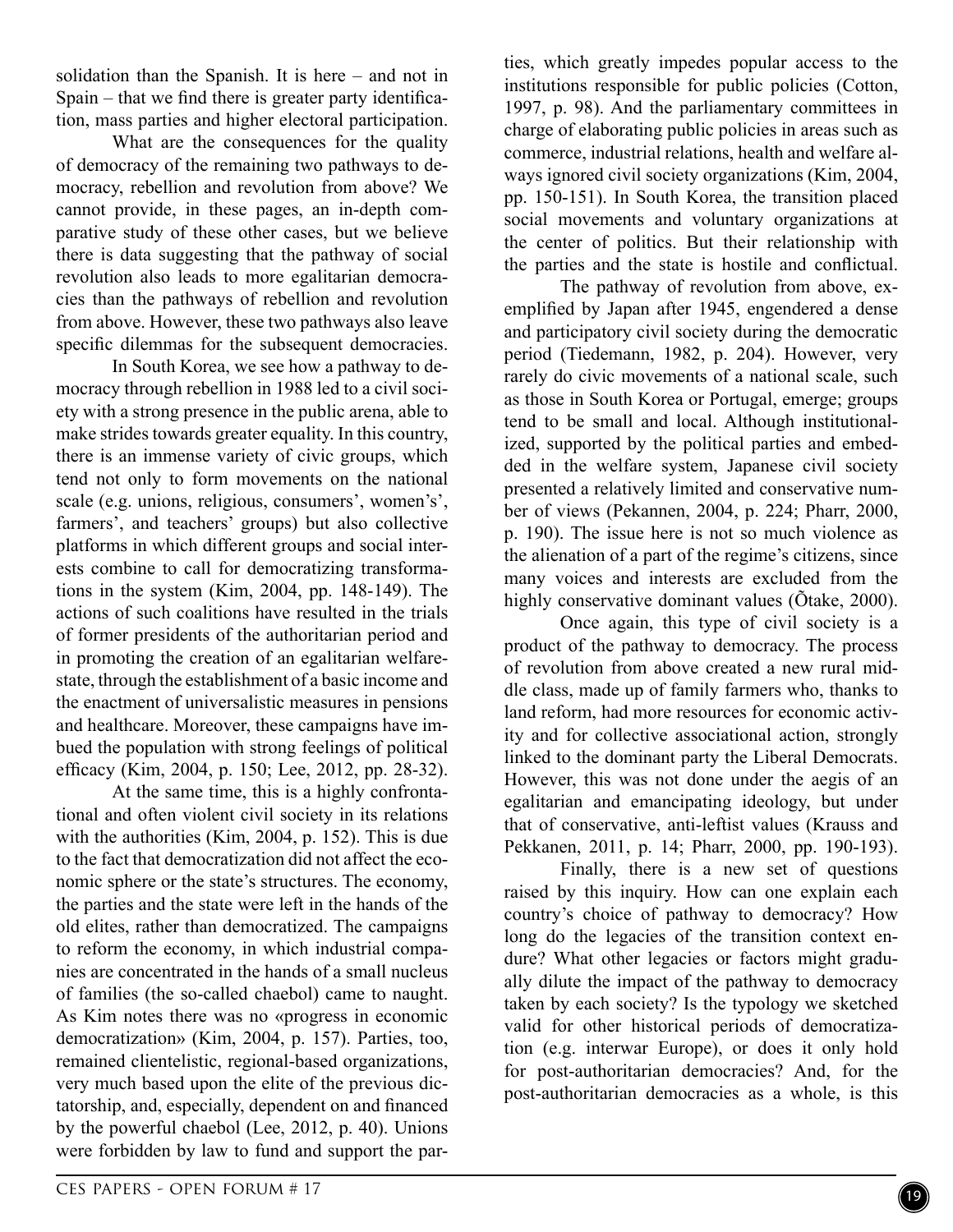the most appropriate typology for the analysis of democratization processes in the context of highly inegalitarian societies, as historically found in Southern Europe, Latin America and Asia, or can it fruitfully be applied to the new democracies of Eastern Europe, where levels of social inequality have historically been lower? Finally, what is the relationship between consolidation and quality of democracy? These two processes have been treated separately, but our study seems to indicate that the causes of democratic consolidation and quality are the same. Accordingly, those democracies in which the principle of political equality is weaker tend also to find it more difficult to develop the organizations and institutions required for democratic consolidation. These are questions which must now be addressed in work to come.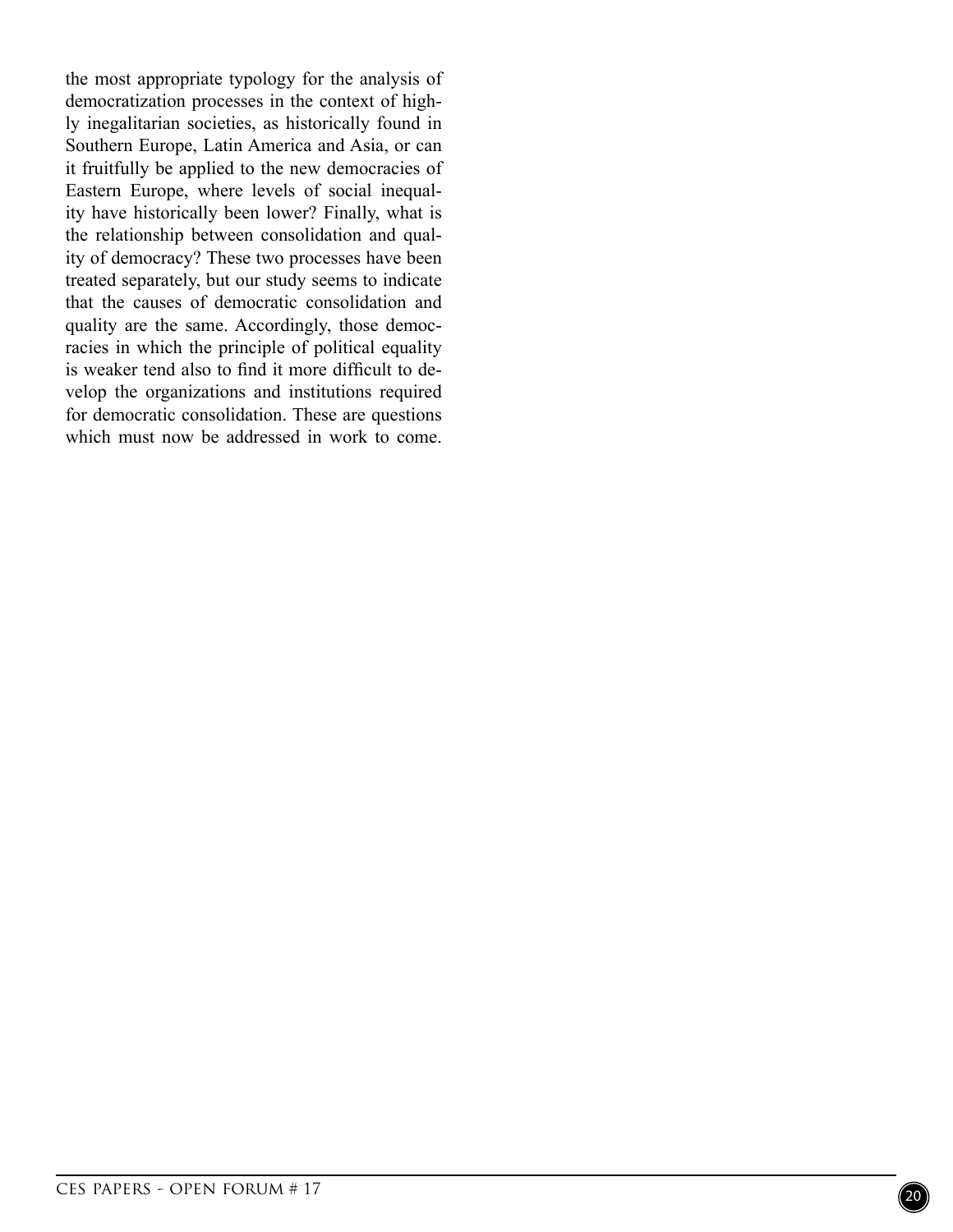### **ENDNOTES**

1. In other democratic regimes a similar pattern can be observed. In Eastern Europe, according to Bernhard, civil society was strong both before and after the transition in Poland; weak before the transition, but then strong after in Czechoslovakia; and, in Hungary, weak before and after the transition. Alfred Stepan makes a similar argument for Latin America. See Bernhard, 1993 and Stepan, 1997.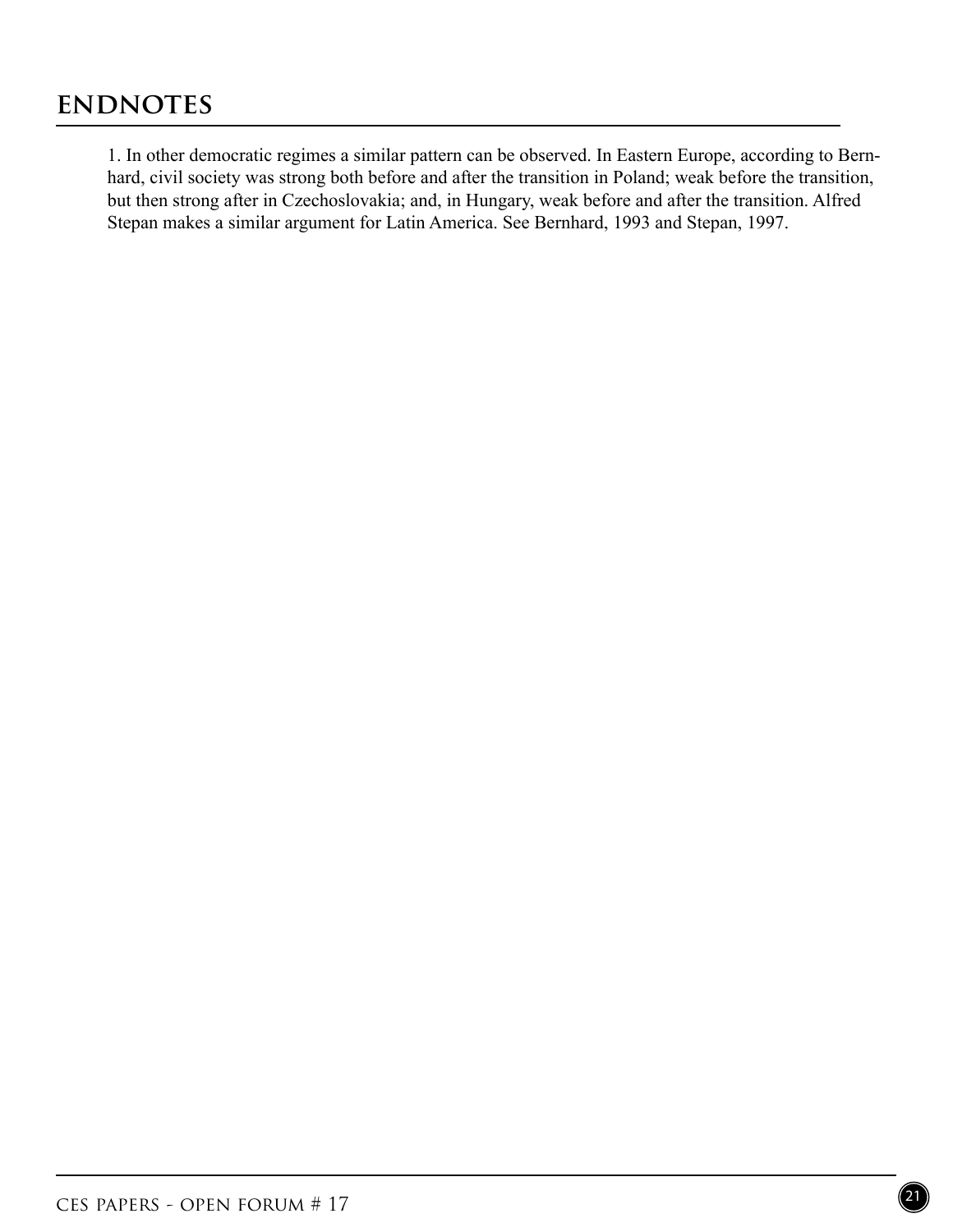Acemoglu, Daron and James Robinson, Economic Origins of Dictatorship and Democracy (Cambridge: Cambridge University Press, 2006).

Aguero, Felipe, «Legacies of Transitions: Institutionalization, the Military, and Democracy in South America», Mershon International Studies Review, Vol. 42, No. 2 (Nov., 1998): 383-404.

Alagappa, Muthiah, ed., Civil Society and Political Change in Asia: Expanding and Contracting Democratic Space (Stanford: Stanford University Press, 2004).

Almeida, Pedro Tavares de, Rui Branco, Tiago Fernandes, eds., Societé Civile et Democratie en Europe du Sud, Special Issue of Pôle Sud. Revue de Science Politique de L'Europe Méridionale, No. 37 (2012).

Almeida, Sónia Vespeira de, «Novos Olhares sobre o terreno. Etnografia das Campanhas de Dinamização Cultural e Acção Cívica do Movimento das Forças Armadas», Arquivos da Memória, No. 12/13 (2002): 25-42.

Anderson, Leslie E., Social Capital in Developing Democracies. Nicaragua and Argentina Compared (Cambridge: Cambridge University Press, 2010).

Anduiza, Eva, Eduard Bonet, Laura Morales, «La Participación en las Asociacones: Niveles, Perfiles y Effectos», in José Ramon Montero, Joan Font, Mariano Torcal, eds., Ciudadanos, asociaciones y participación en España (Madrid: CIS, 2006), pp. 261-280.

Bacalhau, Mário, and Thomas Bruneau, Evolução das Atitudes, Opiniões e Comportamentos Políticos dos Portugueses, quatro anos depois do 25 de Abril (Lisboa: NORMA, 1978).

Barreto, António, Anatomia de uma Revolução. A Reforma Agrária em Portugal, 1974 – 1976 (Mem Martins: Publicações Europa-América, 1987).

Barreto, José, «O PS e o Movimento Sindical», in Vitalino Canas, ed., O Partido Socialista e a Democracia (Oeiras: Celta, 2005), pp. 245-272.

Bendix, Reinhard, Nation-Building and Citizenship (New Brunswick: Transaction, 1996).

Berman, Sheri, «Civil Society and the Collapse of the Weimar Republic», World Politics, Vol. 49, No. 3 (April 1997): 401-429.

Bermeo, Nancy, «Myths of Moderation: Confrontation and Conflict during Democratic Transitions», in Lisa Anderson, ed., Transitions to Democracy (New York: Columbia University Press, 1999), pp. 120-140.

Bermeo, Nancy, The Revolution within the Revolution: Worker's Control in Rural Portugal (Princeton: Princeton University Press, 1986).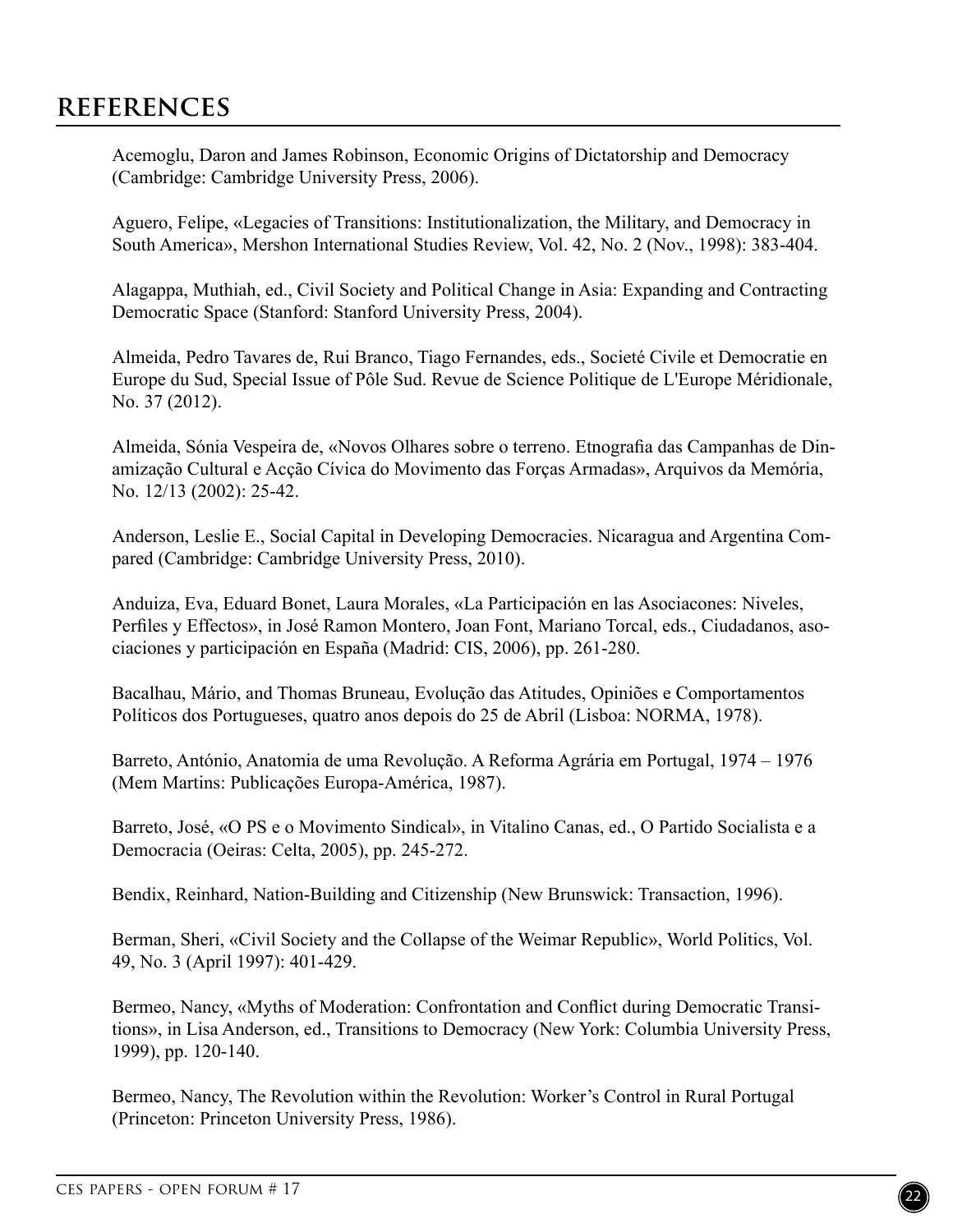Bernhard, Michael, Ekrem Karakoç, «Moving West or Going South? Economic Transformation and Institutionalization in Postcommunist Party Systems», Comparative Politics, Vol. 44, No. 1 (October 2011): 1-20.

Bernhard, Michael, «Civil Society and Democratic Transition in East Central Europe», Political Science Quarterly, Vol. 108, No. 2 (Summer 1993): 307-326.

Bernhard, Michael, Ruchan Kaya, «Civil Society and Regime Type in European Post-Communist Countries: The Perspective Two Decades after 1989-1991», Taiwan Journal of Democracy, Vol. 8, No. 2 (December 2012): 113-126

Boix, Carles, Democracy and Redistribution (Cambridge: Cambridge University Press, 2003).

Branco, Rui, Tiago Fernandes, «Démocratisation et société civile. Leçons de la expérience portugaise», Pôle Sud, No. 37, 2012.

Bratton, Michael and Nicolas van de Walle, Democratic Experiments in Africa. Regime Transitions in Comparative Perspective (Cambridge : Cambridge University Press, 1998).

Bruneau, T., A. McLeod, and M. Bacalhau, Opinião Política dos Portugueses 10 anos depois do 25 de Abril (Lisboa: Norma, 1984).

Bunce, Valerie, «Rethinking Recent Democratization: Lessons from the Postcommunist Experience», World Politics, Vol. 55, No. 2 (January 2003): 167-192.

Bunce, Valerie, Subversive Institutions. The Design and the Destruction of Socialism and the State (Cambridge: Cambridge University Press, 2002).

Burton, Michael and John Higley, «Political Crisis and Elite Settlements», in Michael Burton and John Higley, eds., Elites, Crisis and the Origins of Regimes (Lanham: Rowman and Littlefield, 1998), pp. 47- 70.

Cabral, Manuel Villaverde, «Autoritarismo de Estado, Distância ao poder e Familismo Amoral – uma pesquisa em progresso», Paper presented to the Conference Brasil-Portugal, Recife (2000): 1-9.

Cascão, Rui, «Demografia e Sociedade», in José Mattoso, ed., História de Portugal, Vol. V (Lisboa: Círculo de Leitores, 1993), pp. 425-439.

Castells, Manuel, The City and the Grassroots (Berkeley and Los Angeles: University of California Press, 1983).

Cerezales, Diego Palacios, O Poder Caiu na Rua. Crise de Estado e Acções Colectivas na Revolução Portuguesa, 1974-1975 (Lisboa: ICS, 2003).

Cesarini, Paola and Katherine Hitte, «Conclusion», in Paola Cesarini and Katherine Hite, eds., Authoritarian Legacies and Democracy in Latin America and Southern Europe (Notre Dame: University of Notre Dame Press, 2004), pp. 1-24.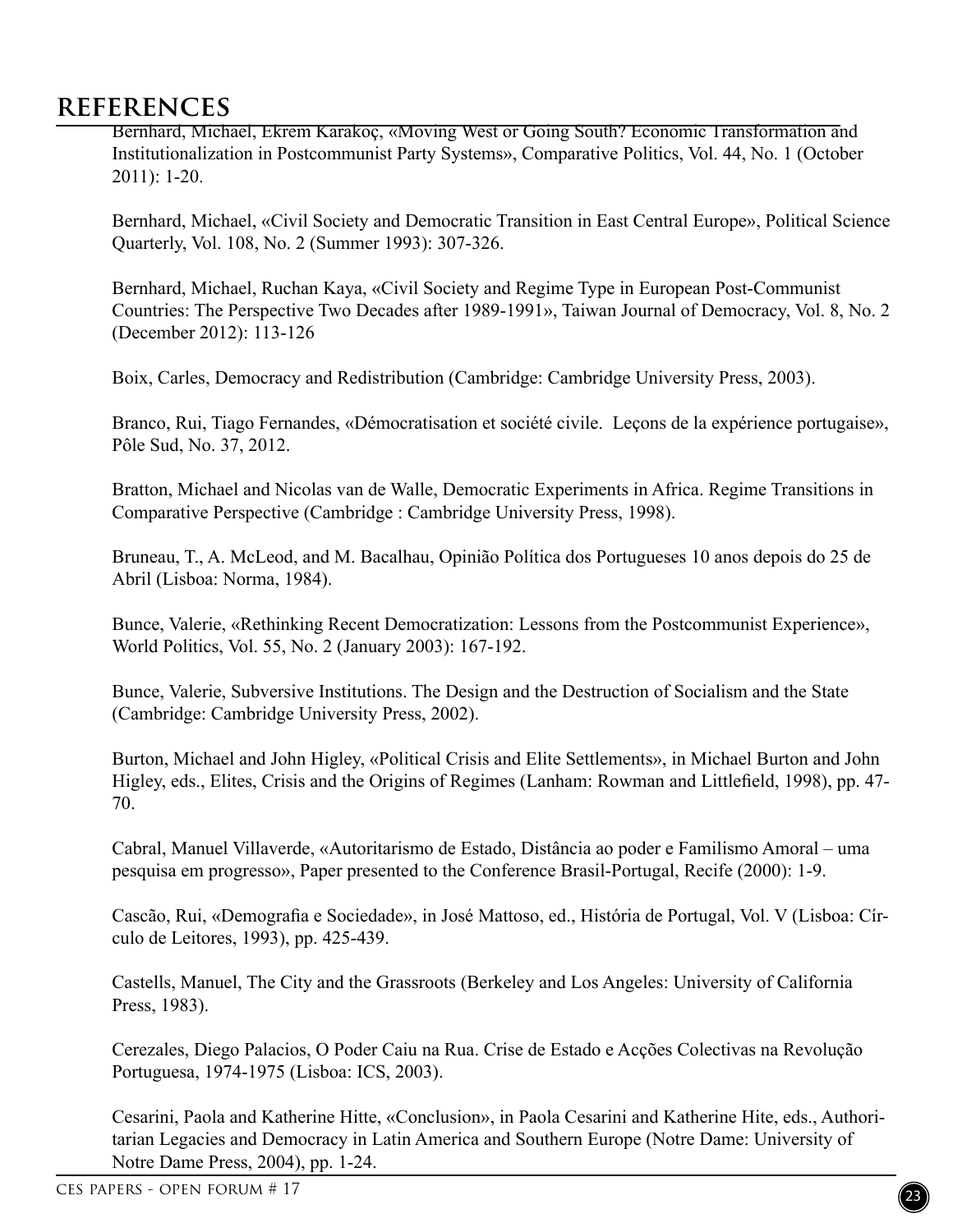Chehabi, H. E., Juan J. Linz, «A Theory of Sultanism 2: Genesis and Demise of Sultanistic Regimes», in H. E. Chehabi, Juan J. Linz, eds., Sultanistic Regimes (Baltimore and London: Johns Hopkins University Press, 1998), pp. 26-48.

Collier, Ruth and Samuel Handlin, eds., Reorganizing Popular Politics. Participation and the New Interest Regime in Latin America (University Park: Pennsylvania State University Press, 2009).

Collier, Ruth Berins, Paths toward Democracy: The Working Class and Elites in Western Europe and South America (Cambridge: Cambridge University Press, 1999).

Colomer, Josep, «Transitions by Agreement: Modeling the Spanish Way», The American Political Science Review, Vol. 85, No. 4 (Dec., 1991): 1283-1302.

Correia, Ramiro Pedro Soldado, João Marujo, MFA. Dinamização Cultural e Acção Cívica (Lisboa: Ulmeiro).

Cotton, James, «East Asian Democracy: Progress and Limits», in Larry Diamond, Marc F. Plattner, Yun-han Chu, and Hung-mao Tien, eds., Consolidating the Third Wave Democracies. Regional Challenges (Baltimore and London: Johns Hopkins University Press, 1997), pp. 95-122.

Cruz, Manuel Braga da, «Sobre o parlamento português: partidarização parlamentar e parlamentarização partidária», Análise Social, Vol. 24, No. 100 (1988): 97-125.

Dahl, Robert A., Dillemas of Pluralist Democracy. Autonomy vs. Control (New haven and London: Yale University Press, 1982).

Dahl, Robert A., On Political Equality (New Haven and London: Yale University Press, 2006).

Dahl, Robert A., Poliarchy: Participation and Opposition (New Haven: Yale University Press, 1971).

Delicado, Ana, «A solidariedade como valor social no Portugal contemporâneo», in Jorge Vala, Manuel Villaverde Cabral, and Alice Ramos, eds., Valores Sociais: Mudanças e contrastes em Portugal e na Europa (Lisboa: Imprensa de Ciências Sociais, 2003), pp. 199-256.

Della Porta, Donatella, «Mobilizing for democracy: A research project», COSMOS-Centre on Social Movement Studies, European University Institute, Working Paper 2012/1, 2012.

Della Porta, Donatella, Social Movements, Political Violence, and the State. A comparative analysis of Italy and Germany (Cambridge: Cambridge University Press, 1995).

Di Palma, Giuseppe di, To Craft Democracies. An Essay on Democratic Transitions (Berkeley: University of California Press, 1990).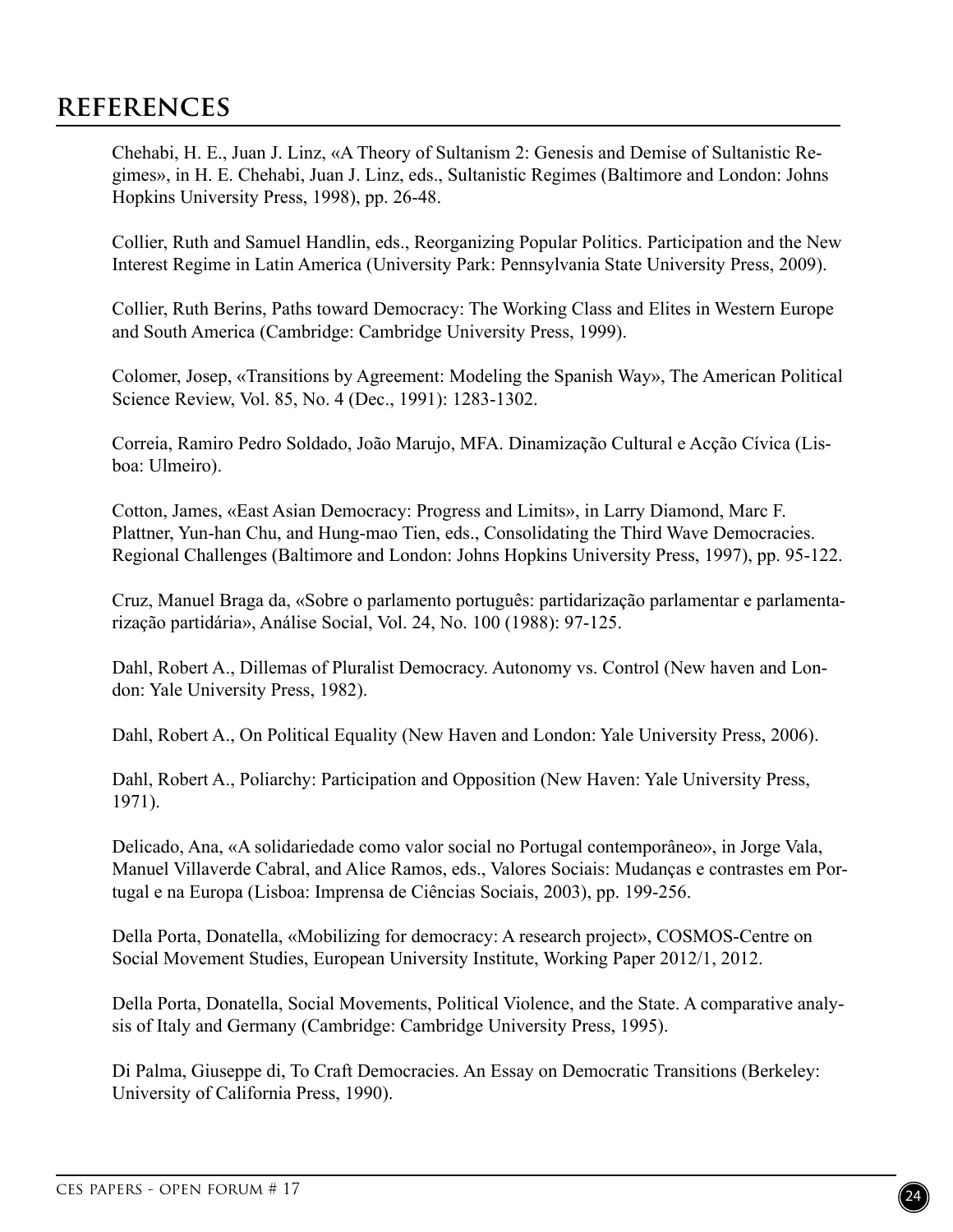Downs, Charles, «Residents' Commissions and Urban Struggles in Revolutionary Portugal», in Lawrence S. Graham and Douglas S. Wheeler, eds., In Search of Modern Portugal. The Revolution and its Consequences (Madison: The University of Wisconsin Press, 1983), pp. 151-179.

Ekiert, Grzegorz, «Patterns of Postcommunist transformation in Central and Eastern Europe», in Grzegorz Ekiert, Stephen E. Hanson, eds., Capitalism and Democracy in Central and Eastern Europe. Assessing the Legacy of Communist Rule (Cambridge: Cambridge University Press, 2003), pp. 89-118.

Ekiert, Grzegorz, and Jan Kubik, «Contentious Politics in New Democracies: East Germany, Hungary, Poland, and Slovakia, 1989–93», World Politics, Vol. 50, No. 4 (July 1998): 547-581.

Ekiert, Grzegorz, and Roberto Foa, «The Weakness of Post-Communist Civil Society Reassessed», Paper presented to the Annual Meeting of the American Political Science Association, Washington DC (August 28, 2010): 1-21.

Ekiert, Grzegorz, Jan Kubik, Rebellious Civil Society. Popular protest and democratic consolidation in Poland, 1989-1993 (Ann Arbor: University of Michigan Press, 1999).

Ekiert, Grzegorz, Stephen E. Hanson, eds., Capitalism and Democracy in Central and, Eastern Europe. Assessing the Legacy of Communist Rule (Cambridge: Cambridge University Press, 2003).

Eloy, António, «O ambiente e o ordenamento do território», in António Reis, ed., Portugal. 20 Anos de Democracia (Lisboa: Círculo de Leitores, 1994), pp. 331-345.

Elster, Jon, Claus Offe, Ulruch K. Preuss, Institutional Design in Post-Communist Societies: Rebuilding the Ship at Sea (Cambridge: Cambridge University Press, 1998).

Encarnacion, Omar G., The Myth of Civil Society: Social Capital and Democratic Consolidation in Spain and Brazil (New York: Palgrave Macmillan, 2003).

Estrada, Eduardo Moyano, Corporatismo y Agricultura. Asociaciones profesionales y articulación de interés en la agricultura española (Madrid: Instituto de Estudios Agrarios, Pesqueros y Alimentarios, 1984).

Etchemendy, Sebastian, Models of Economic Liberalization. Business, Workers, and Compensation in Latin America, Spain, and Portugal (Cambridge: Cambridge University Press, 2011).

Fernandes, Tiago, «Authoritarian Regimes and Pro-Democracy Semi-Oppositions: The End of the Portuguese Dictatorship (1968–1974) in Comparative Perspective», Democratization, Vol. 14, Nº 4 (July 2007): 686-705.

Fernandes, Tiago, «Civil Society after Dictatorship: A Comparison of Portugal and Spain, 1970s– 1990s», Working Paper #384, Kellogg Institute for International Studies – University of Notre Dame (March 2012): 1-42.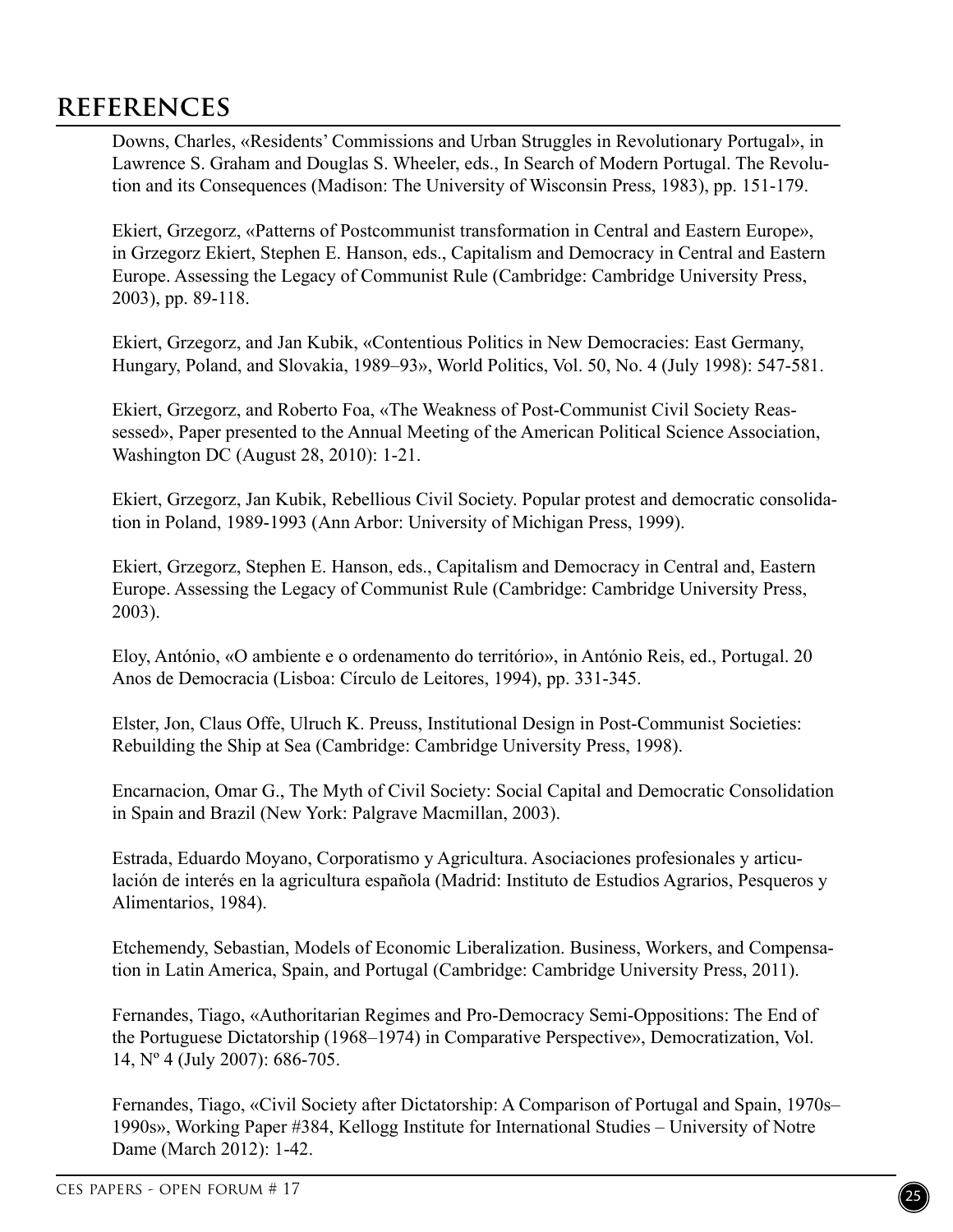Ferreira, António, José Manuel Pureza, A teia global. Movimentos sociais e instituições (Porto: Afrontamento, 2002).

Ferreira, José Medeiros, Portugal em Transe (1974 – 1985), Vol. VIII of José Mattoso, dir., História de Portugal (Lisboa: Círculo de Leitores, 1994).

Fishman, Robert M., "Labor and the Return to Democracy in Spain." Working Paper 118, Kellogg Institute for International Studies, University of Notre Dame (March, 1989): 1-71.

Fishman, Robert M., "Rethinking State and Regime: Southern Europe's Transition to Democracy", World Politics, Vol. 42, No. 3 (April 1990a): 422-440.

Fishman, Robert M., «Democratic Practice after the Revolution: the case of Portugal and Beyond», Politics and Society, Vol. 39, No 2, (June 2011): 233-267.

Fishman, Robert M., «Rethinking the Iberian Transformations: How Democratization Scenarios Shaped Labor Market Outcomes», Studies in Comparative International Development, Vol. 45, No.3 (September 2010): 281-310.

Fishman, Robert M., Democracy's Voices: Social Ties and the Quality of Public Life in Spain (Ithaca and London: Cornell University Press, 2004).

Fishman, Robert M., Working-Class Organization and the Return to Democracy in Spain (Ithaca and London: Cornell University Press¸1990b).

Foran, John, and Jeff Goodwin, «Revolutionary Outcomes in Iran and Nicaragua: Coalition Fragmentation, War, and the Limits of Social Transformation», Theory and Society, Vol. 22, No 2 (1993): 209-247

Franco, Jennifer, «The Philippines: Fractious Civil Society and Competing Visions of Democracy», in Muthiah Alagappa, ed., Civil Society and Political Change in Asia: Expanding and Contracting Democratic Space (Stanford: Stanford University Press, 2004), pp. 97-136.

Franco, Raquel Campos, «Defining the Nonprofit Sector: Portugal», Working Paper 43, The Johns Hopkins University Nonprofit Sector Project (September 2005): 1-44.

Franco, Raquel C., S. Wojciech Sokolowski, Eileen M. H. Airel, Lester M. Salamon, O sector não lucrativo português em perspectiva comparada, Johns Hopkins Comparative Nonprofit Sector Project (2012): 1-48.

Fung, Archon, «Associations and Democracy: Between Theories, Hopes, and Realities», Annual Review of Sociology, No 29 (2003): 515-539.

Garcia, Marisol, and Neovi Karakatsanis, "Social Policy, Democracy, and Citizenship in Southern Europe", in Richard Gunther, P. Nikiforos Diamandouros, and Dimitri A. Sotiropoulos, eds., Democracy and the State in the New Southern Europe (Oxford: Oxford University Press, 2006), pp. 87-136.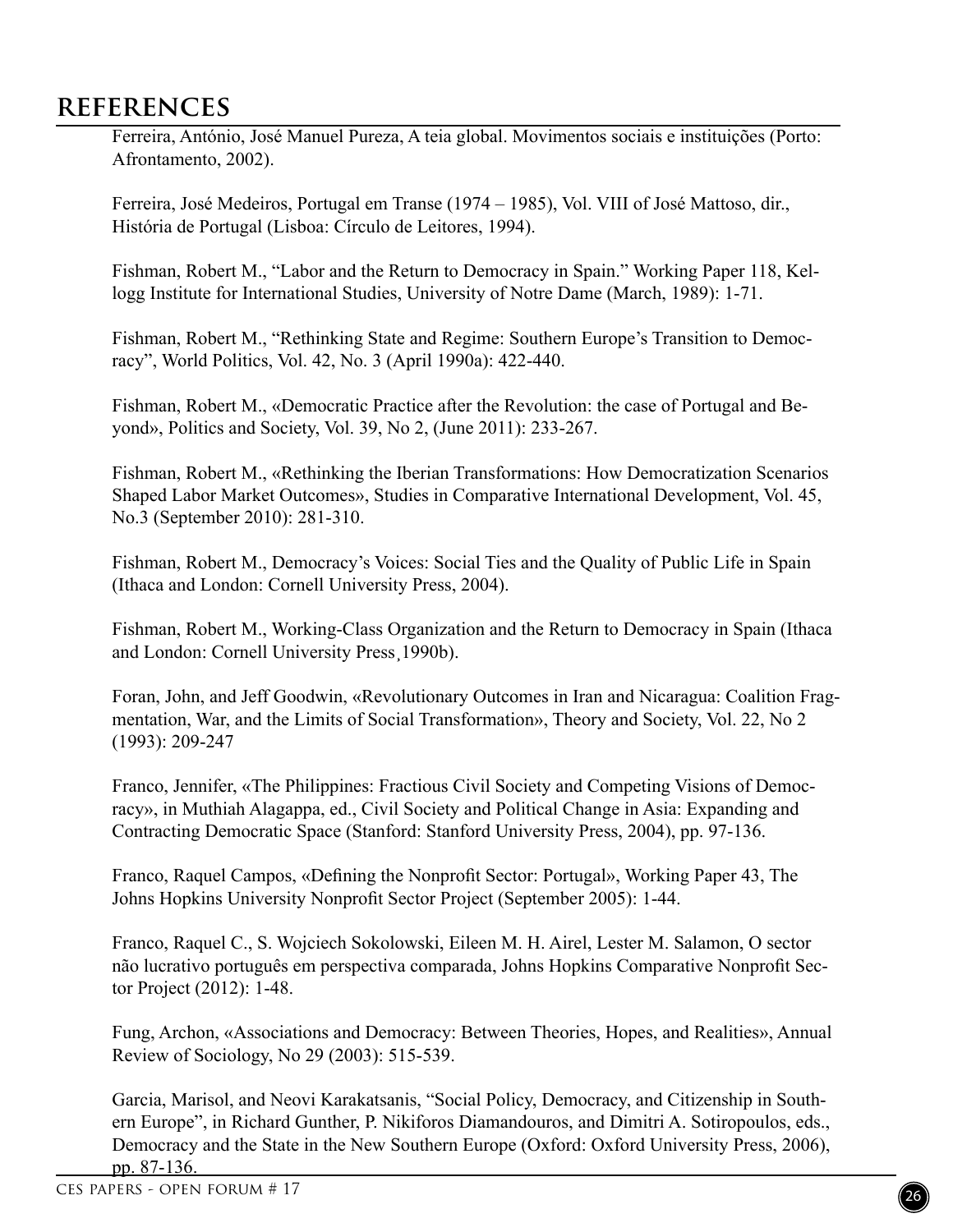Glenn III, John K., Framing Democracy. Civil Society and Civic Movements in Eastern Europe (Stanford: Stanford University Press, 2001).

Downs, Charles, «Residents' Commissions and Urban Struggles in Revolutionary Portugal», in Lawrence S. Graham and Douglas S. Wheeler, eds., In Search of Modern Portugal. The Revolution and its Consequences (Madison: The University of Wisconsin Press, 1983), pp. 151-179.

Ekiert, Grzegorz, «Patterns of Postcommunist transformation in Central and Eastern Europe», in Grzegorz Ekiert, Stephen E. Hanson, eds., Capitalism and Democracy in Central and Eastern Europe. Assessing the Legacy of Communist Rule (Cambridge: Cambridge University Press, 2003), pp. 89-118.

Ekiert, Grzegorz, and Jan Kubik, «Contentious Politics in New Democracies: East Germany, Hungary, Poland, and Slovakia, 1989–93», World Politics, Vol. 50, No. 4 (July 1998): 547-581.

Ekiert, Grzegorz, and Roberto Foa, «The Weakness of Post-Communist Civil Society Reassessed», Paper presented to the Annual Meeting of the American Political Science Association, Washington DC (August 28, 2010): 1-21.

Ekiert, Grzegorz, Jan Kubik, Rebellious Civil Society. Popular protest and democratic consolidation in Poland, 1989-1993 (Ann Arbor: University of Michigan Press, 1999).

Ekiert, Grzegorz, Stephen E. Hanson, eds., Capitalism and Democracy in Central and, Eastern Europe. Assessing the Legacy of Communist Rule (Cambridge: Cambridge University Press, 2003).

Eloy, António, «O ambiente e o ordenamento do território», in António Reis, ed., Portugal. 20 Anos de Democracia (Lisboa: Círculo de Leitores, 1994), pp. 331-345.

Elster, Jon, Claus Offe, Ulruch K. Preuss, Institutional Design in Post-Communist Societies: Rebuilding the Ship at Sea (Cambridge: Cambridge University Press, 1998).

Encarnacion, Omar G., The Myth of Civil Society: Social Capital and Democratic Consolidation in Spain and Brazil (New York: Palgrave Macmillan, 2003).

Estrada, Eduardo Moyano, Corporatismo y Agricultura. Asociaciones profesionales y articulación de interés en la agricultura española (Madrid: Instituto de Estudios Agrarios, Pesqueros y Alimentarios, 1984).

Etchemendy, Sebastian, Models of Economic Liberalization. Business, Workers, and Compensation in Latin America, Spain, and Portugal (Cambridge: Cambridge University Press, 2011)

Fernandes, Tiago, «Authoritarian Regimes and Pro-Democracy Semi-Oppositions: The End of the Portuguese Dictatorship (1968–1974) in Comparative Perspective», Democratization, Vol. 14, Nº 4 (July 2007): 686-705.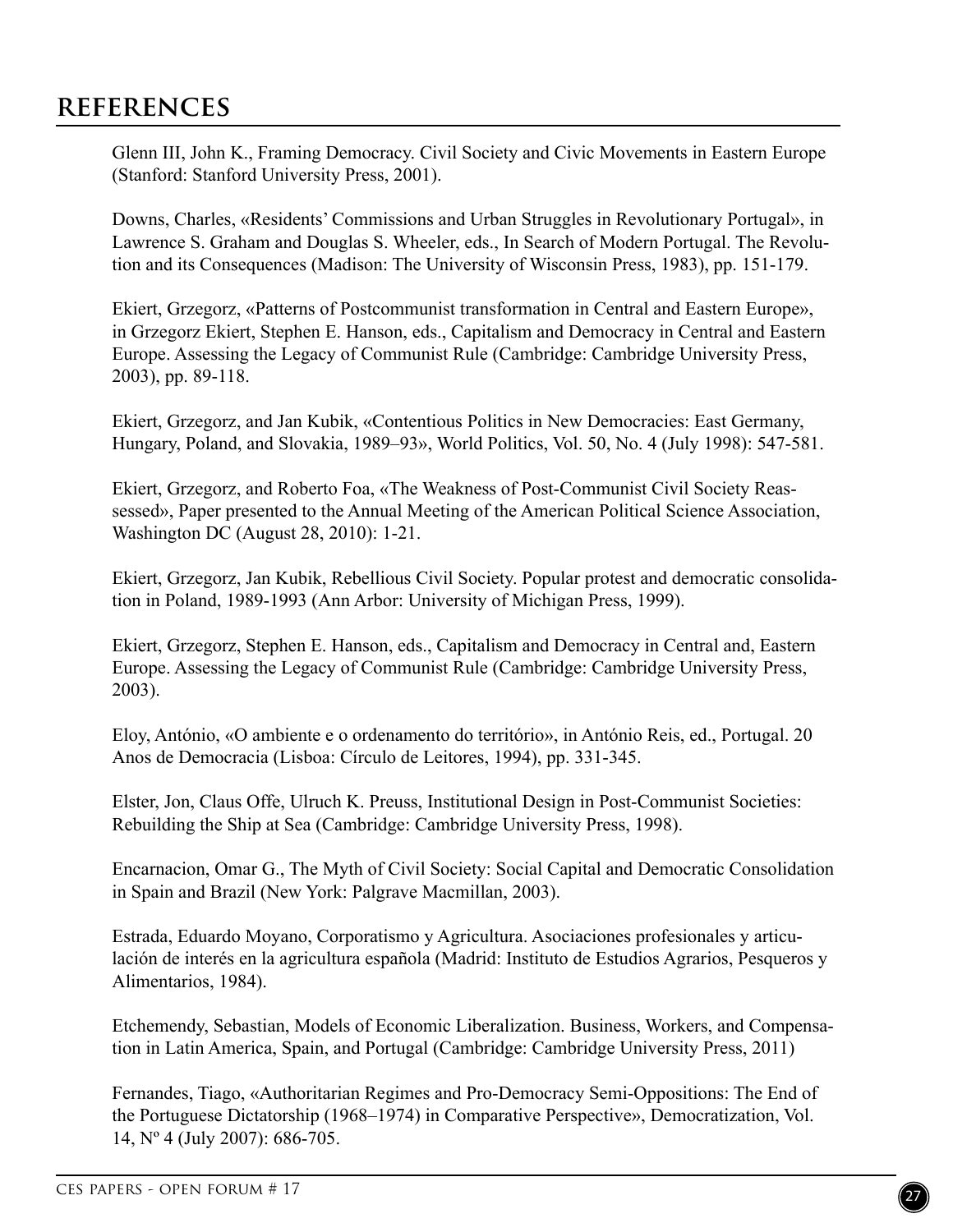Fernandes, Tiago, «Civil Society after Dictatorship: A Comparison of Portugal and Spain, 1970s– 1990s», Working Paper #384, Kellogg Institute for International Studies – University of Notre Dame (March 2012): 1-42.

Ferreira, António, José Manuel Pureza, A teia global. Movimentos sociais e instituições (Porto: Afrontamento, 2002). Ferreira, José Medeiros, Portugal em Transe (1974 – 1985), Vol. VIII of José Mattoso, dir.,

História de Portugal (Lisboa: Círculo de Leitores, 1994).

Fishman, Robert M., "Labor and the Return to Democracy in Spain." Working Paper 118, Kellogg Institute for International Studies, University of Notre Dame (March, 1989): 1-71.

Fishman, Robert M., "Rethinking State and Regime: Southern Europe's Transition to Democracy", World Politics, Vol. 42, No. 3 (April 1990a): 422-440.

Fishman, Robert M., «Democratic Practice after the Revolution: the case of Portugal and Beyond», Politics and Society, Vol. 39, No 2, (June 2011): 233-267.

Fishman, Robert M., «Rethinking the Iberian Transformations: How Democratization Scenarios Shaped Labor Market Outcomes», Studies in Comparative International Development, Vol. 45, No.3 (September 2010): 281-310.

Fishman, Robert M., Democracy's Voices: Social Ties and the Quality of Public Life in Spain (Ithaca and London: Cornell University Press, 2004).

Fishman, Robert M., Working-Class Organization and the Return to Democracy in Spain (Ithaca and London: Cornell University Press¸1990b).

Foran, John, and Jeff Goodwin, «Revolutionary Outcomes in Iran and Nicaragua: Coalition Fragmentation, War, and the Limits of Social Transformation», Theory and Society, Vol. 22, No 2 (1993): 209-247

Franco, Jennifer, «The Philippines: Fractious Civil Society and Competing Visions of Democracy», in Muthiah Alagappa, ed., Civil Society and Political Change in Asia: Expanding and Contracting Democratic Space (Stanford: Stanford University Press, 2004), pp. 97-136.

Franco, Raquel Campos, «Defining the Nonprofit Sector: Portugal», Working Paper 43, The Johns Hopkins University Nonprofit Sector Project (September 2005): 1-44.

Franco, Raquel C., S. Wojciech Sokolowski, Eileen M. H. Airel, Lester M. Salamon, O sector não lucrativo português em perspectiva comparada, Johns Hopkins Comparative Nonprofit Sector Project (2012): 1-48.

Fung, Archon, «Associations and Democracy: Between Theories, Hopes, and Realities», Annual Review of Sociology, No 29 (2003): 515-539.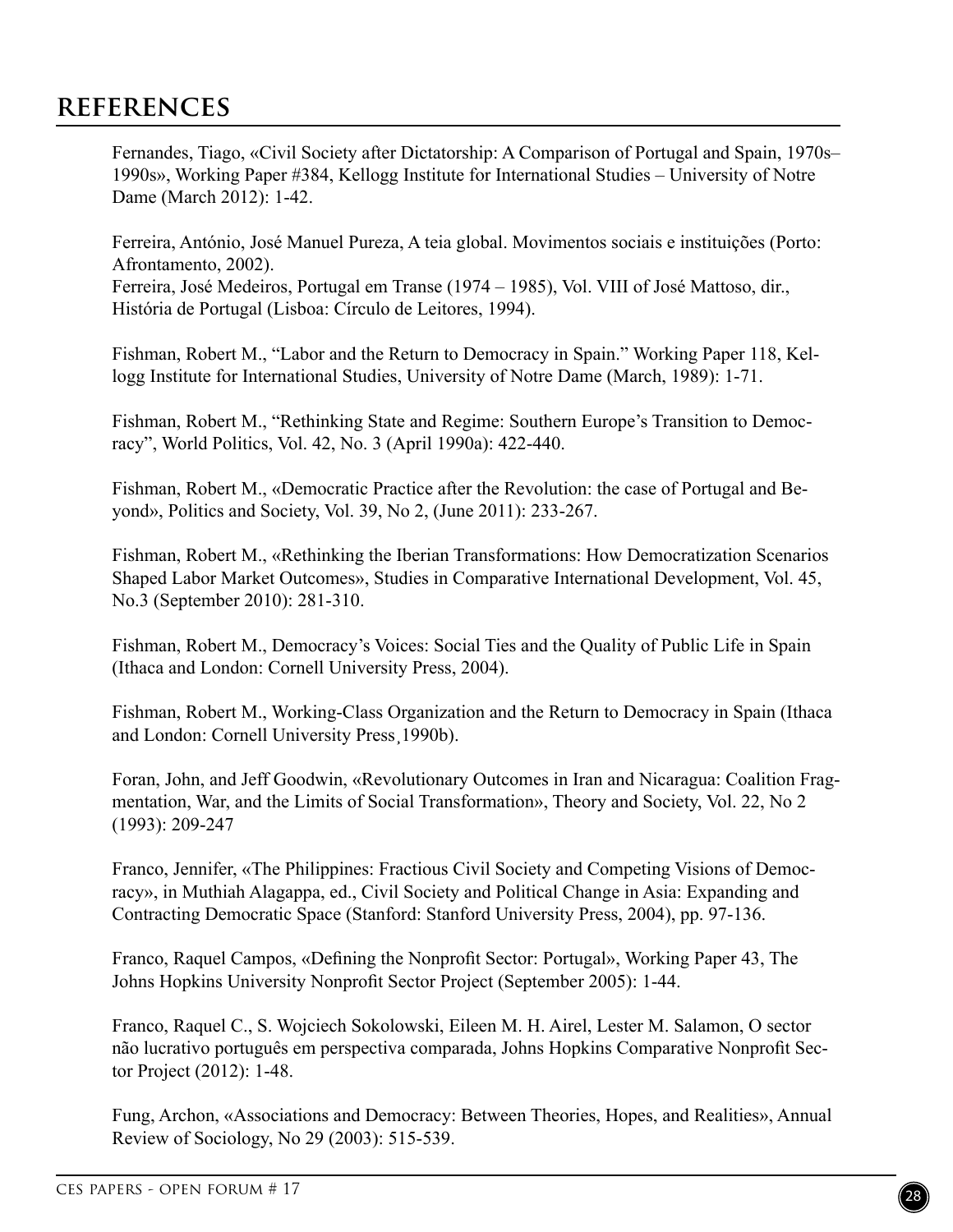Garcia, Marisol, and Neovi Karakatsanis, "Social Policy, Democracy, and Citizenship in Southern Europe", in Richard Gunther, P. Nikiforos Diamandouros, and Dimitri A. Sotiropoulos, eds., Democracy and the State in the New Southern Europe (Oxford: Oxford University Press, 2006), pp. 87-136.

Glenn III, John K., Framing Democracy. Civil Society and Civic Movements in Eastern Europe (Stanford: Stanford University Press, 2001).

Goldstone, Jack A., «Toward a Fourth Generation of Revolutionary Theory», Annual Review of Political Science, Vol. 4 (2001): 139-187.

Goldstone, Jack, «Comparative Historical Analysis and Knowledge Accumulation in the Study of Revolutions», in James Mahoney, Dietrich Rueschemeyer, eds., Comparative Historical Analysis in the Social Sciences (Cambridge: Cambridge University Press, 2003), pp. 41-90

Goodwin, Jeff, No Other Way Out. States and Revolutionary Movements, 1945-1991 (Cambridge: Cambridge University Press, 2001).

Graham, Lawrence S., and Douglas L. Wheeler, eds., In Search of Modern Portugal: The Revolution and Its Consequences (Madison and London: University of Wisconsin Press, 1983).

Gunther, Richard, «Spanish Public Policy: From Dictatorship to Democracy», Estudio/Working Paper 1996/84, Fundación Juan March, Madrid (1996): 1-84.

Gunther, Richard, and José R. Montero, «The Anchors of Partisanship: A Comparative Analysis of Voting Behavior in Four Southern European Democracies», in P. Nikiforos Diamandouros and Richard

Gunther, eds., Parties, Politics, and Democracy in the New Southern Europe (Baltimore and London: Johns Hopkins University Press, 2001), pp. 83-152.

Gunther, Richard, José Ramón Montero, and Joan Botella, Democracy in Modern Spain (New Haven and London: Yale University Press, 2004).

Haggard, Stephan and Robert R. Kaufman, «The Political Economy of Democratic Transitions», in Lisa Anderson, ed., Transitions to Democracy (New York: Columbia University Press, 1999), pp. 72-96.

Hagopian, Frances, «After Regime Change: Authoritarian legacies, Political Representation, and the Democratic Future of South America», World Politics, Vol. 45, No. 3 (1993): 464-500.

Hamann, Kerstin, «Spanish Unions: Institutional Legacy and Responsiveness to Economic and Industrial Change», Industrial and Labor Relations Review, vol. 51, No 3 (Apr., 1998): 424-444.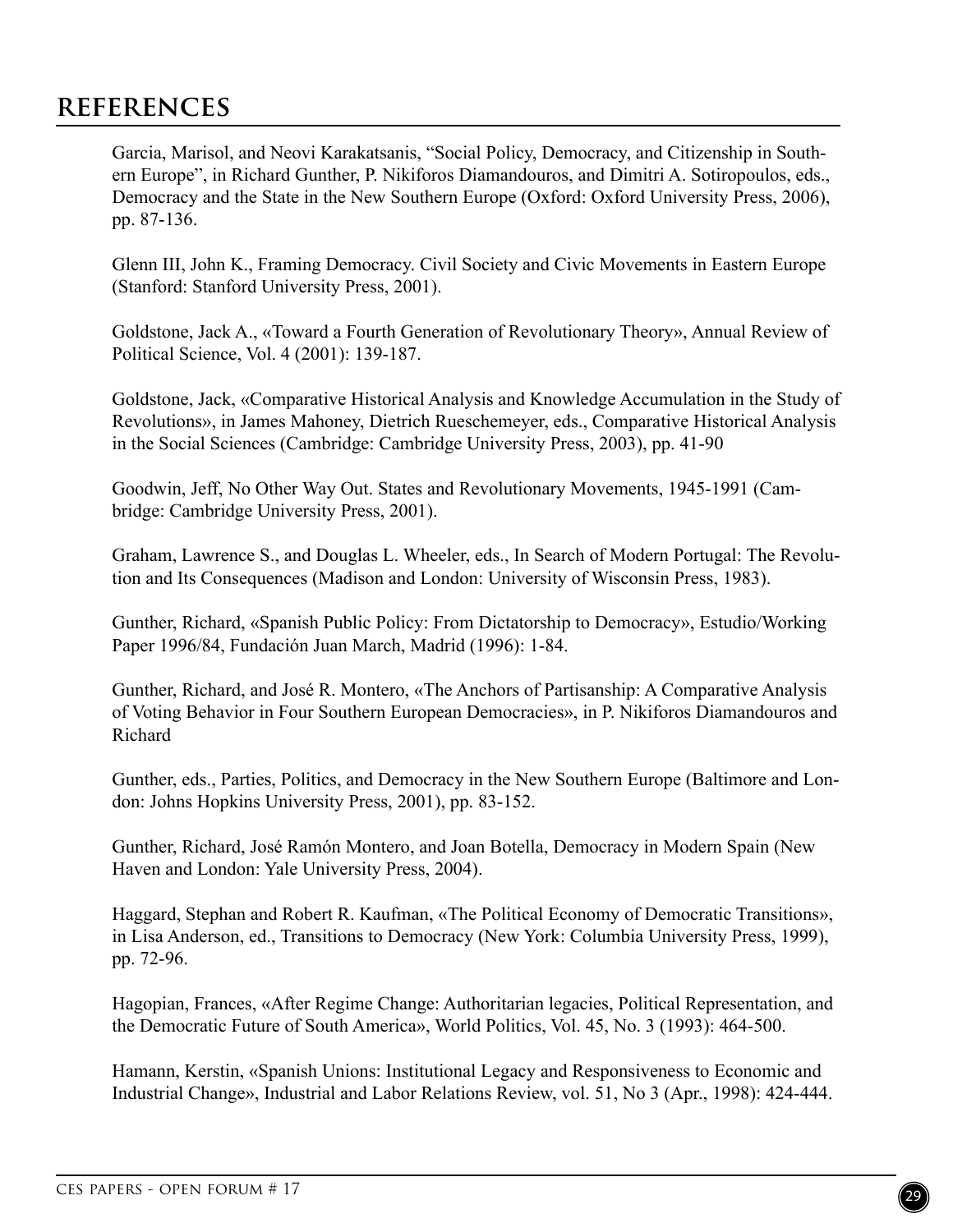Hamann, Kerstin, and Miguel Marínez Lucio, «Strategies of Union Revitalization in Spain: Negotiating Change and Fragmentation», European Journal of Industrial Relations, Vol. 9, No. 1 (2003): 61-78.

Hamman, Kerstin and Paul Christopher Manuel, «Regime Changes and Civil Society in Twentieth-Century Portugal», South European Society and Politics, Vol. 4, No. 1 (1999): 71-96.

Heller, Patrick, «Social capital as a product of class mobilization and state intervention: industrial wokers in Kerala, India», in Peter Evans, ed., State-Society Synergy. Government and Social Capital in Development (Berkeley: University of California at Berkeley, 1996), pp. 1-17.

Heller, Patrick, The Labor of Development: Workers and the Transformation of Capitalism in Kerala, India (Ithaca: Cornell University Press, 2000).

Herrera, António and John Markoff, «Rural Movements and the Transition to Democracy in Spain», Mobilization, Vol. 16, No. 4 (2011): 455-474.

Herz, John, «Conclusion», in John Herz, ed., From Dictatorship to Democracy. Coping with the Legacies of Authoritarianism and Totalitarianism (Westport, CT and London: Greenwood Press, 1982).

Hespanha, Pedro et al., Entre o Estado e o Mercado. As Fragilidades das Instituições de Protecção Social em Portugal (Coimbra: Quarteto, 2000).

Higley, John and Richard Gunther, Elites and Democratic Consolidation in Latin America and Southern Europe (Cambridge: Cambridge University Press, 1995).

Higley, John, Tong-yi Huang, Tse-min Lin, «Elite Settlements in Taiwan», Journal of Democracy, Vol. 9, No. 2 (April 1998): 148-163.

Hipsher, Patricia L., «Democratization and the Decline of Urban Social Movements in Chile and Spain», Comparative Politics, Vol. 28, No. 3 (1996): 273-297.

Howard, Marc Morjé, «The Weakness of Post-Communist Civil Society» Journal of Democracy, Vol. 13, No. 1, January (2002): 157-169.

Huber, Evelyne, and Frank Safford, eds., Agrarian Structure and Political Power. Landord and Peasant in the Making of Latin America (Pittsburgh and London: University of Pittsburgh Press, 1995).

Huber, Evelyne, and John D. Stephens, Democracy and the Left. Social Policy and Inequality in Latin America (Chicago and London: The University of Chicago Press, 2012).

Huber, Evelyne, Dietrich Rueschemeyer, and John D. Stephens, «The Paradoxes of Contemporary Democracy: Formal, Participatory, and Social Dimensions», Comparative Politics, Vol. 29, No. 3 (1997): 323-342.

Huntington, Samuel P., Political Order in Changing Societies (Norman: University of Oklahoma Press, 1996).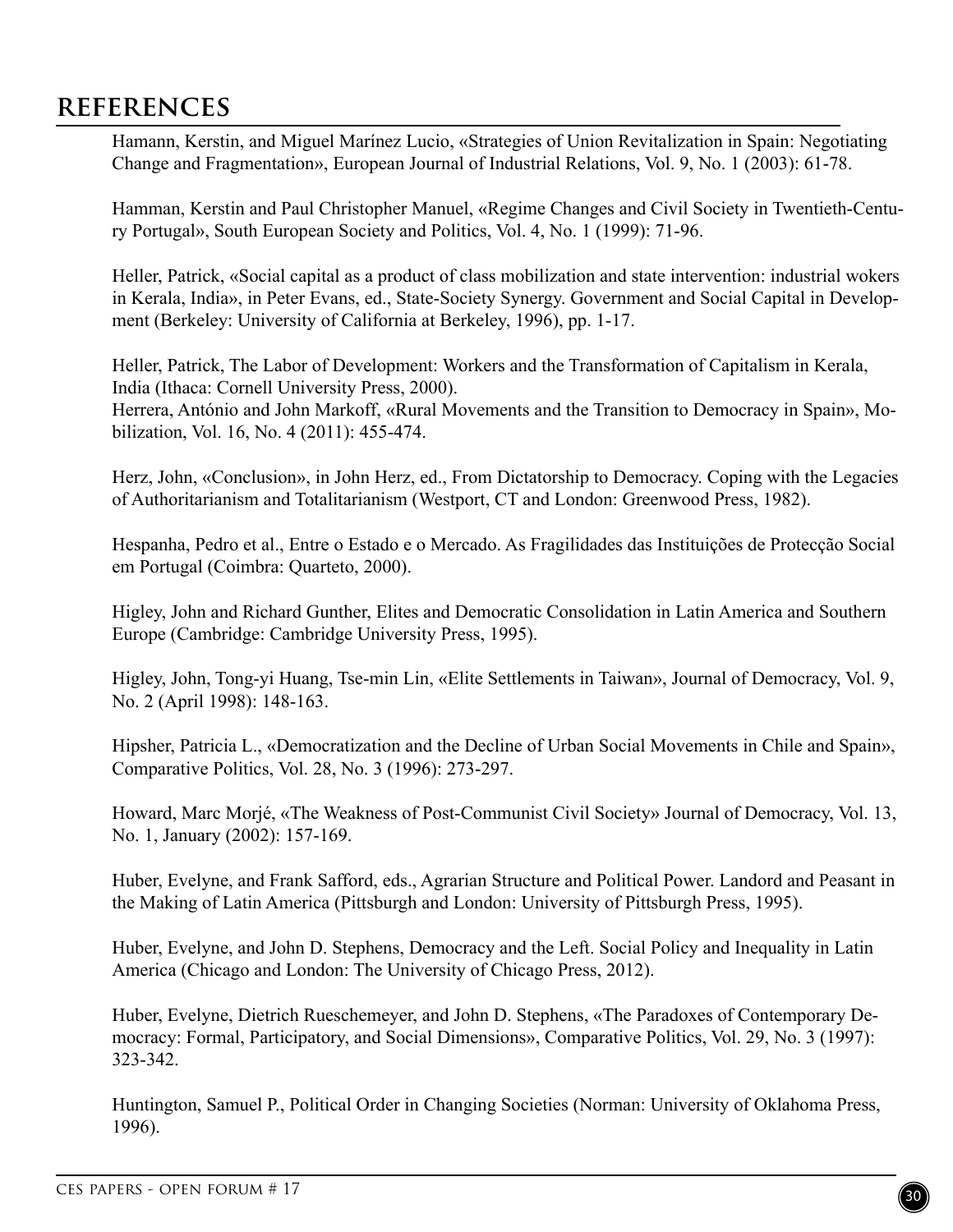Huntington, Samuel P., The Third Wave. Democratization in the Late Twentieth Century (Norman and London: University of Oklahoma Press, 1991).

IPOPE (Instituto Português de Opinião Pública e Estudos de Mercado), Os Portugueses e a Política (Lisboa: Moraes Editores, 1973).

Jalali, Carlos, Patrícia Silva and Sandra Silva, «Givers and Takers: Parties, State Resources and Civil Society in Portugal», Party Politics, Vol. 18, No. 1 (2012): 61-80.

Janoski, Thomas, Citizenship and Civil Society (Cambridge: Cambridge University Press, 1998).

Jürgen Habermas, The Structural Transformation of the Public Sphere (Cambridge: Polity Press, 1989).

Karakoc, Ekrem, «Economic Inequality and its Asymmetric Effect on Civic Engagement: Evidence from Post-Communist Countries», European Politicial Science Review (February, 2013): 1-27.

Karl, Terry Lynn and Philippe C. Schmitter, «Modes of transition in Latin America, Southern and Eastern Europe», International Social Science Journal, 128 (May 1991): 269-284.

Karl, Terry, «Dilemmas of democratization in Latin America», Comparative Politics, Vol. 23, No. 1 (1990): 1-21.

Kim, Sunhyuk, «South Korea: Confrontational Legacy and Democratic Contributions», in Muthiah Alagappa, ed., Civil Society and Political Change in Asia: Expanding and Contracting Democratic Space (Stanford: Stanford University Press, 2004), pp. 138-164.

Krauss, Ellis S., and Robert J. Pekkanen, The Rise and Fall of Japan's LDP: Political Party Organizations as Historical Institutions (Ithaca: Cornell University Press, 2011).

Kubik, Jan, «Between the State and Networks of "Cousins": The Role of Civil Society and Noncivil Associations in the Democratization of Poland», in Nancy Bermeo and Philip Nord, eds., Civil Society before Democracy: Lessons from Nineteenth- Century Europe (New York: Rowman and Littlefield, 2000), pp. 181-207.

Lee, Cheol-Sung, «Associational Networks and Welfare States in Argentina, Brazil, South Korea, and Taiwan», World Politics, Vol. 64, No. 3 (July 2012): 507-554.

Leston-Bandeira, Cristina, Da Legislação à Legitimação. O papel do Parlamento Português (Lisboa: Imprensa de Ciências Sociais, 2002).

Linz, Juan, «An Authoritarian Regime: Spain», in Erik Allardt, Trjö Littunen, eds., Cleavages, Ideologies, Party Systems. Contributions to Comparative Political Sociology (Helsinky: Transactions of the Westermark Society, Vol. X, 1964).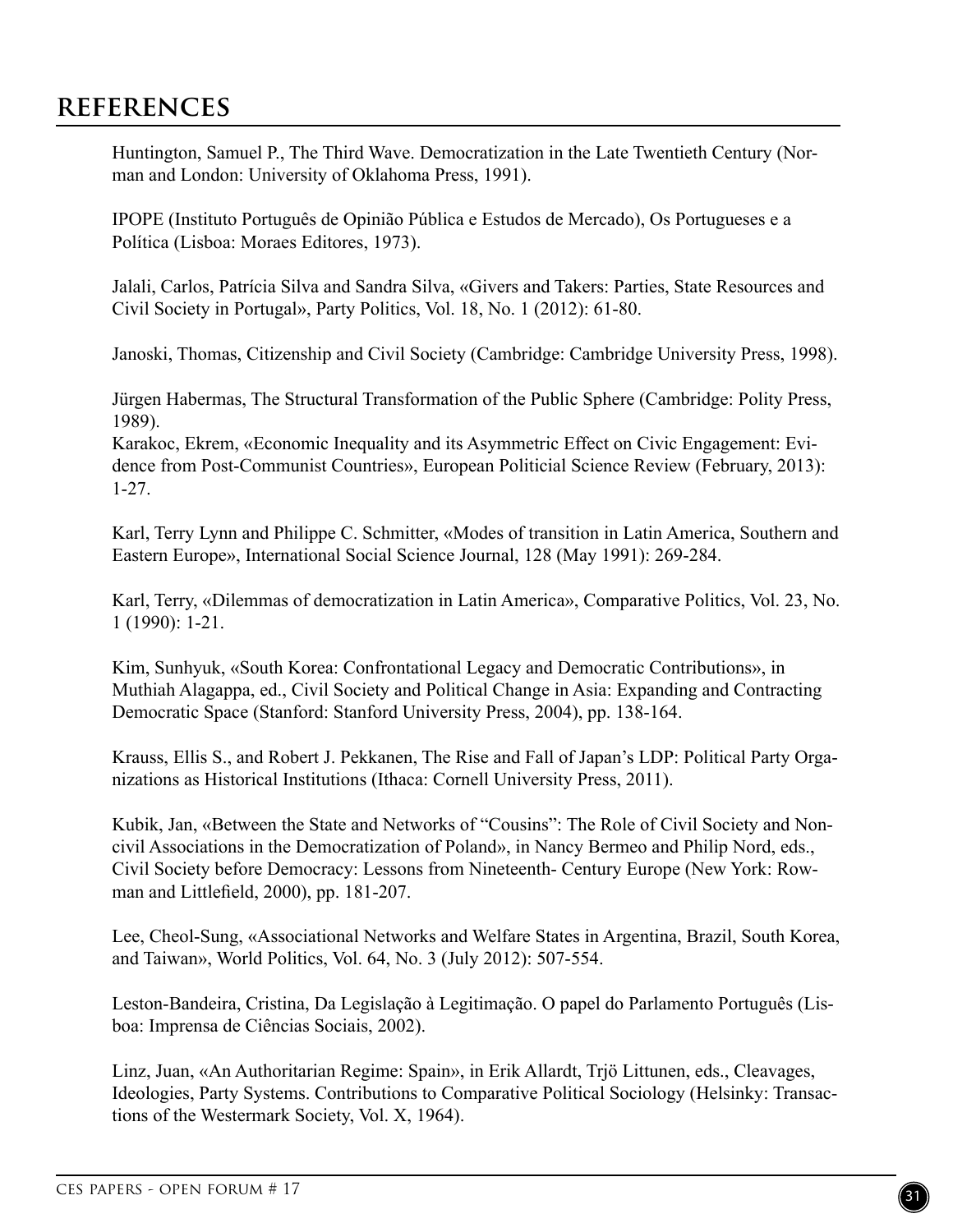Linz, Juan, «Fascism is dead. What legacy did it leave? Thoughts and Questions on a Problematic Period of European History», in Stein Larsen, ed., Modern Europe after Fascism, (Boulder: Social Science East European Monographs, 1998).

Linz, Juan, «Opposition in and Under an Authoritarian Regime: The Case of Spain», in Robert Dahl, ed.,

Regimes and Oppositions (New Haven and London: Yale University Press, 1973), pp. 171-259.

Linz, Juan, and Alfred Stepan, Problems of Democratic Transition and Consolidation: Southern Europe, South America, and Post-Communist Europe (Baltimore and London: The Johns Hopkins University Press, 1996).

Linz, Juan, «Totalitarian and Authoritarian Regimes», in Fred I. Greenstein and Nelson Polsby, eds., Handbook of Political Science, Vol. III. (Reading, MA: Addison-Wesley, 1975)

Logan, John R., «Worker Mobilization and Party Politics: Revolutionary Portugal in Perspective», in Lawrence S. Graham and Douglas S. Wheeler, eds., In Search of Modern Portugal. The Revolution and its Consequences (Madison: The University of Wisconsin Press, 1983).

Lucena, Manuel de, and Carlos Gaspar, «Metamorfoses corporativas? Associações de interesses económicos e institucionalização da democracia em Portugal (I)», Análise Social, Vol. 26, No. 114 (1991): 847-903.

Lucena, Manuel de, and Carlos Gaspar, «Metamorfoses corporativas? Associações de interesses económicos e institucionalização da democracia em Portugal (II)», Análise Social, Vol. 27, No. 115 (1992): 135-187.

Mainwaring, Scott and Timothy Scully, eds., Democratic Governance in Latin America, (Stanford: Stanford University Press, 2010).

Mainwaring, Scott, Rethinking Party Systems in the Third Wave of Democratization: The case of Brazil (Stanford: Stanford University Press, 1999).

Malefakis, Edward, «Spain and Its Francoist Legacy», in John Herz, ed., From Dictatorship to Democracy: Coping with the Legacies of Authoritarianism and Totalitarianism (Westport, CT and London: Greenwood Press, 1982).

Malefakis, Edward, «The Political and Socioeconomic Contours of Southern European History», in Gunther, Richard, P. N. Diamandouros, H. J. Puhle, eds., The Politics of Democratic Consolidation. Southern Europe in Comparative Perspective (Baltimore and London: Johns Hopkins University Press, 1995), pp. 33-76.

Maravall, José Maria and Julian Santamaría, «Political Change in Spain and the Prospects for Democracy», in Guillermo O'Donnell, Philippe C. Schmitter, Laurence Whitehead, eds., Transitions from Authoritarian Rule. Southern Europe (Baltimore and London: The Johns Hopkins University Press, 1986), pp. 71-108.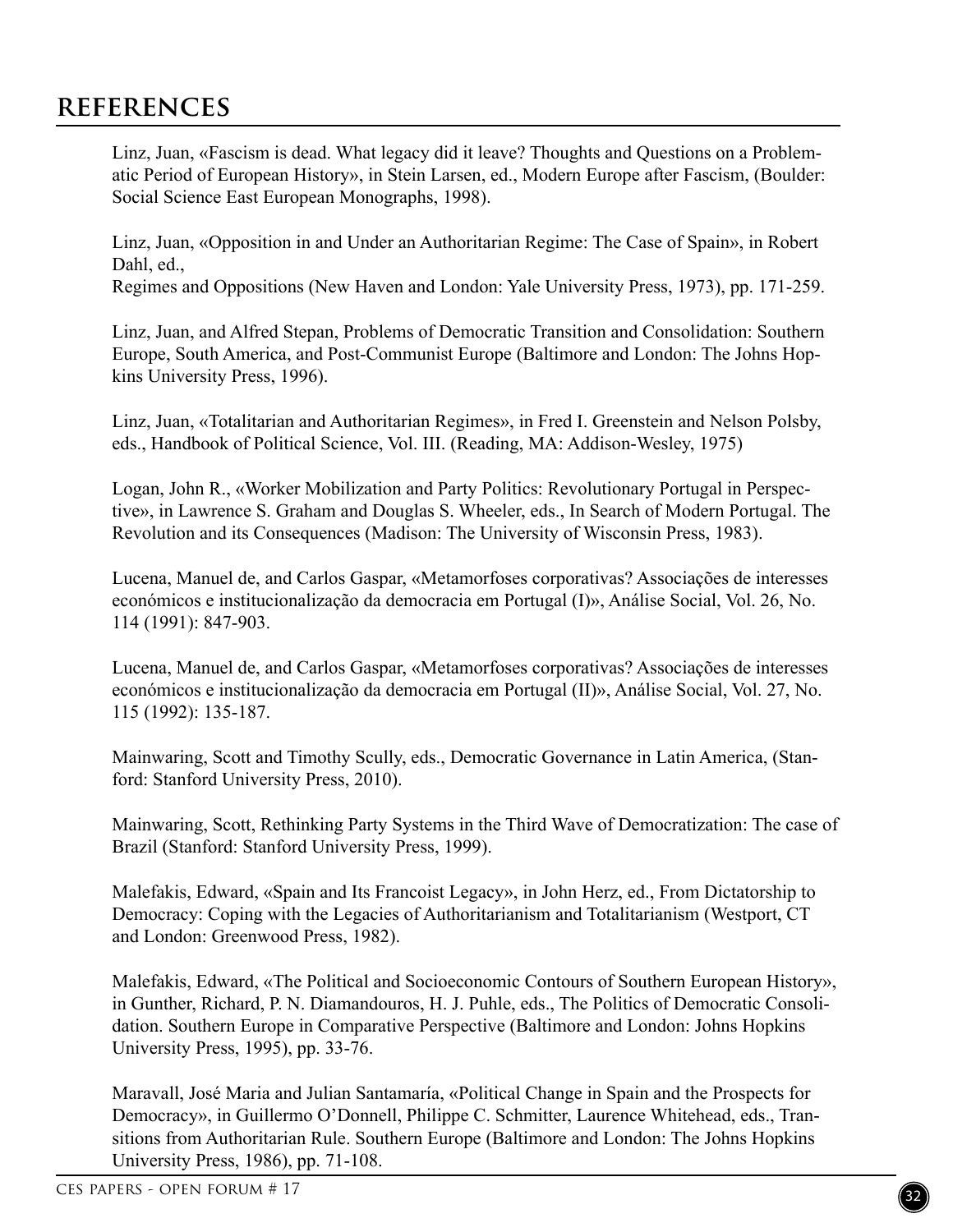Markoff, John, Waves of Democracy. Social Movements and Political Change (Thousand Oaks: Pine Forge Press, 1996).

Martins, Susana, «A Fundação do Partido Socialista em 1973», in Vitalino Canas, ed., O Partido Socialista e a Democracia (Oeiras: Celta, 2005), pp. 29-50.

Maxwell, Kenneth, «Regime Overthrow and the Prospects for Democratic Transition in Portugal», in Guillermo O'Donnell, Philippe C. Schmitter, Laurence Whitehead, eds., Transitions from Authoritarian Rule. Southern Europe (Baltimore and London: Johns Hopkins University Press, 1986), pp. 109-137.

McDonough, Peter, António López Pina, Samuel H. Barnes, «Authority and Association: Spanish Democracy in Comparative Perspective», The Journal of Politics, Vol. 46, No. 3 (1984): 652- 688.

McDonough, Peter, António López Pina, Samuel H. Barnes, «The Spanish Public in Political Transition», British Journal of Political Science, Vol. 11, No. 1 (1981): 49-79. McDonough, Peter, Doh C. Shin, José Álvaro Moisés, «Democratization and Participation: Comparing Spain, Brazil, and Korea», The Journal of Politics, Vol. 60, No. 4 (November 1998): 919-953.

McFaul, Michael, «The Fourth Wave of Democracy and Dictatorship. Noncooperative Transitions in the Postcommunist World», World Politics, Vol. 54, No. 2 (January 2002): 212-244.

McGuire, James W., «Interim government and democratic consolidation: Argentina in Comparative Perspective», in Yossi Shain and Juan Linz, eds., Between States: Interim Governments in Democratic Transitions (Cambridge: Cambridge University Press, 1995), pp. 179-210.

Mendes, Victor, Como Constituir uma Associação (Porto: Legis, 2008).

Moore, Barrington, Social Origins of Dictatorship and Democracy: Lord and Peasant in the Making of the Modern World (Boston: Beacon Press, 1966).

Morales, Laura, and Fabiola Mota, «El asociacionismo en España», in José Ramon Montero, Joan Font, and Mariano Torcal, eds., Ciudadanos, asociaciones y participación en España (Madrid: CIS, 2006), pp. 201-222.

Morlino, Leonardo, «Political Parties and Democratic Consolidation in Southern Europe», in Richard Gunther, P. Nikiforos Diamandouros, and H. J. Puhle, eds., The Politics of Democratic Consolidation: Southern Europe in Comparative Perspective (Baltimore and London: Johns Hopkins University Press, 1995), pp. 231-260.

Morlino, Leonardo, Democracy between Consolidation and Crisis: Parties, Groups, and Citizens in Southern Europe (Oxford: Oxford University Press, 1998).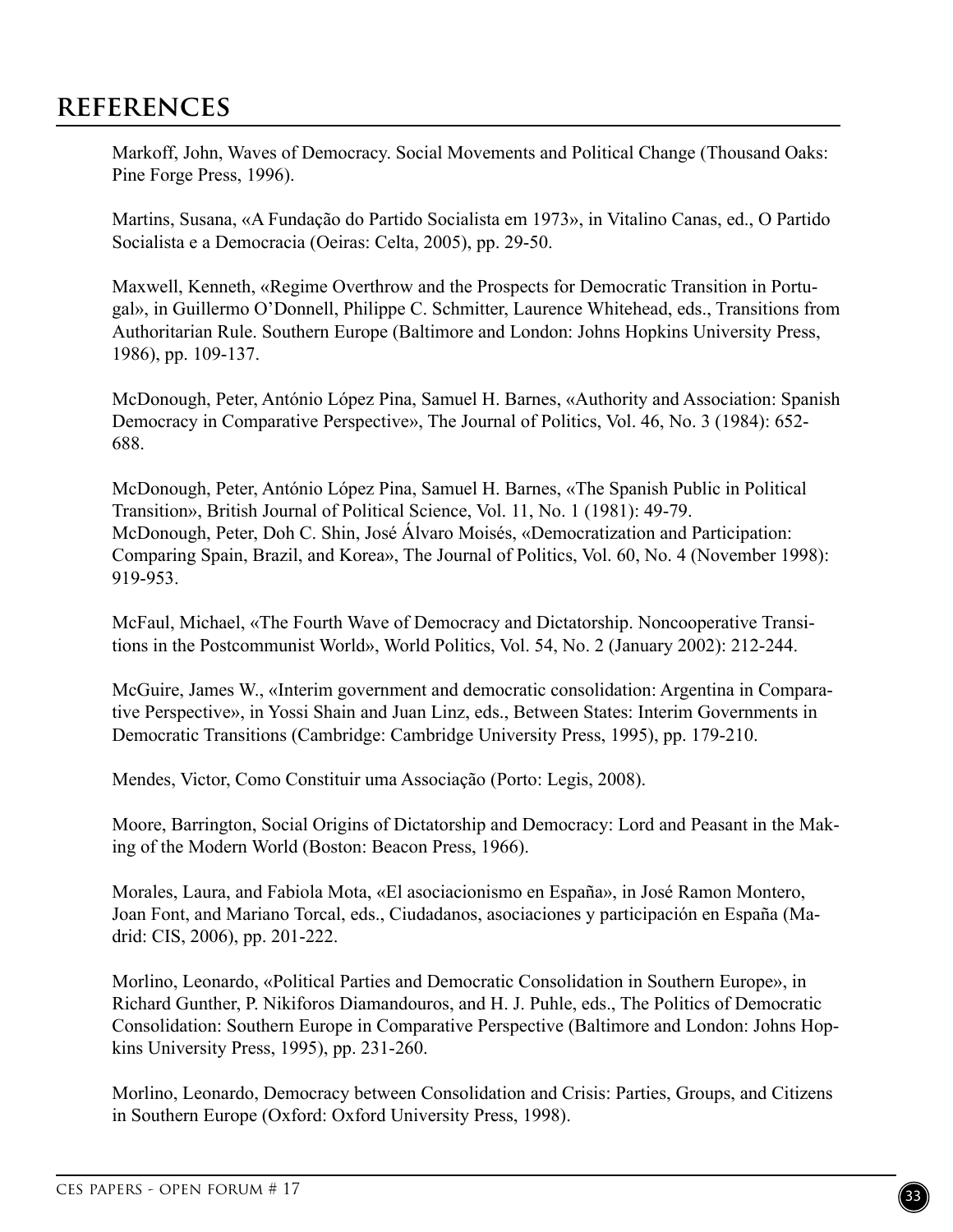Mota, Arlindo, Governo Local, Participação e Cidadania (Lisboa: Vega, 2005).

Mota, Fabiola, «La Realidad Asociativa en España», in Joan Subirats, ed., Existe Sociedad Civil en España? Responsabilidades Colectivas y Valores Públicos (Madrid: Fundación Caja, 1999).

Mouzelis, Nicos, «Modernity, Late Development and Civil Society», in John A. Hall, ed., Civil Society. Theory, History, Comparison (Cambridge: Polity Press, 1995), pp. 224-249.

Mozzicafreddo, Juan, Estado-Providência e Cidadania em Portugal (Oeiras: Celta, 1997).

Munck, Gerardo L. and Carol Skalnik Leff, «Modes of Transition and Democratization: South America and Eastern Europe in Comparative Perspective», in Lisa Anderson, ed., Transitions to Democracy (New York: Columbia University Press, 1999), pp. 193-216.

Muñoz, Rafael Durán, Contención y Transgresión. Las movilizaciones sociales y el Estado en las transciones española y portuguesa (Madrid: CEPC, 2000).

O'Donnell, Guillermo, and Philippe C. Schmitter, Transitions from Authoritarian Rule: Tentative Conclusions about Uncertain Democracies (Baltimore and London: The Johns Hopkins University Press, 1986).

O'Donnell, Guillermo, Dissonances. Democratic Critiques of Democracy (Notre Dame, Indiana: University of Notre Dame Press, 2007).

O'Donnell, Guillermo, Modernization and Bureaucratic-Authoritarianism: Studies in South American Politics (Berkeley: University of California Press, 1973).

Oliveira, César, «Sindicalismo», in António Barreto and Maria Filomena Mónica, eds., Dicionário de História de Portugal, Vol. IX (Lisboa: Figueirinhas, 2000), pp. 432-434.

Õtake, Hideo, «Political Mistrust and Party Dealignement in Japan», in Susan Pharr and Robert D. Putnam, eds., Disaffected Democracies. What's Troubling the Trilateral Countries? (Princeton: Princeton University Press, 2000), pp. 291-310.

Oxhorn, Philip, «From Controlled Inclusion to Coerced Marginalization: The Struggle for Civil Society in Latin America», in John A. Hall, ed., Civil Society: Theory, History, Comparison (Cambridge: Polity Press, 1995a), pp. 250-277.

Oxhorn, Philip, Organizing Civil Society: The Popular Sectors and the Struggle for Democracy in Chile (University Park: Pennsylvania State University Press, 1995b).

Oxhorn, Philip, Sustaining Civil Society. Economic Change, Democracy, and the Social Construction of Citizenship in Latin America (University Park: Pennsylvania State University Press, 2011).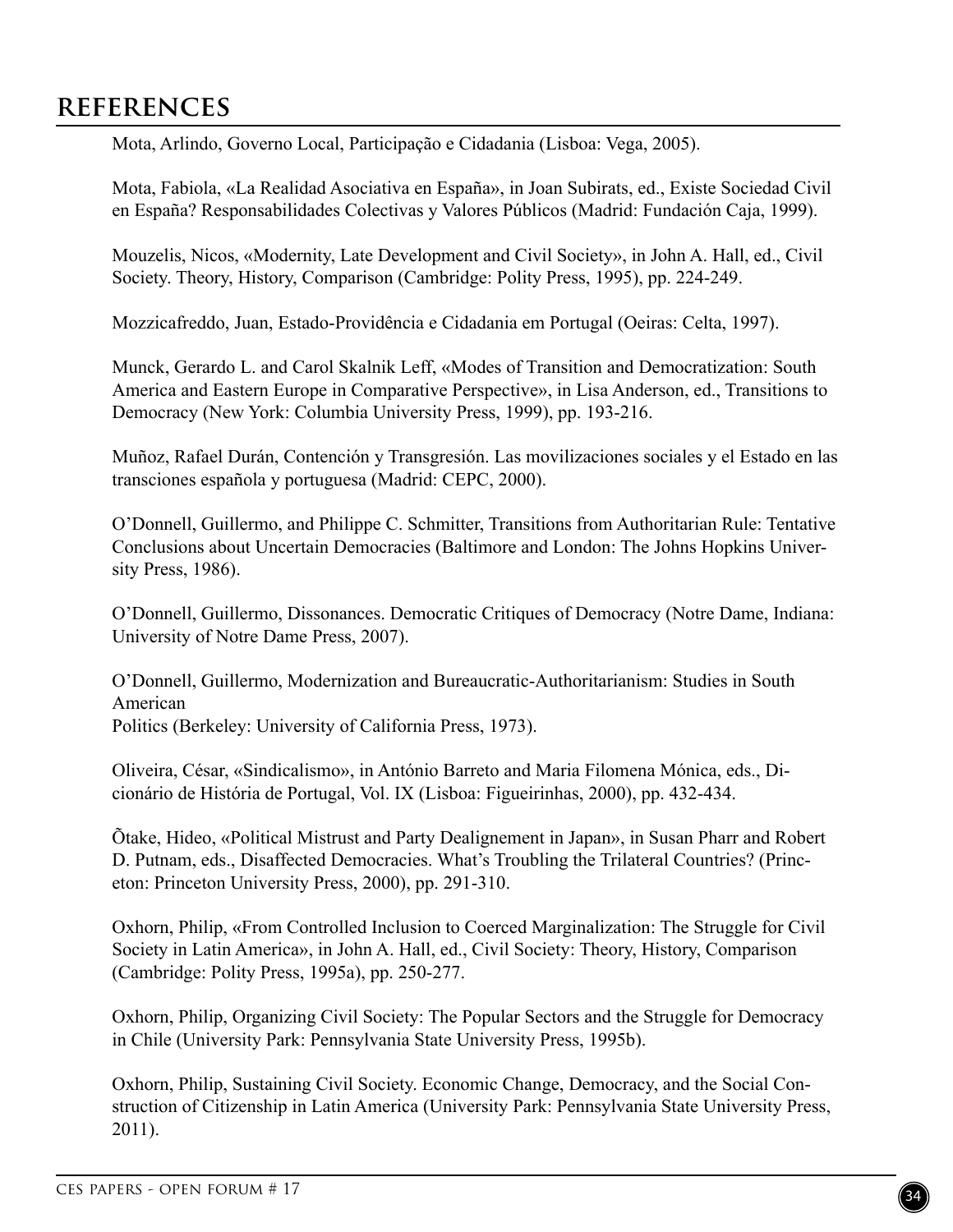Pappas, Takkis S., «In Search of the Center: Conservative Parties, Electoral Competition, and Political Legitimacy in Southern Europe's New Democracies», in P. Nikiforos Diamandouros and Richard Gunther, eds., Parties, Politics, and Democracy in the New Southern Europe, Baltimore and London, The Johns Hopkins University Press, 2001.

Parsa, Misagh, States, Ideologies and Social Revolutions. A Comparative Analysis of Iran, Nicaragua, and the Philippines (Cambridge: Cambridge University Press, 2000).

Pekkanen, Robert, «Japan: Social Capital without Advocacy», in Muthiah Alagappa, ed., Civil Society and Political Change in Asia: Expanding and Contracting Democratic Space (Stanford: Stanford University Press, 2004), pp. 223-257.

Pérez-Díaz, Víctor, «From Civil War to Civil Society: Social Capital in Spain from the 1930s to the 1990s», ASP Research Paper, 36(b)/2000 (2000): 1-37.

Pérez-Díaz, Víctor, and Joaquín P. López Novo, El Tercer Sector Social en España (Madrid: Ministerio de Trabajo y Asuntos Sociales, 2003).

Pérez-Díaz, Victor, España Puesta a Prueba, 1976-1996 (Madrid: Alianza Editorial, 1996).

Pérez-Díaz, Víctor, Spain at the Crossroads (Cambridge: Harvard University Press, 1999). Pérez-Díaz, Víctor, The Return of Civil Society. The Emergence of Democratic Spain (Cambridge, MA, Harvard University Press, 1993).

Pharr, Susan, «Officials' Misconduct and Public Distrust: Japan and the Trilateral Countries», in Susan Pharr and Robert D. Putnam, eds., Disaffected Democracies. What's Troubling the Trilateral Countries? (Princeton: Princeton University Press, 2000), pp. 173-201.

Pinto, António Costa, «Settling Accounts with the Past in a troubled Transition to Democracy: The Portuguese Case», in Alexandra Barahona de Brito, Carmen Gonzaléz-Enríquez, Paloma Aguilar, eds., The Politics of Memory. Transitional Justice in Democratizing Societies (Oxford: Oxford University Press, 2001), pp. 65-91.

Pinto, Pedro Ramos, «Urban Social Movements and the Transition to Democracy in Portugal, 1974-1976», The Historical Journal, Vol. 51, No. 4, (December 2008): 1025-1046.

Portas, Nuno and Serras Gago, «Some Preliminary Notes on the State in Contemporary Portugal», in Richard Scase, ed., The State in Western Europe (London: Croom Helm, 1980), pp. 230-240.

Prata, Ana, «Women's Movements, the State, and the Struggle for Abortion Rights: Comparing Spain and Portugal in Times of Democratic Expansion», PhD Dissertation, Department of Sociology, University of Minnesota, 1997.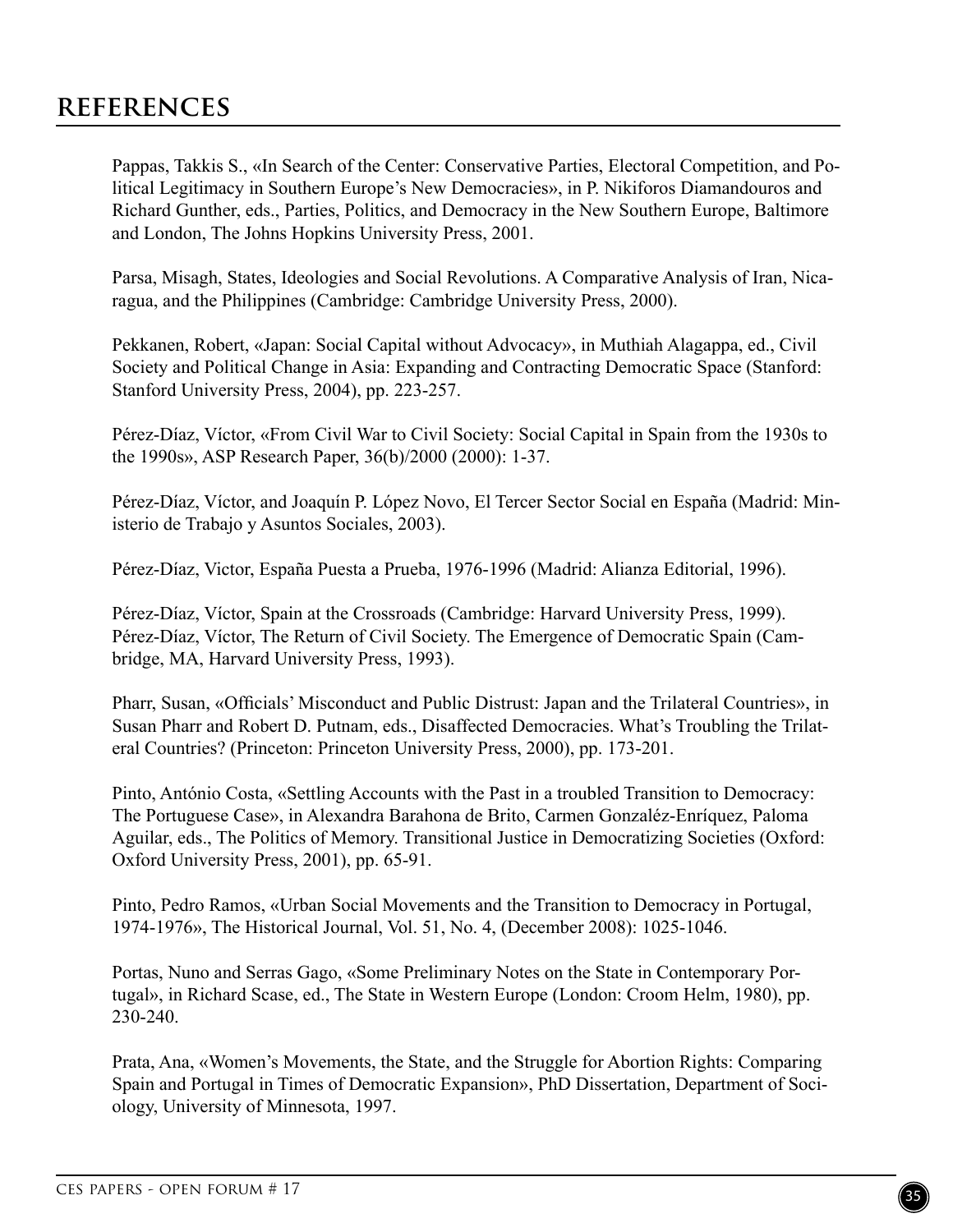Przeworski, Adam, Democracy and the Market: Political and Economic Reforms in Eastern Europe and Latin America (Cambridge: Cambridge University Press, 1991).

Putnam, Robert D., Making Democracy Work. Civic Traditions in Modern Italy (Princeton: Princeton University Press, 1993).

Radcliff, Pamela, «Catolicismo y asociaciones en la transición a la democracia», Manuscript, University of California-San Diego (2005a).

Radcliff, Pamela, «Ciudadanía y la transición», Manuscript, University of California, San Diego (2005b).

Rezola, Maria Inácia, 25 de Abril. Mitos de uma Revolução (Lisboa: Esfera dos Livros, 2008).

Riley, Dylan, The Civic Foundations of Fascism in Europe: Italy, Spain, and Romania 1870-1945 (Baltimore: Johns Hopkins University Press, 2010).

Rivacoba, Ramón and Gabriel de la Reina Tartière, Código de Asociaciones (Cizur Menor: Editorial Aranzadi, 2004).

Roberts, Adam and Timothy Garton-Ash, eds., Civil Resistance and Power Politics: The Experi ence of Non-violent Action from Gandhi to the Present (Oxford: Oxford University Press, 2011).

Roberts, Kenneth M., Deepening Democracy. The Modern Left and Social Movements in Chile and Peru (Stanford: Stanford University Press, 1998).

Robles-Egea, Antonio and José Manuel Aceituno-Montes, «Les défauts de la démocratie. Le clientélisme et la corruption en Andalousie», Pôle Sud, No. 37 (2012): 51-74.

Rodrigues, Fernanda and Stephen R. Stoer, «Partenariat et développement local au Portugal», Pôle Sud, Vol. 12, No. 12 (2000) : 47-62.

Royo, Sebastian, A New Century of Corporatism? Corporatism in Southern Europe: Spain and Portugal in Comparative Perspective (Santa Barbara: Praeger, 2002).

Rueschemeyer, Dietrich, «Addressing Inequality», in Larry Diamond and Leonardo Morlino, eds., Assessing the Quality of Democracy (Baltimore and London: Johns Hopkins University Press, 2005), pp. 47-61.

Rustow, Dankwart, «Transitions to Democracy: Toward a Dynamic Model», Comparative Politics, Vol. 2, No. 3 (1970): 337-363.

Santos, Boaventura Sousa, O Estado e a Sociedade em Portugal (1974-1988) (Porto: Afrontamento, 1992).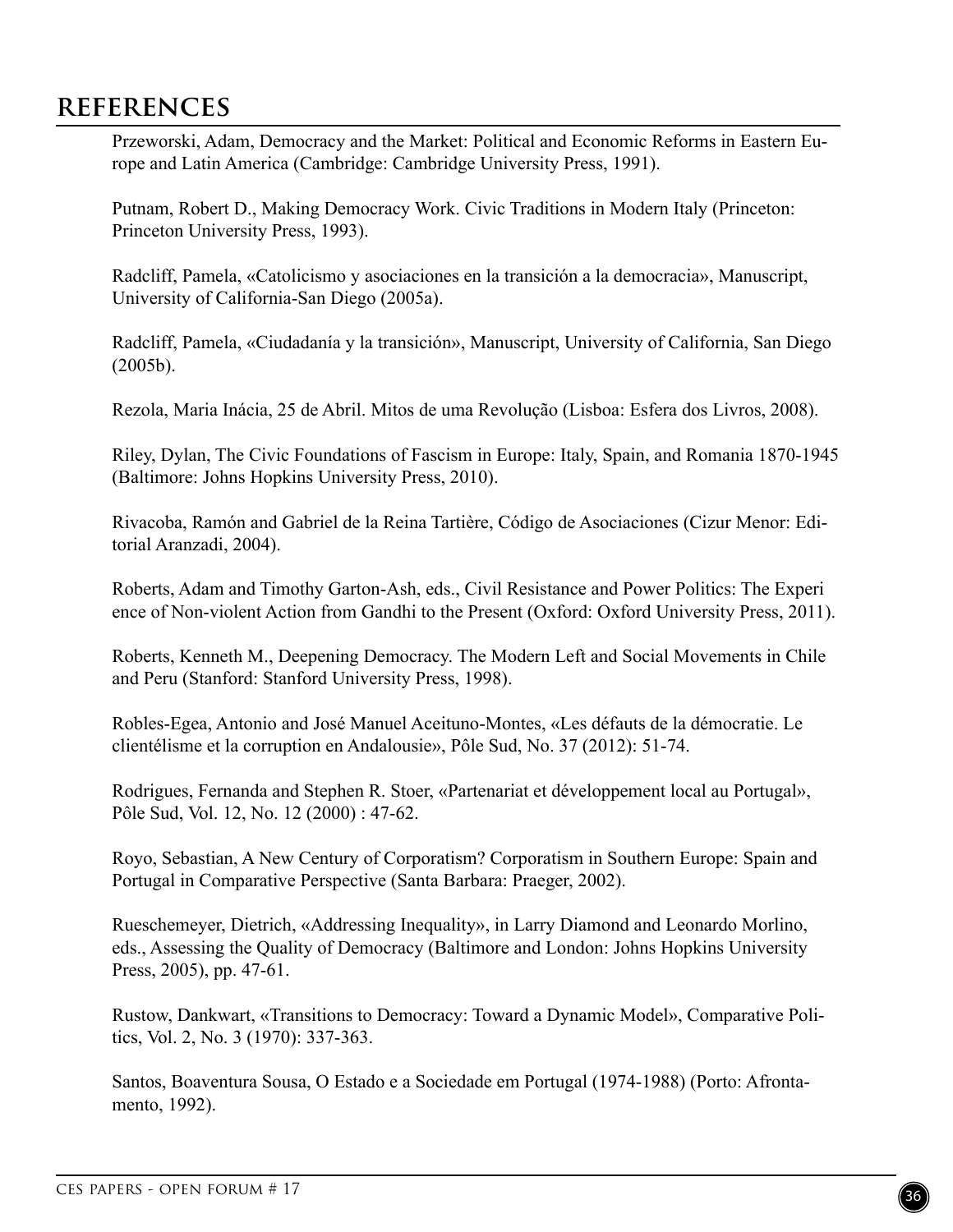Schmitter, Philippe C., "Organized Interests and Democratic Consolidation in Southern Europe", in Richard Gunther, P. Nikiforos Diamandouros, and H. J. Puhle, eds., The Politics of Democratic Consolidation: Southern Europe in Comparative Perspective (Baltimore and London: Johns Hopkins University Press, 1995), pp. 284-314.

Schmitter, Philippe C., «Libertação por Golpe», in Portugal: do Autoritarismo à Democracia (Lisbon: Imprensa de Ciências Sociais, 1999c), pp. 179-210.

Schmitter, Philippe C., «O corporativismo e a política pública em Portugal durante o regime autoritário», in Portugal: Do Autoritarismo à Democracia (Lisboa: Imprensa de Ciências Sociais, 1999a), pp. 103-178.

Schmitter, Philippe C., «Os Interesses Organizados e a Consolidação Democrática no Sul da Europa», in Portugal: Do Autoritarismo à Democracia (Lisboa: Imprensa de Ciências Sociais, 1999b), pp. 403-446.

Schmitter, Philippe C., «Ten Propositions Concerning Civil Society and the Consolidation of Democracy», Manuscript, Stanford University (November 1996): 1-19.

Schmitter, Philippe C., and Terry Lynn Karl, «What democracy is ... and is not», in Larry Diamond, Marc F. Plattner, eds., The Global Resurgence of Democracy (Baltimore and London: Johns Hopkins University Press, 1996), pp. 49-62.

Schock, Kurt, Unarmed Insurrections. People Power Movements in Nondemocracies (Minneapolis and London: University of Minnesota Press, 2005).

Shain, Yossi and Juan Linz, «Introduction», in Yossi Shain and Juan Linz, eds., Between States: Interim Governments in Democratic Transitions (Cambridge: Cambridge University Press, 1995), pp. 6-27.

Shubert, Adrian, Historia Social de España, 1800-1990 (Editorial Nerea, 1999).

Skocpol, Theda, «Social Revolutions and Mass Military Mobilization», in Social Revolutions in the Modern World (Cambridge: Cambridge University Press, 1997), pp. 279-300.

Skocpol, Theda, Diminished Democracy: From Membership to Management in American Civic Life (Norman: University of Oklahoma Press, 2003).

Skocpol, Theda, States and Social Revolutions (Cambridge: Cambridge University Press, 1979).

Slater, Dan, «Revolutions, Crackdowns, and Quiescence: Communal Elites and Democratic Mobilization in Southeast Asia», American Journal of Sociology, Vol. 115, No. 1, (July 2009): 203-254.

Smith, Tony, America's Mission. The United States and the Worldwide Struggle for Democracy in the Twentieth Century (Princeton: Princeton University Press, 1994).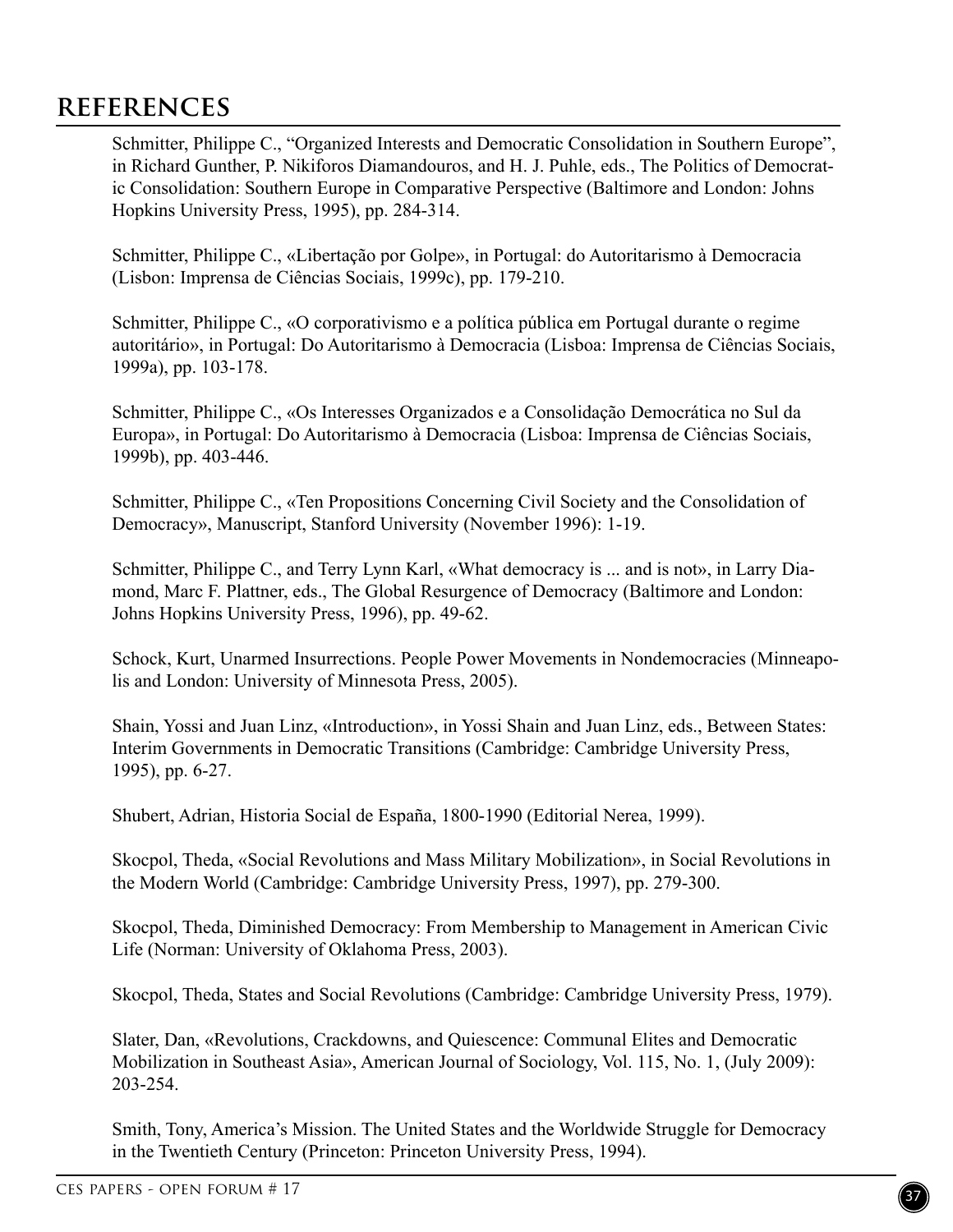Sousa, Antónia de, «A família e a condição feminina», in António Reis, ed., Portugal. 20 Anos de Democracia (Lisboa: Círculo de Leitores, 1994), pp. 503-508.

Stepan, Alfred, «Paths toward Redemocratization: Theoretical and Comparative Considerations», in Guillermo O'Donnell, Philippe C. Schmitter, Laurence Whitehead, eds., Transitions from Authoritarian Rule: Comparative Perspectives, Baltimore, The Johns Hopkins University Press, 1986.

Stepan, Alfred, «Paths toward Redemocratization: Theoretical and Comparative Considerations», in Guillermo O'Donnell, Philippe C. Schmitter, Laurence Whitehead, eds., Transitions from Authoritarian Rule: Comparative Perspectives (Baltimore and London: Johns Hopkins University Press, 1986), pp. 64-84.

Stepan, Alfred, «State Power and the Strength of Civil Society in the Southern Cone of Latin America», in Peter Evans, Dietrich Rueschemeyer, Theda Skocpol, eds., Bringing the State Back In (Princeton: Princeton University Press, 1997), pp. 317-346.

Stepan, Alfred, The State and Society: Peru in Comparative Perspective (Princeton: Princeton University Press, 1978).

Stephens, John D., «Democratic Transition and Breakdown in Western Europe, 1870- 1939: A Test of the Moore Thesis», American Journal of Sociology, Vol. 94, No. 5 (1989): 1019-1077.

Stephens, John D., The Transition from Capitalism to Socialism (Chicago: University of Chicago Press, 1979).

Stoleroff, Alan, «O Padrão Emergente das Relações Industriais em Portugal: Uma Abordagem

Sistémica», Organizações e Trabalho, 2 (1990): 49-79.

Tarrow, Sidney, «Mass Mobilization and Regime Change: Pacts, Reform, and Popular Power in Italy (1918–1922) and Spain (1975–1978)», in Richard Gunther, P. Nikiforos Diamandouros, and H. J. Puhle, eds., The Politics of Democratic Consolidation: Southern Europe in Comparative Perspective (Baltimore and London: Johns Hopkins University Press, 1995), pp. 204-230.

Teorell, Jan, Determinants of Democratization. Explaining Regime Change in the World, 1972- 2006 (Cambridge: Cambridge University Press, 2010).

Thompson, Mark R., Democratic Revolutions. Asia and Eastern Europe (London and New York: Routledge, 2004).

Tiedemann, Arthur E., «Japan Sheds Dictatorship», in John Herz, ed., From Dictatorship to Democracy. Coping with the Legacies of Authoritarianism and Totalitarianism (Westport, CT and London: Greenwood Press, 1982).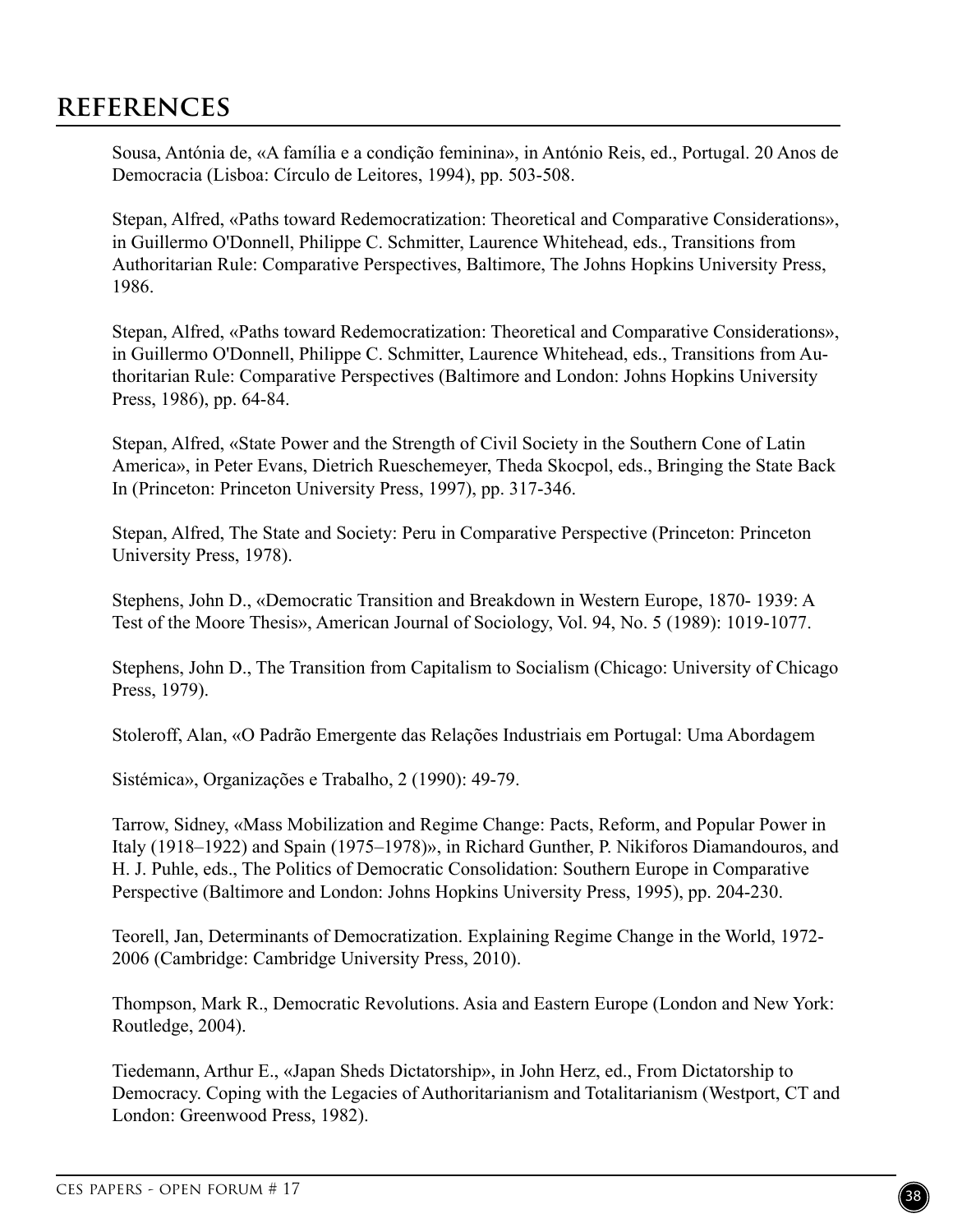Tilly, Charles, Contention and Democracy in Europe, 1650-2000 (Cambridge: Cambridge University Press, 2004).

Tilly, Charles, Democracy (Cambridge: Cambridge University Press, 2007).

Tocqueville, Alexis de, Democracy in America (London: Everyman's Library, 1994).

Torcal, Mariano and José Ramón Montero, «Facets of Social Capital in New Democracies. The formation and Consequences of Social Capital in Spain», Working Paper #259, Kellogg Institute for International Studies – University of Notre Dame, (October 1998): 1-34.

Trimberger, Ellen Kay, Revolution From Above. Military Bureaucrats and Development in Ja pan, Turkey, Egypt, and Peru (New Brunswick: Transaction Books, 1978).

Tusell, Javier, La Dictadura de Franco (Madrid: Alianza Editorial, 1996).

Ulzurrun, Laura, «Citizens in Polities: the Individual and Contextual Determinants of Political Membership in Western Countries», Working Paper 2001/164, Madrid, CEACS – Instituto Juan March de Estudios y Investigaciones (2001): 1-55.

Ulzurrun, Laura, «El Associanismo Politico en Europa», Zona Abierta, No. 106/107, (2004): 7-64.

Valenzuela, J. Samuel, «Labor Movements in Transitions to Democracy: A Framework for

Analysis», Comparative Politics, Vol. 21, No. 4, (Jul., 1989): 445-472.

Valenzuela, Samuel, «El Frente Nacional colombiano y la redemocratización: una reflexión teórica y comparativa», Manuscript, Kellogg Institute for International Affairs – University of Notre Dame (2011): 1-47.

Van Biezen, Ingrid, Jonathan Hopkin, «The Presidentialization of Spanish Democracy: Sources of Prime Ministerial Power in Post-Franco Spain», in Thomas Poguntke, Paul Webb, eds., The Presidentialization of Politics. A Comparative Study of Modern Democracies (Oxford: Oxford University Press, 2005), pp. 107-127.

Varshney, Ashutosh, Ethnic conflict and civic life. Hindus and Muslims in India (New Haven: Yale University Press, 2002).

Viegas, José Manuel Leite, Susana Santos, «Envolvimento dos cidadãos e dos parlamentares nas associações», in André Freire, José Manuel Leite Viegas, ed., Representação Política. O Caso Português em Perspectiva Comparada (Lisboa: Sextante Editora, 2010), pp. 119-143.

Viterna, Jocelyn and Kathleen M. Fallon, «Democratization, Women's Movements, and Gender-Equitable States: A Framework for Comparison», American Sociological Review, Vol. 73, No. 1 (January 1998): 668-689.